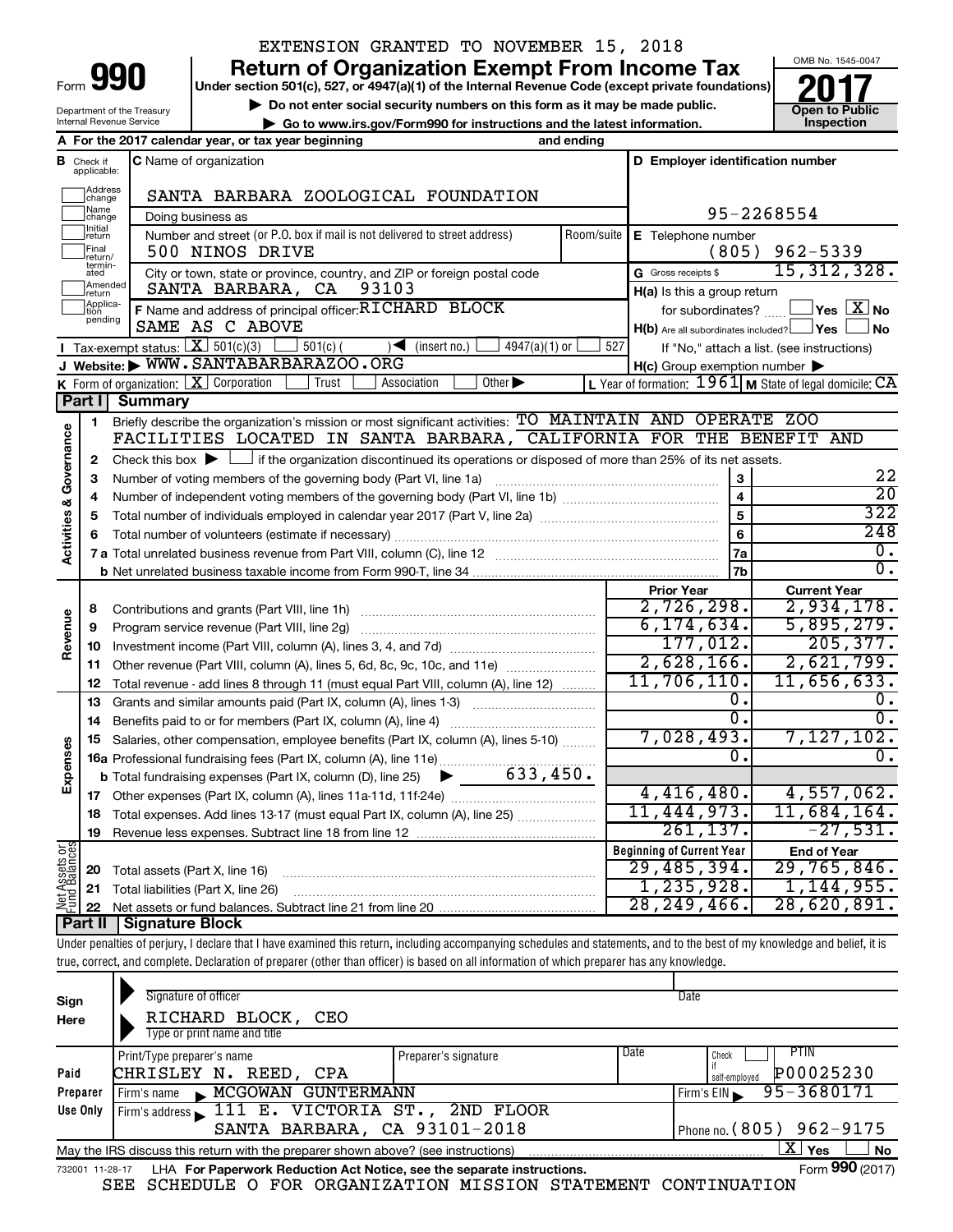|                | SANTA BARBARA ZOOLOGICAL FOUNDATION<br>Form 990 (2017)                                                                                       | 95-2268554<br>Page 2                      |
|----------------|----------------------------------------------------------------------------------------------------------------------------------------------|-------------------------------------------|
|                | Part III   Statement of Program Service Accomplishments                                                                                      |                                           |
|                |                                                                                                                                              |                                           |
| 1              | Briefly describe the organization's mission:<br>THE SANTA BARBARA ZOO IS DEDICATED TO THE PRESERVATION, CONSERVATION,                        |                                           |
|                | AND ENHANCEMENT OF THE NATURAL WORLD AND ITS LIVING TREASURES THROUGH                                                                        |                                           |
|                | EDUCATION, RESEARCH, AND RECREATION.                                                                                                         |                                           |
|                |                                                                                                                                              |                                           |
| $\overline{2}$ | Did the organization undertake any significant program services during the year which were not listed on the                                 |                                           |
|                |                                                                                                                                              | $\Box$ Yes $[\overline{\mathrm{X}}]$ No   |
|                | If "Yes," describe these new services on Schedule O.                                                                                         |                                           |
| 3              | Did the organization cease conducting, or make significant changes in how it conducts, any program services?                                 | $\overline{\ }$ Yes $\overline{\rm X}$ No |
|                | If "Yes," describe these changes on Schedule O.                                                                                              |                                           |
| 4              | Describe the organization's program service accomplishments for each of its three largest program services, as measured by expenses.         |                                           |
|                | Section 501(c)(3) and 501(c)(4) organizations are required to report the amount of grants and allocations to others, the total expenses, and |                                           |
|                | revenue, if any, for each program service reported.                                                                                          |                                           |
| 4a             | ) (Expenses \$<br>(Code:                                                                                                                     | 8,198,060.                                |
|                |                                                                                                                                              |                                           |
|                | OPERATION AND MAINTENANCE OF FAMILY PARK, GARDENS AND ANIMAL ZOO                                                                             |                                           |
|                | REACHING NEARLY 460,000 VISITORS ANNUALLY.                                                                                                   |                                           |
|                |                                                                                                                                              |                                           |
|                |                                                                                                                                              |                                           |
|                |                                                                                                                                              |                                           |
|                |                                                                                                                                              |                                           |
|                |                                                                                                                                              |                                           |
|                |                                                                                                                                              |                                           |
|                |                                                                                                                                              |                                           |
|                |                                                                                                                                              |                                           |
|                |                                                                                                                                              |                                           |
| 4b             | including grants of \$<br>) (Expenses \$<br>) (Revenue \$<br>(Code:                                                                          |                                           |
|                |                                                                                                                                              |                                           |
|                |                                                                                                                                              |                                           |
|                |                                                                                                                                              |                                           |
|                |                                                                                                                                              |                                           |
|                |                                                                                                                                              |                                           |
|                |                                                                                                                                              |                                           |
|                |                                                                                                                                              |                                           |
|                |                                                                                                                                              |                                           |
|                |                                                                                                                                              |                                           |
|                |                                                                                                                                              |                                           |
|                |                                                                                                                                              |                                           |
|                |                                                                                                                                              |                                           |
| 4c             | ) (Expenses \$<br>) (Revenue \$<br>(Code:<br>including grants of \$                                                                          |                                           |
|                |                                                                                                                                              |                                           |
|                |                                                                                                                                              |                                           |
|                |                                                                                                                                              |                                           |
|                |                                                                                                                                              |                                           |
|                |                                                                                                                                              |                                           |
|                |                                                                                                                                              |                                           |
|                |                                                                                                                                              |                                           |
|                |                                                                                                                                              |                                           |
|                |                                                                                                                                              |                                           |
|                |                                                                                                                                              |                                           |
|                |                                                                                                                                              |                                           |
|                |                                                                                                                                              |                                           |
| 4d             | Other program services (Describe in Schedule O.)                                                                                             |                                           |
|                | (Expenses \$<br>including grants of \$<br>(Revenue \$                                                                                        |                                           |
| 4е             | 9,714,940.<br>Total program service expenses                                                                                                 |                                           |
|                |                                                                                                                                              | Form 990 (2017)                           |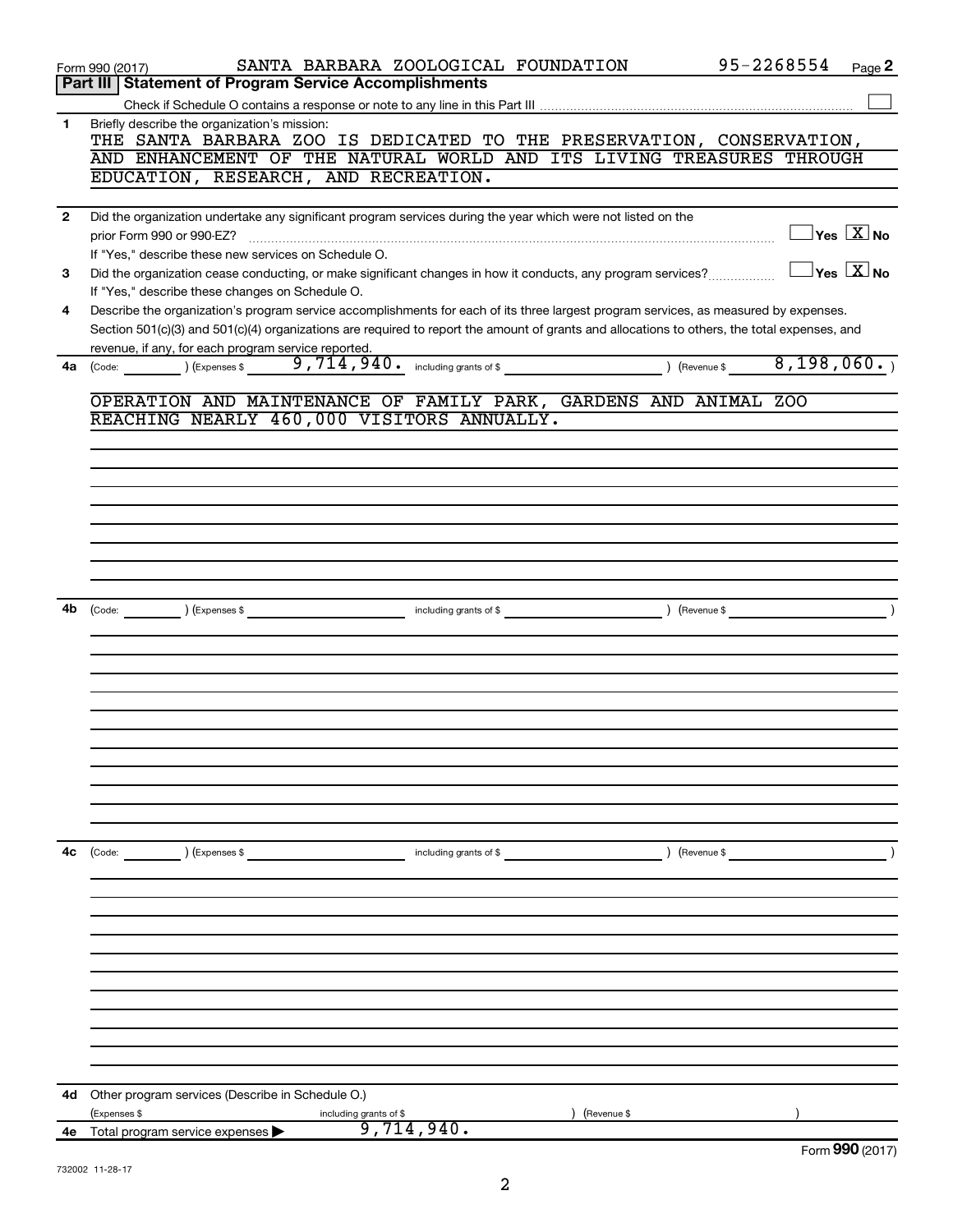**Yes No**

| 1.  | Is the organization described in section $501(c)(3)$ or $4947(a)(1)$ (other than a private foundation)?<br>If "Yes," complete Schedule A                            |                     | х                     |                         |
|-----|---------------------------------------------------------------------------------------------------------------------------------------------------------------------|---------------------|-----------------------|-------------------------|
| 2   |                                                                                                                                                                     | 1<br>$\overline{2}$ | $\overline{\text{x}}$ |                         |
| З   | Did the organization engage in direct or indirect political campaign activities on behalf of or in opposition to candidates for                                     |                     |                       |                         |
|     | public office? If "Yes," complete Schedule C, Part I                                                                                                                | 3                   |                       | X                       |
| 4   | Section 501(c)(3) organizations. Did the organization engage in lobbying activities, or have a section 501(h) election in effect                                    |                     |                       |                         |
|     |                                                                                                                                                                     | 4                   |                       | x                       |
| 5   | Is the organization a section 501(c)(4), 501(c)(5), or 501(c)(6) organization that receives membership dues, assessments, or                                        |                     |                       |                         |
|     |                                                                                                                                                                     | 5                   |                       | x                       |
| 6   | Did the organization maintain any donor advised funds or any similar funds or accounts for which donors have the right to                                           |                     |                       |                         |
|     | provide advice on the distribution or investment of amounts in such funds or accounts? If "Yes," complete Schedule D, Part I                                        | 6                   |                       | x                       |
| 7   | Did the organization receive or hold a conservation easement, including easements to preserve open space,                                                           |                     |                       |                         |
|     | the environment, historic land areas, or historic structures? If "Yes," complete Schedule D, Part II                                                                | $\overline{7}$      |                       | x                       |
| 8   | Did the organization maintain collections of works of art, historical treasures, or other similar assets? If "Yes," complete                                        |                     |                       |                         |
|     |                                                                                                                                                                     | 8                   |                       | x                       |
| 9   | Did the organization report an amount in Part X, line 21, for escrow or custodial account liability, serve as a custodian for                                       |                     |                       |                         |
|     | amounts not listed in Part X; or provide credit counseling, debt management, credit repair, or debt negotiation services?<br>If "Yes," complete Schedule D, Part IV | 9                   |                       | x                       |
| 10  | Did the organization, directly or through a related organization, hold assets in temporarily restricted endowments, permanent                                       |                     |                       |                         |
|     |                                                                                                                                                                     | 10                  | x                     |                         |
| 11  | If the organization's answer to any of the following questions is "Yes," then complete Schedule D, Parts VI, VII, VIII, IX, or X                                    |                     |                       |                         |
|     | as applicable.                                                                                                                                                      |                     |                       |                         |
|     | a Did the organization report an amount for land, buildings, and equipment in Part X, line 10? If "Yes," complete Schedule D,                                       |                     |                       |                         |
|     | Part VI                                                                                                                                                             | 11a                 | х                     |                         |
|     | <b>b</b> Did the organization report an amount for investments - other securities in Part X, line 12 that is 5% or more of its total                                |                     |                       |                         |
|     |                                                                                                                                                                     | 11b                 |                       | x                       |
|     | c Did the organization report an amount for investments - program related in Part X, line 13 that is 5% or more of its total                                        |                     |                       |                         |
|     |                                                                                                                                                                     | 11c                 |                       | x                       |
|     | d Did the organization report an amount for other assets in Part X, line 15 that is 5% or more of its total assets reported in                                      | 11d                 |                       | x                       |
|     | e Did the organization report an amount for other liabilities in Part X, line 25? If "Yes," complete Schedule D, Part X                                             | 11e                 | $\overline{\text{X}}$ |                         |
| f.  | Did the organization's separate or consolidated financial statements for the tax year include a footnote that addresses                                             |                     |                       |                         |
|     | the organization's liability for uncertain tax positions under FIN 48 (ASC 740)? If "Yes," complete Schedule D, Part X                                              | 11f                 | х                     |                         |
|     | 12a Did the organization obtain separate, independent audited financial statements for the tax year? If "Yes," complete                                             |                     |                       |                         |
|     | Schedule D, Parts XI and XII                                                                                                                                        | 12a                 | х                     |                         |
|     | <b>b</b> Was the organization included in consolidated, independent audited financial statements for the tax year?                                                  |                     |                       |                         |
|     | If "Yes," and if the organization answered "No" to line 12a, then completing Schedule D, Parts XI and XII is optional                                               | 12b                 |                       | x                       |
|     |                                                                                                                                                                     | 13                  |                       | $\overline{\mathtt{x}}$ |
| 14a |                                                                                                                                                                     | 14a                 |                       | $\overline{\mathtt{x}}$ |
| b   | Did the organization have aggregate revenues or expenses of more than \$10,000 from grantmaking, fundraising, business,                                             |                     |                       |                         |
|     | investment, and program service activities outside the United States, or aggregate foreign investments valued at \$100,000                                          |                     |                       | x                       |
| 15  | Did the organization report on Part IX, column (A), line 3, more than \$5,000 of grants or other assistance to or for any                                           | 14b                 |                       |                         |
|     |                                                                                                                                                                     | 15                  |                       | X                       |
| 16  | Did the organization report on Part IX, column (A), line 3, more than \$5,000 of aggregate grants or other assistance to                                            |                     |                       |                         |
|     |                                                                                                                                                                     | 16                  |                       | х                       |
| 17  | Did the organization report a total of more than \$15,000 of expenses for professional fundraising services on Part IX,                                             |                     |                       |                         |
|     |                                                                                                                                                                     | 17                  |                       | x                       |
| 18  | Did the organization report more than \$15,000 total of fundraising event gross income and contributions on Part VIII, lines                                        |                     |                       |                         |
|     |                                                                                                                                                                     | 18                  | x                     |                         |
| 19  | Did the organization report more than \$15,000 of gross income from gaming activities on Part VIII, line 9a? If "Yes,"                                              |                     |                       |                         |
|     |                                                                                                                                                                     | 19                  |                       | x                       |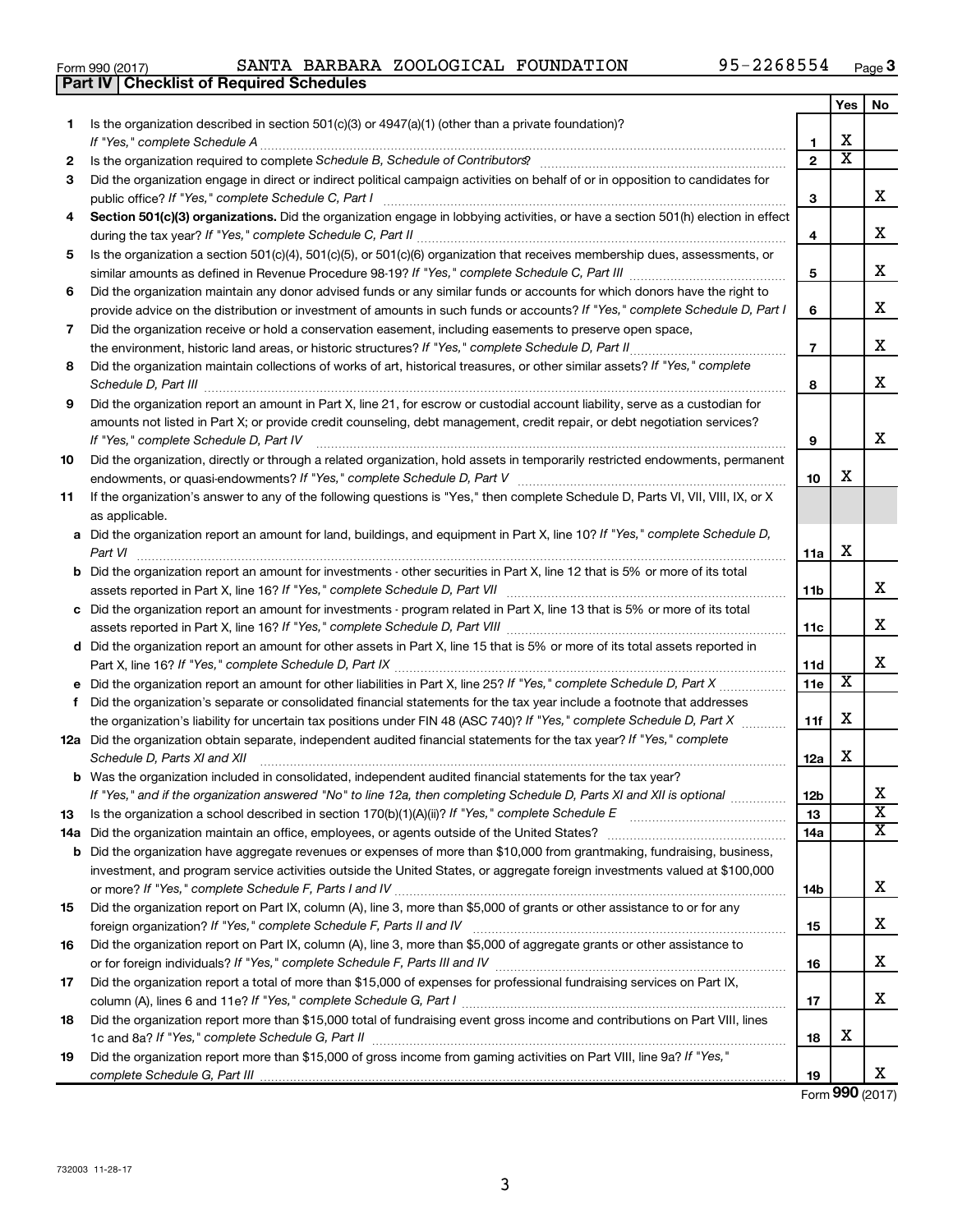|  | Form 990 (2017) |
|--|-----------------|
|  |                 |

*(continued)* **Part IV Checklist of Required Schedules**

|    |                                                                                                                                                        |                 | Yes | No                    |
|----|--------------------------------------------------------------------------------------------------------------------------------------------------------|-----------------|-----|-----------------------|
|    | 20a Did the organization operate one or more hospital facilities? If "Yes," complete Schedule H                                                        | 20a             |     | $\mathbf{x}$          |
|    | <b>b</b> If "Yes" to line 20a, did the organization attach a copy of its audited financial statements to this return?                                  | 20 <sub>b</sub> |     |                       |
| 21 | Did the organization report more than \$5,000 of grants or other assistance to any domestic organization or                                            |                 |     |                       |
|    | domestic government on Part IX, column (A), line 1? If "Yes," complete Schedule I, Parts I and II [[[[[[[[[[[                                          | 21              |     | х                     |
| 22 | Did the organization report more than \$5,000 of grants or other assistance to or for domestic individuals on                                          |                 |     |                       |
|    | Part IX, column (A), line 2? If "Yes," complete Schedule I, Parts I and III                                                                            | 22              |     | х                     |
| 23 | Did the organization answer "Yes" to Part VII, Section A, line 3, 4, or 5 about compensation of the organization's current                             |                 |     |                       |
|    | and former officers, directors, trustees, key employees, and highest compensated employees? If "Yes," complete                                         |                 |     |                       |
|    | Schedule J <b>Execute Schedule J Execute Schedule J Execute Schedule J Execute Schedule J</b>                                                          | 23              | х   |                       |
|    | 24a Did the organization have a tax-exempt bond issue with an outstanding principal amount of more than \$100,000 as of the                            |                 |     |                       |
|    | last day of the year, that was issued after December 31, 2002? If "Yes," answer lines 24b through 24d and complete                                     |                 |     |                       |
|    | Schedule K. If "No", go to line 25a                                                                                                                    | 24a             |     | x                     |
| b  |                                                                                                                                                        | 24 <sub>b</sub> |     |                       |
| с  | Did the organization maintain an escrow account other than a refunding escrow at any time during the year to defease                                   |                 |     |                       |
|    |                                                                                                                                                        | 24c             |     |                       |
|    |                                                                                                                                                        | 24d             |     |                       |
|    | 25a Section 501(c)(3), 501(c)(4), and 501(c)(29) organizations. Did the organization engage in an excess benefit                                       |                 |     |                       |
|    |                                                                                                                                                        | 25a             |     | x                     |
|    | <b>b</b> Is the organization aware that it engaged in an excess benefit transaction with a disqualified person in a prior year, and                    |                 |     |                       |
|    | that the transaction has not been reported on any of the organization's prior Forms 990 or 990-EZ? If "Yes," complete                                  |                 |     | x                     |
|    | Schedule L. Part I                                                                                                                                     | 25b             |     |                       |
| 26 | Did the organization report any amount on Part X, line 5, 6, or 22 for receivables from or payables to any current or                                  |                 |     |                       |
|    | former officers, directors, trustees, key employees, highest compensated employees, or disqualified persons? If "Yes,"<br>complete Schedule L, Part II | 26              |     | x                     |
| 27 | Did the organization provide a grant or other assistance to an officer, director, trustee, key employee, substantial                                   |                 |     |                       |
|    | contributor or employee thereof, a grant selection committee member, or to a 35% controlled entity or family member                                    |                 |     |                       |
|    |                                                                                                                                                        | 27              |     | x                     |
| 28 | Was the organization a party to a business transaction with one of the following parties (see Schedule L, Part IV                                      |                 |     |                       |
|    | instructions for applicable filing thresholds, conditions, and exceptions):                                                                            |                 |     |                       |
| а  | A current or former officer, director, trustee, or key employee? If "Yes," complete Schedule L, Part IV                                                | 28a             | х   |                       |
| b  | A family member of a current or former officer, director, trustee, or key employee? If "Yes," complete Schedule L, Part IV                             | 28b             |     | $\overline{\text{X}}$ |
|    | c An entity of which a current or former officer, director, trustee, or key employee (or a family member thereof) was an officer,                      |                 |     |                       |
|    | director, trustee, or direct or indirect owner? If "Yes," complete Schedule L, Part IV                                                                 | 28c             |     | х                     |
| 29 |                                                                                                                                                        | 29              |     | X                     |
| 30 | Did the organization receive contributions of art, historical treasures, or other similar assets, or qualified conservation                            |                 |     |                       |
|    |                                                                                                                                                        | 30              |     | х                     |
| 31 | Did the organization liquidate, terminate, or dissolve and cease operations?                                                                           |                 |     |                       |
|    | If "Yes," complete Schedule N, Part I                                                                                                                  | 31              |     | х                     |
| 32 | Did the organization sell, exchange, dispose of, or transfer more than 25% of its net assets? If "Yes," complete                                       |                 |     |                       |
|    |                                                                                                                                                        | 32              |     | х                     |
| 33 | Did the organization own 100% of an entity disregarded as separate from the organization under Regulations                                             |                 |     |                       |
|    |                                                                                                                                                        | 33              |     | х                     |
| 34 | Was the organization related to any tax-exempt or taxable entity? If "Yes," complete Schedule R, Part II, III, or IV, and                              |                 |     |                       |
|    | Part V, line 1                                                                                                                                         | 34              |     | х                     |
|    |                                                                                                                                                        | 35a             |     | x                     |
|    | b If "Yes" to line 35a, did the organization receive any payment from or engage in any transaction with a controlled entity                            |                 |     |                       |
|    |                                                                                                                                                        | 35 <sub>b</sub> |     |                       |
| 36 | Section 501(c)(3) organizations. Did the organization make any transfers to an exempt non-charitable related organization?                             |                 |     |                       |
|    |                                                                                                                                                        | 36              |     | х                     |
| 37 | Did the organization conduct more than 5% of its activities through an entity that is not a related organization                                       |                 |     | х                     |
|    |                                                                                                                                                        | 37              |     |                       |
| 38 | Did the organization complete Schedule O and provide explanations in Schedule O for Part VI, lines 11b and 19?                                         | 38              | х   |                       |
|    |                                                                                                                                                        |                 |     |                       |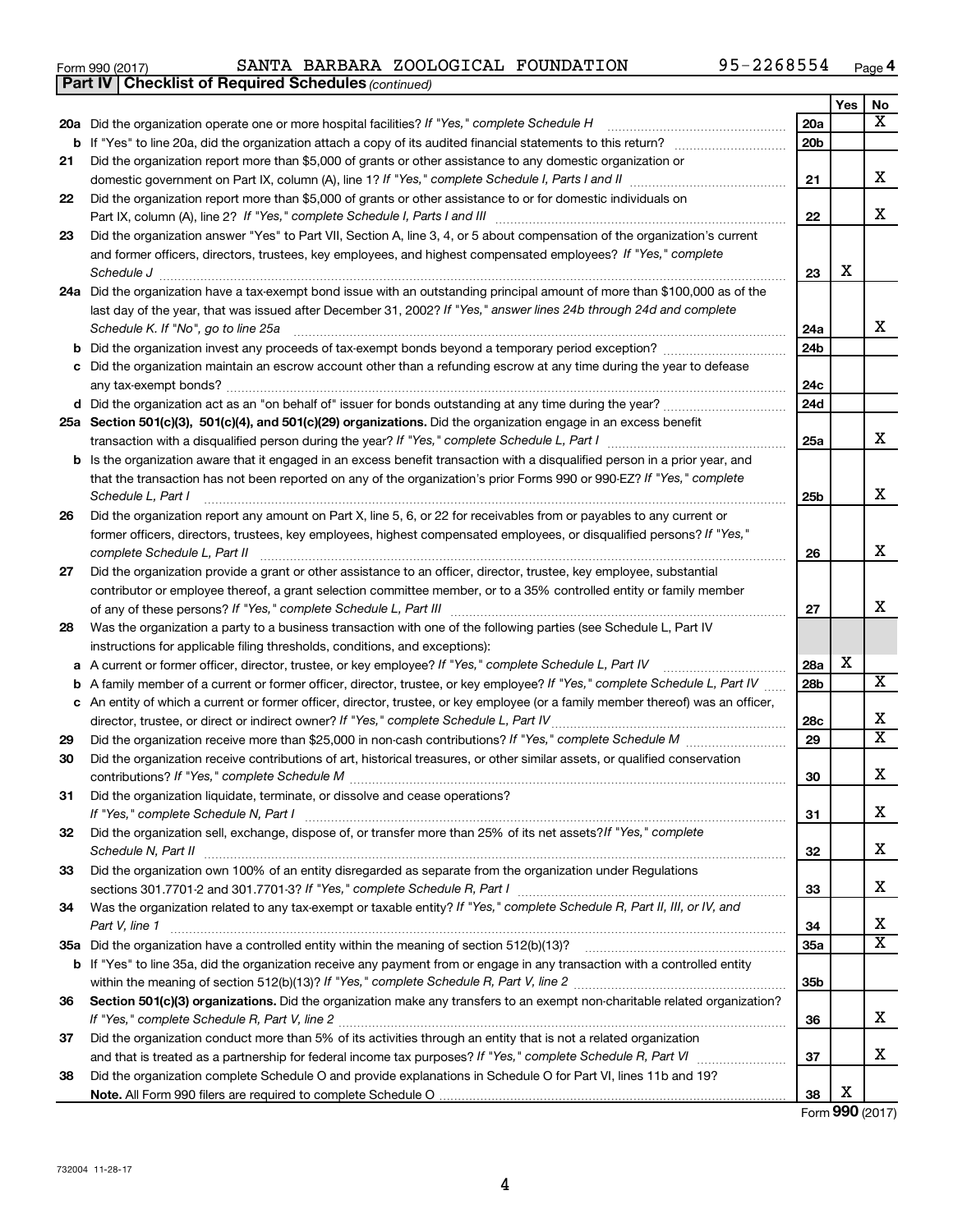|    | <b>Statements Regarding Other IRS Filings and Tax Compliance</b><br>Part V                                                                            |                 |              |                      |                         |                         |
|----|-------------------------------------------------------------------------------------------------------------------------------------------------------|-----------------|--------------|----------------------|-------------------------|-------------------------|
|    | Check if Schedule O contains a response or note to any line in this Part V                                                                            |                 |              |                      |                         |                         |
|    |                                                                                                                                                       |                 |              |                      | Yes                     | No                      |
|    |                                                                                                                                                       | 1a              | 36           |                      |                         |                         |
| b  | Enter the number of Forms W-2G included in line 1a. Enter -0- if not applicable                                                                       | 1 <sub>b</sub>  | <sup>0</sup> |                      |                         |                         |
|    | Did the organization comply with backup withholding rules for reportable payments to vendors and reportable gaming                                    |                 |              |                      |                         |                         |
|    |                                                                                                                                                       |                 |              | 1c                   | х                       |                         |
|    | 2a Enter the number of employees reported on Form W-3, Transmittal of Wage and Tax Statements,                                                        |                 | 322          |                      |                         |                         |
|    | filed for the calendar year ending with or within the year covered by this return                                                                     | 2a              |              |                      | х                       |                         |
|    | <b>b</b> If at least one is reported on line 2a, did the organization file all required federal employment tax returns?                               |                 |              | 2 <sub>b</sub>       |                         |                         |
|    |                                                                                                                                                       |                 |              |                      |                         | х                       |
|    | 3a Did the organization have unrelated business gross income of \$1,000 or more during the year?                                                      |                 |              | За<br>3 <sub>b</sub> |                         |                         |
|    | 4a At any time during the calendar year, did the organization have an interest in, or a signature or other authority over, a                          |                 |              |                      |                         |                         |
|    | financial account in a foreign country (such as a bank account, securities account, or other financial account)?                                      |                 |              | 4a                   |                         | x                       |
|    | <b>b</b> If "Yes," enter the name of the foreign country: $\blacktriangleright$                                                                       |                 |              |                      |                         |                         |
|    | See instructions for filing requirements for FinCEN Form 114, Report of Foreign Bank and Financial Accounts (FBAR).                                   |                 |              |                      |                         |                         |
|    |                                                                                                                                                       |                 |              | 5a                   |                         | х                       |
| b  | Did any taxable party notify the organization that it was or is a party to a prohibited tax shelter transaction?                                      |                 |              | 5 <sub>b</sub>       |                         | $\overline{\mathtt{x}}$ |
|    |                                                                                                                                                       |                 |              | 5 <sub>c</sub>       |                         |                         |
|    | 6a Does the organization have annual gross receipts that are normally greater than \$100,000, and did the organization solicit                        |                 |              |                      |                         |                         |
|    | any contributions that were not tax deductible as charitable contributions?                                                                           |                 |              | 6а                   |                         | X.                      |
|    | b If "Yes," did the organization include with every solicitation an express statement that such contributions or gifts                                |                 |              |                      |                         |                         |
|    | were not tax deductible?                                                                                                                              |                 |              | 6b                   |                         |                         |
| 7  | Organizations that may receive deductible contributions under section 170(c).                                                                         |                 |              |                      |                         |                         |
|    | Did the organization receive a payment in excess of \$75 made partly as a contribution and partly for goods and services provided to the payor?       |                 |              | 7а                   | х                       |                         |
|    |                                                                                                                                                       |                 |              | 7b                   | $\overline{\textbf{x}}$ |                         |
|    | Did the organization sell, exchange, or otherwise dispose of tangible personal property for which it was required                                     |                 |              |                      |                         | х                       |
|    |                                                                                                                                                       | 7d              |              | 7c                   |                         |                         |
|    |                                                                                                                                                       |                 |              | 7е                   |                         | х                       |
|    | Did the organization, during the year, pay premiums, directly or indirectly, on a personal benefit contract?                                          |                 |              | 7f                   |                         | $\overline{\mathtt{x}}$ |
|    | If the organization received a contribution of qualified intellectual property, did the organization file Form 8899 as required?                      |                 |              | 7g                   |                         |                         |
|    | h If the organization received a contribution of cars, boats, airplanes, or other vehicles, did the organization file a Form 1098-C?                  |                 |              | 7h                   |                         |                         |
| 8  | Sponsoring organizations maintaining donor advised funds. Did a donor advised fund maintained by the                                                  |                 |              |                      |                         |                         |
|    | sponsoring organization have excess business holdings at any time during the year?                                                                    |                 |              | 8                    |                         |                         |
| 9  | Sponsoring organizations maintaining donor advised funds.                                                                                             |                 |              |                      |                         |                         |
|    |                                                                                                                                                       |                 |              | 9а                   |                         |                         |
| b  | Did the sponsoring organization make a distribution to a donor, donor advisor, or related person?                                                     |                 |              | 9b                   |                         |                         |
| 10 | Section 501(c)(7) organizations. Enter:                                                                                                               |                 |              |                      |                         |                         |
| а  |                                                                                                                                                       | 10a             |              |                      |                         |                         |
| b  | Gross receipts, included on Form 990, Part VIII, line 12, for public use of club facilities                                                           | 10 <sub>b</sub> |              |                      |                         |                         |
| 11 | Section 501(c)(12) organizations. Enter:                                                                                                              |                 |              |                      |                         |                         |
| а  |                                                                                                                                                       | 11a             |              |                      |                         |                         |
| b  | Gross income from other sources (Do not net amounts due or paid to other sources against                                                              |                 |              |                      |                         |                         |
|    | amounts due or received from them.)<br>12a Section 4947(a)(1) non-exempt charitable trusts. Is the organization filing Form 990 in lieu of Form 1041? | 11b             |              | 12a                  |                         |                         |
| b  | If "Yes," enter the amount of tax-exempt interest received or accrued during the year                                                                 | 12b             |              |                      |                         |                         |
| 13 | Section 501(c)(29) qualified nonprofit health insurance issuers.                                                                                      |                 |              |                      |                         |                         |
|    | a Is the organization licensed to issue qualified health plans in more than one state?                                                                |                 |              | 13а                  |                         |                         |
|    | Note. See the instructions for additional information the organization must report on Schedule O.                                                     |                 |              |                      |                         |                         |
|    | <b>b</b> Enter the amount of reserves the organization is required to maintain by the states in which the                                             |                 |              |                      |                         |                         |
|    |                                                                                                                                                       | 13b             |              |                      |                         |                         |
| c  |                                                                                                                                                       | 13с             |              |                      |                         |                         |
|    | 14a Did the organization receive any payments for indoor tanning services during the tax year?                                                        |                 |              | 14a                  |                         | Х                       |
|    |                                                                                                                                                       |                 |              | 14b                  |                         |                         |

| 14b l |                 |
|-------|-----------------|
|       | Form 990 (2017) |

732005 11-28-17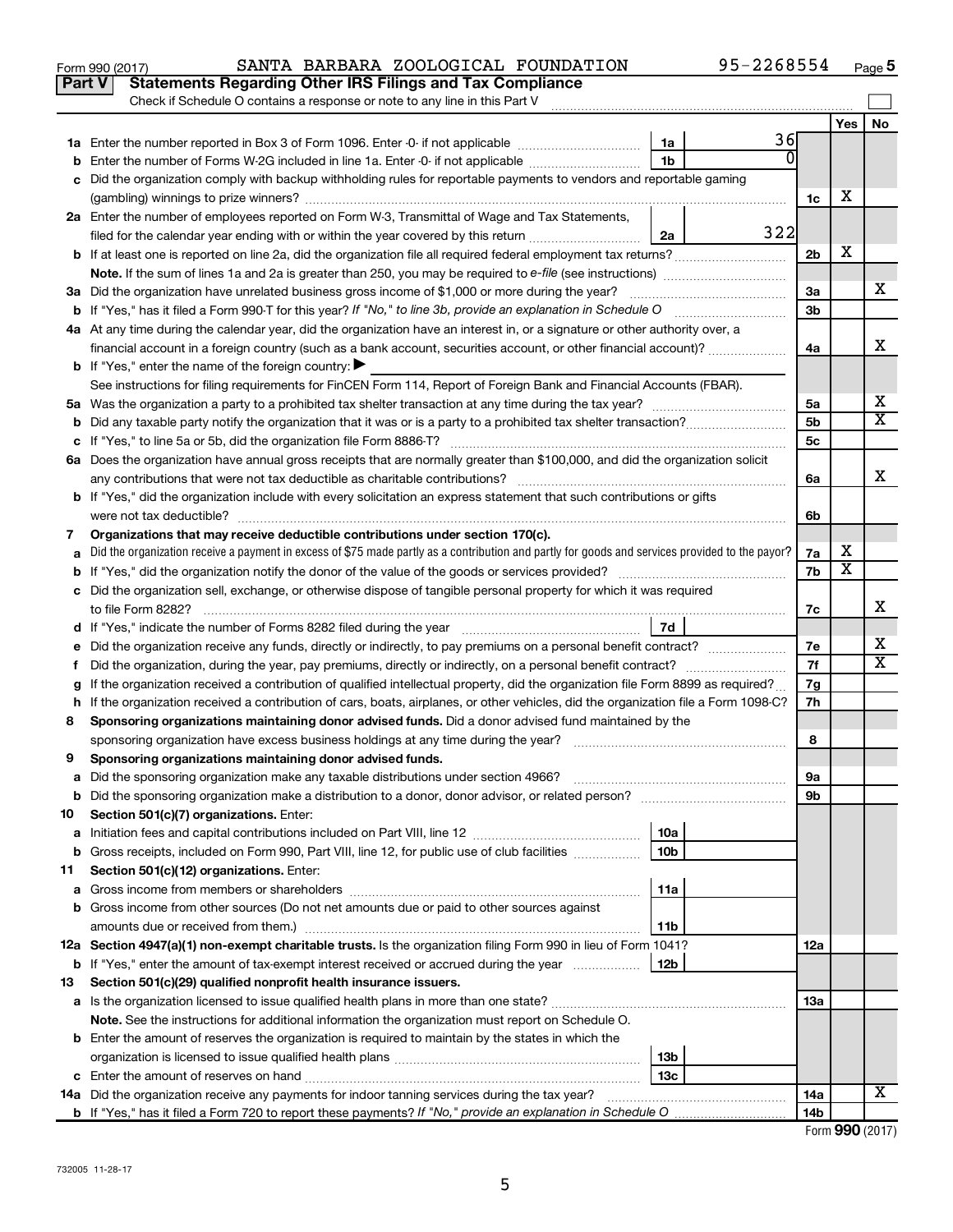| 1990 (ZUTT) |                                            | שנת המדינות |  |
|-------------|--------------------------------------------|-------------|--|
|             | rt VI   Governance, Management, and        |             |  |
|             | to line 8a, 8b, or 10b below, describe the |             |  |

Check if Schedule O contains a response or note to any line in this Part VI

 $\boxed{\text{X}}$ 

**Part VI** Governance, Management, and Disclosure For each "Yes" response to lines 2 through 7b below, and for a "No" response *tircumstances, processes, or changes in Schedule O. See instructions.* 

|        | <b>Section A. Governing Body and Management</b>                                                                                                                                                                                |                 |     |                         |
|--------|--------------------------------------------------------------------------------------------------------------------------------------------------------------------------------------------------------------------------------|-----------------|-----|-------------------------|
|        |                                                                                                                                                                                                                                |                 | Yes | No                      |
|        | <b>1a</b> Enter the number of voting members of the governing body at the end of the tax year<br>1a                                                                                                                            | 22              |     |                         |
|        | If there are material differences in voting rights among members of the governing body, or if the governing                                                                                                                    |                 |     |                         |
|        | body delegated broad authority to an executive committee or similar committee, explain in Schedule O.                                                                                                                          |                 |     |                         |
| b      | Enter the number of voting members included in line 1a, above, who are independent<br>1b                                                                                                                                       | 20              |     |                         |
| 2      | Did any officer, director, trustee, or key employee have a family relationship or a business relationship with any other                                                                                                       |                 |     |                         |
|        | officer, director, trustee, or key employee?                                                                                                                                                                                   | 2               |     | x                       |
| 3      | Did the organization delegate control over management duties customarily performed by or under the direct supervision                                                                                                          |                 |     |                         |
|        |                                                                                                                                                                                                                                | З               |     | x                       |
| 4      | Did the organization make any significant changes to its governing documents since the prior Form 990 was filed?                                                                                                               | 4               |     | $\overline{\textbf{x}}$ |
| 5      |                                                                                                                                                                                                                                | 5               |     | х                       |
| 6      |                                                                                                                                                                                                                                | 6               |     | $\overline{\mathbf{x}}$ |
| 7a     | Did the organization have members, stockholders, or other persons who had the power to elect or appoint one or                                                                                                                 |                 |     |                         |
|        |                                                                                                                                                                                                                                | 7a              |     | х                       |
|        | <b>b</b> Are any governance decisions of the organization reserved to (or subject to approval by) members, stockholders, or                                                                                                    |                 |     | x                       |
|        | persons other than the governing body?                                                                                                                                                                                         | 7b              |     |                         |
| 8      | Did the organization contemporaneously document the meetings held or written actions undertaken during the year by the following:                                                                                              |                 | х   |                         |
| a      |                                                                                                                                                                                                                                | 8а              | х   |                         |
| b<br>9 |                                                                                                                                                                                                                                | 8b              |     |                         |
|        | Is there any officer, director, trustee, or key employee listed in Part VII, Section A, who cannot be reached at the                                                                                                           | 9               |     | x                       |
|        | <b>Section B. Policies</b> (This Section B requests information about policies not required by the Internal Revenue Code.)                                                                                                     |                 |     |                         |
|        |                                                                                                                                                                                                                                |                 | Yes | No                      |
|        |                                                                                                                                                                                                                                | 10a             |     | x                       |
|        | <b>b</b> If "Yes," did the organization have written policies and procedures governing the activities of such chapters, affiliates,                                                                                            |                 |     |                         |
|        |                                                                                                                                                                                                                                | 10 <sub>b</sub> |     |                         |
|        | 11a Has the organization provided a complete copy of this Form 990 to all members of its governing body before filing the form?                                                                                                | 11a             | х   |                         |
| b      | Describe in Schedule O the process, if any, used by the organization to review this Form 990.                                                                                                                                  |                 |     |                         |
| 12a    | Did the organization have a written conflict of interest policy? If "No," go to line 13                                                                                                                                        | 12a             | х   |                         |
| b      |                                                                                                                                                                                                                                | 12 <sub>b</sub> | х   |                         |
| с      | Did the organization regularly and consistently monitor and enforce compliance with the policy? If "Yes," describe                                                                                                             |                 |     |                         |
|        | in Schedule O how this was done manufactured and an arrangement of the state of the state of the state of the                                                                                                                  | 12c             | х   |                         |
| 13     |                                                                                                                                                                                                                                | 13              | х   |                         |
| 14     | Did the organization have a written document retention and destruction policy? [11] manufaction manufaction in                                                                                                                 | 14              | х   |                         |
| 15     | Did the process for determining compensation of the following persons include a review and approval by independent                                                                                                             |                 |     |                         |
|        | persons, comparability data, and contemporaneous substantiation of the deliberation and decision?                                                                                                                              |                 |     |                         |
|        | The organization's CEO, Executive Director, or top management official [111] [11] The organization's CEO, Executive Director, or top management official [11] [11] [11] [11] The organization was constant of the organization | 15a             | X   |                         |
|        |                                                                                                                                                                                                                                | 15b             | X   |                         |
|        | If "Yes" to line 15a or 15b, describe the process in Schedule O (see instructions).                                                                                                                                            |                 |     |                         |
|        | 16a Did the organization invest in, contribute assets to, or participate in a joint venture or similar arrangement with a                                                                                                      |                 |     |                         |
|        | taxable entity during the year?                                                                                                                                                                                                | 16a             |     | х                       |
|        | b If "Yes," did the organization follow a written policy or procedure requiring the organization to evaluate its participation                                                                                                 |                 |     |                         |
|        | in joint venture arrangements under applicable federal tax law, and take steps to safeguard the organization's                                                                                                                 |                 |     |                         |
|        |                                                                                                                                                                                                                                | 16b             |     |                         |
|        | <b>Section C. Disclosure</b><br>List the states with which a copy of this Form 990 is required to be filed $\blacktriangleright$ CA                                                                                            |                 |     |                         |
| 17     |                                                                                                                                                                                                                                |                 |     |                         |
| 18     | Section 6104 requires an organization to make its Forms 1023 (or 1024 if applicable), 990, and 990-T (Section 501(c)(3)s only) available                                                                                       |                 |     |                         |
|        | for public inspection. Indicate how you made these available. Check all that apply.<br>$\lfloor X \rfloor$ Own website<br>$\lfloor \underline{X} \rfloor$ Upon request<br>Another's website<br>Other (explain in Schedule O)   |                 |     |                         |
| 19     | Describe in Schedule O whether (and if so, how) the organization made its governing documents, conflict of interest policy, and financial                                                                                      |                 |     |                         |
|        | statements available to the public during the tax year.                                                                                                                                                                        |                 |     |                         |
| 20     | State the name, address, and telephone number of the person who possesses the organization's books and records:                                                                                                                |                 |     |                         |
|        | GREG WILSON - (805) 962-5339                                                                                                                                                                                                   |                 |     |                         |
|        | 500 NINOS DRIVE, SANTA BARBARA,<br>93103<br>CA                                                                                                                                                                                 |                 |     |                         |
|        |                                                                                                                                                                                                                                |                 |     |                         |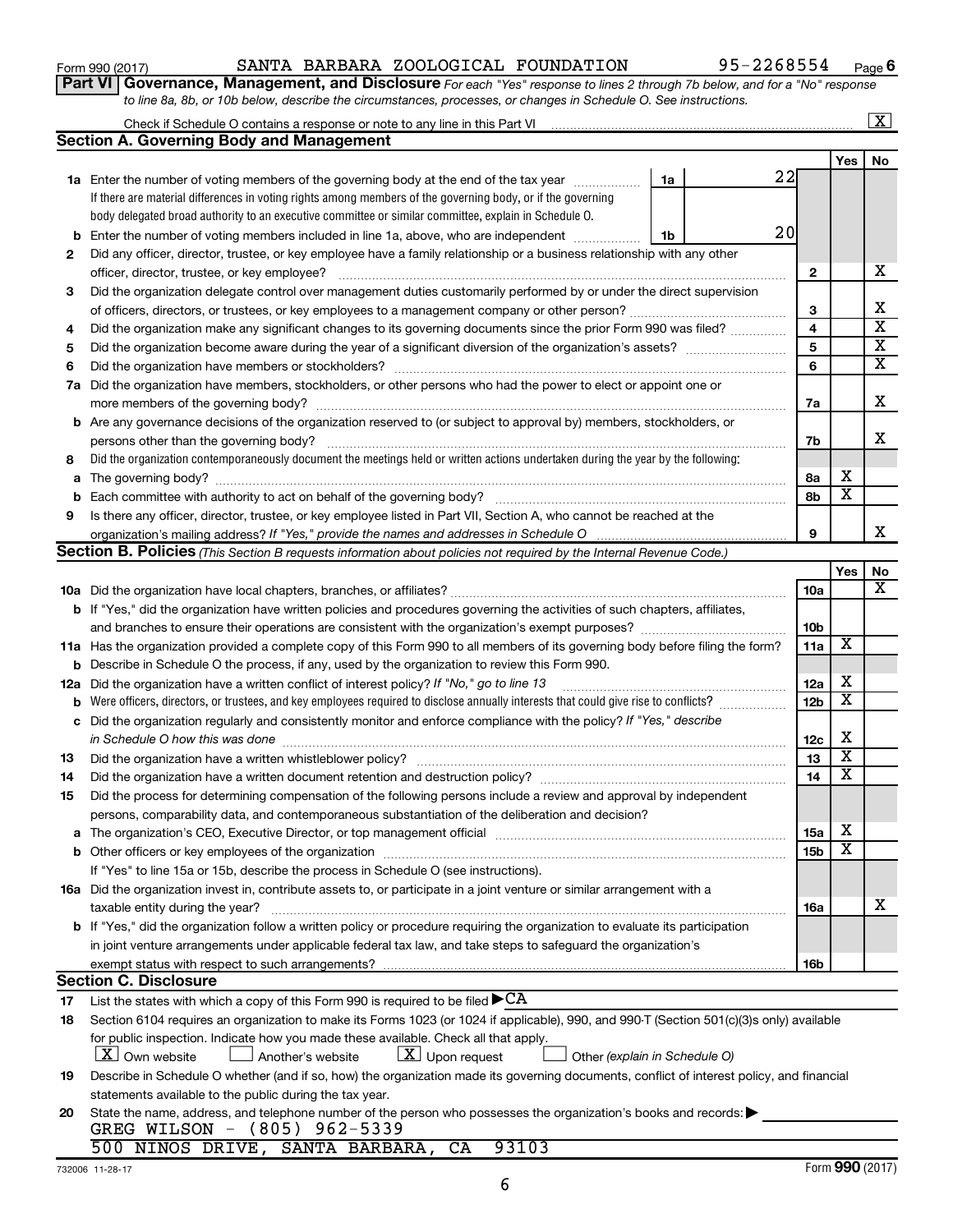$\Box$ 

**Part VII Compensation of Officers, Directors, Trustees, Key Employees, Highest Compensated Employees, and Independent Contractors**

Check if Schedule O contains a response or note to any line in this Part VII

**Section A. Officers, Directors, Trustees, Key Employees, and Highest Compensated Employees**

**1a**  Complete this table for all persons required to be listed. Report compensation for the calendar year ending with or within the organization's tax year.

**•** List all of the organization's current officers, directors, trustees (whether individuals or organizations), regardless of amount of compensation. Enter -0- in columns  $(D)$ ,  $(E)$ , and  $(F)$  if no compensation was paid.

**•** List all of the organization's **current** key employees, if any. See instructions for definition of "key employee."

**•** List the organization's five current highest compensated employees (other than an officer, director, trustee, or key employee) who received reportable compensation (Box 5 of Form W-2 and/or Box 7 of Form 1099-MISC) of more than \$100,000 from the organization and any related organizations.

**•** List all of the organization's former officers, key employees, and highest compensated employees who received more than \$100,000 of reportable compensation from the organization and any related organizations.

**•** List all of the organization's former directors or trustees that received, in the capacity as a former director or trustee of the organization, more than \$10,000 of reportable compensation from the organization and any related organizations.

List persons in the following order: individual trustees or directors; institutional trustees; officers; key employees; highest compensated employees; and former such persons.

Check this box if neither the organization nor any related organization compensated any current officer, director, or trustee. †

| Name and Title<br>Reportable<br>Reportable<br>Average<br>Estimated<br>(do not check more than one<br>compensation<br>compensation<br>amount of<br>hours per<br>box, unless person is both an<br>officer and a director/trustee)<br>week<br>from<br>from related<br>other<br>Individual trustee or director<br>the<br>organizations<br>(list any<br>compensation<br>(W-2/1099-MISC)<br>hours for<br>organization<br>from the<br>Highest compensated<br>employee<br>Institutional trustee<br>related<br>(W-2/1099-MISC)<br>organization<br>Key employee<br>organizations<br>and related<br>below<br>organizations<br>Former<br>Officer<br>line)<br>1.00<br>(1)<br>JOHN DIXON<br>$\mathbf X$<br>$\mathbf 0$<br>$\mathbf 0$<br>0.<br>1.00<br>(2)<br>J. TERRY SCHWARTZ<br>$\mathbf X$<br>0<br>$\mathbf 0$<br>$\mathbf 0$ .<br><b>DIRECTOR</b><br>1.00<br>RHONDA HENDERSON<br>(3)<br>$\mathbf 0$<br>$\mathbf 0$<br>$\mathbf 0$ .<br>$\mathbf X$<br>$\mathbf X$<br>CHAIR<br>1.00<br>DENNIS POWER<br>(4)<br>$\mathbf 0$ .<br>$\mathbf X$<br>0<br>$\mathbf 0$<br>1.00<br><b>RANDY WEISS</b><br>(5)<br>$\mathbf 0$<br>$\mathbf 0$<br>$\mathbf 0$ .<br>$\mathbf X$<br>$\mathbf X$<br><b>SECRETARY</b><br>1.00<br>(6)<br>BRIAN KOPEIKIN<br>$\mathbf X$<br>$\mathbf 0$<br>$\mathbf 0$<br>$\mathbf 0$ .<br><b>DIRECTOR</b><br>1.00<br>CAROL DUNCAN<br>(7)<br>$\mathbf 0$<br>$\mathbf 0$<br>$\mathbf 0$ .<br>$\mathbf X$<br>1.00<br>DAVID GRAFF<br>(8)<br>$\pmb{0}$<br>$\mathbf 0$ .<br>$\mathbf 0$ .<br>$\mathbf X$<br>1.00<br>GEORGE LEIS<br>(9)<br>0<br>$\mathbf 0$ .<br>$\mathbf 0$ .<br>$\mathbf X$<br>1.00<br>(10) DAVID ARTHURS<br>$\mathbf 0$<br>$0$ .<br>$\mathbf X$<br>0<br><b>DIRECTOR</b><br>1.00<br>(11) MARK DANIELSON<br>$\mathbf 0$<br>$\mathbf 0$<br>$\mathbf 0$ .<br>$\mathbf X$<br>1.00<br>(12) PAUL JOHNSON<br>$\mathbf X$<br>$\pmb{0}$<br>$\mathbf 0$ .<br>$\mathbf 0$ .<br>X<br>TREASURER<br>1.00<br>(13) PETER JORDANO<br>0<br>$\mathbf 0$ .<br>$\mathbf 0$ .<br>$\mathbf X$<br>1.00<br>(14) BRIAN ROBERTSON<br>$\mathbf 0$ .<br>$0$ .<br>X<br>0<br>1.00<br>(15) PEGGY WILEY<br>$\mathbf 0$<br>$\mathbf 0$ .<br>$\mathbf 0$ .<br>X<br>1.00<br>(16) DANIEL COHEN<br>$\mathbf X$<br>$\pmb{0}$<br>$\mathbf 0$ .<br>$\mathbf 0$ .<br>1.00<br>(17) KELLY JENSEN<br>$\mathbf X$<br>$\mathbf 0$<br>$\mathbf 0$ .<br>0. | (A)             | (B) | (C)      |  | (D) | (E) | (F) |  |  |  |  |
|-------------------------------------------------------------------------------------------------------------------------------------------------------------------------------------------------------------------------------------------------------------------------------------------------------------------------------------------------------------------------------------------------------------------------------------------------------------------------------------------------------------------------------------------------------------------------------------------------------------------------------------------------------------------------------------------------------------------------------------------------------------------------------------------------------------------------------------------------------------------------------------------------------------------------------------------------------------------------------------------------------------------------------------------------------------------------------------------------------------------------------------------------------------------------------------------------------------------------------------------------------------------------------------------------------------------------------------------------------------------------------------------------------------------------------------------------------------------------------------------------------------------------------------------------------------------------------------------------------------------------------------------------------------------------------------------------------------------------------------------------------------------------------------------------------------------------------------------------------------------------------------------------------------------------------------------------------------------------------------------------------------------------------------------------------------------------------------------------------------------------------------------------------------------------------------------------------------------------------------------------------------------------------------------------------------------------|-----------------|-----|----------|--|-----|-----|-----|--|--|--|--|
|                                                                                                                                                                                                                                                                                                                                                                                                                                                                                                                                                                                                                                                                                                                                                                                                                                                                                                                                                                                                                                                                                                                                                                                                                                                                                                                                                                                                                                                                                                                                                                                                                                                                                                                                                                                                                                                                                                                                                                                                                                                                                                                                                                                                                                                                                                                         |                 |     | Position |  |     |     |     |  |  |  |  |
|                                                                                                                                                                                                                                                                                                                                                                                                                                                                                                                                                                                                                                                                                                                                                                                                                                                                                                                                                                                                                                                                                                                                                                                                                                                                                                                                                                                                                                                                                                                                                                                                                                                                                                                                                                                                                                                                                                                                                                                                                                                                                                                                                                                                                                                                                                                         |                 |     |          |  |     |     |     |  |  |  |  |
|                                                                                                                                                                                                                                                                                                                                                                                                                                                                                                                                                                                                                                                                                                                                                                                                                                                                                                                                                                                                                                                                                                                                                                                                                                                                                                                                                                                                                                                                                                                                                                                                                                                                                                                                                                                                                                                                                                                                                                                                                                                                                                                                                                                                                                                                                                                         |                 |     |          |  |     |     |     |  |  |  |  |
|                                                                                                                                                                                                                                                                                                                                                                                                                                                                                                                                                                                                                                                                                                                                                                                                                                                                                                                                                                                                                                                                                                                                                                                                                                                                                                                                                                                                                                                                                                                                                                                                                                                                                                                                                                                                                                                                                                                                                                                                                                                                                                                                                                                                                                                                                                                         |                 |     |          |  |     |     |     |  |  |  |  |
|                                                                                                                                                                                                                                                                                                                                                                                                                                                                                                                                                                                                                                                                                                                                                                                                                                                                                                                                                                                                                                                                                                                                                                                                                                                                                                                                                                                                                                                                                                                                                                                                                                                                                                                                                                                                                                                                                                                                                                                                                                                                                                                                                                                                                                                                                                                         |                 |     |          |  |     |     |     |  |  |  |  |
|                                                                                                                                                                                                                                                                                                                                                                                                                                                                                                                                                                                                                                                                                                                                                                                                                                                                                                                                                                                                                                                                                                                                                                                                                                                                                                                                                                                                                                                                                                                                                                                                                                                                                                                                                                                                                                                                                                                                                                                                                                                                                                                                                                                                                                                                                                                         |                 |     |          |  |     |     |     |  |  |  |  |
|                                                                                                                                                                                                                                                                                                                                                                                                                                                                                                                                                                                                                                                                                                                                                                                                                                                                                                                                                                                                                                                                                                                                                                                                                                                                                                                                                                                                                                                                                                                                                                                                                                                                                                                                                                                                                                                                                                                                                                                                                                                                                                                                                                                                                                                                                                                         |                 |     |          |  |     |     |     |  |  |  |  |
|                                                                                                                                                                                                                                                                                                                                                                                                                                                                                                                                                                                                                                                                                                                                                                                                                                                                                                                                                                                                                                                                                                                                                                                                                                                                                                                                                                                                                                                                                                                                                                                                                                                                                                                                                                                                                                                                                                                                                                                                                                                                                                                                                                                                                                                                                                                         |                 |     |          |  |     |     |     |  |  |  |  |
|                                                                                                                                                                                                                                                                                                                                                                                                                                                                                                                                                                                                                                                                                                                                                                                                                                                                                                                                                                                                                                                                                                                                                                                                                                                                                                                                                                                                                                                                                                                                                                                                                                                                                                                                                                                                                                                                                                                                                                                                                                                                                                                                                                                                                                                                                                                         |                 |     |          |  |     |     |     |  |  |  |  |
|                                                                                                                                                                                                                                                                                                                                                                                                                                                                                                                                                                                                                                                                                                                                                                                                                                                                                                                                                                                                                                                                                                                                                                                                                                                                                                                                                                                                                                                                                                                                                                                                                                                                                                                                                                                                                                                                                                                                                                                                                                                                                                                                                                                                                                                                                                                         | <b>DIRECTOR</b> |     |          |  |     |     |     |  |  |  |  |
|                                                                                                                                                                                                                                                                                                                                                                                                                                                                                                                                                                                                                                                                                                                                                                                                                                                                                                                                                                                                                                                                                                                                                                                                                                                                                                                                                                                                                                                                                                                                                                                                                                                                                                                                                                                                                                                                                                                                                                                                                                                                                                                                                                                                                                                                                                                         |                 |     |          |  |     |     |     |  |  |  |  |
|                                                                                                                                                                                                                                                                                                                                                                                                                                                                                                                                                                                                                                                                                                                                                                                                                                                                                                                                                                                                                                                                                                                                                                                                                                                                                                                                                                                                                                                                                                                                                                                                                                                                                                                                                                                                                                                                                                                                                                                                                                                                                                                                                                                                                                                                                                                         |                 |     |          |  |     |     |     |  |  |  |  |
|                                                                                                                                                                                                                                                                                                                                                                                                                                                                                                                                                                                                                                                                                                                                                                                                                                                                                                                                                                                                                                                                                                                                                                                                                                                                                                                                                                                                                                                                                                                                                                                                                                                                                                                                                                                                                                                                                                                                                                                                                                                                                                                                                                                                                                                                                                                         |                 |     |          |  |     |     |     |  |  |  |  |
|                                                                                                                                                                                                                                                                                                                                                                                                                                                                                                                                                                                                                                                                                                                                                                                                                                                                                                                                                                                                                                                                                                                                                                                                                                                                                                                                                                                                                                                                                                                                                                                                                                                                                                                                                                                                                                                                                                                                                                                                                                                                                                                                                                                                                                                                                                                         |                 |     |          |  |     |     |     |  |  |  |  |
|                                                                                                                                                                                                                                                                                                                                                                                                                                                                                                                                                                                                                                                                                                                                                                                                                                                                                                                                                                                                                                                                                                                                                                                                                                                                                                                                                                                                                                                                                                                                                                                                                                                                                                                                                                                                                                                                                                                                                                                                                                                                                                                                                                                                                                                                                                                         |                 |     |          |  |     |     |     |  |  |  |  |
|                                                                                                                                                                                                                                                                                                                                                                                                                                                                                                                                                                                                                                                                                                                                                                                                                                                                                                                                                                                                                                                                                                                                                                                                                                                                                                                                                                                                                                                                                                                                                                                                                                                                                                                                                                                                                                                                                                                                                                                                                                                                                                                                                                                                                                                                                                                         | <b>DIRECTOR</b> |     |          |  |     |     |     |  |  |  |  |
|                                                                                                                                                                                                                                                                                                                                                                                                                                                                                                                                                                                                                                                                                                                                                                                                                                                                                                                                                                                                                                                                                                                                                                                                                                                                                                                                                                                                                                                                                                                                                                                                                                                                                                                                                                                                                                                                                                                                                                                                                                                                                                                                                                                                                                                                                                                         |                 |     |          |  |     |     |     |  |  |  |  |
|                                                                                                                                                                                                                                                                                                                                                                                                                                                                                                                                                                                                                                                                                                                                                                                                                                                                                                                                                                                                                                                                                                                                                                                                                                                                                                                                                                                                                                                                                                                                                                                                                                                                                                                                                                                                                                                                                                                                                                                                                                                                                                                                                                                                                                                                                                                         |                 |     |          |  |     |     |     |  |  |  |  |
|                                                                                                                                                                                                                                                                                                                                                                                                                                                                                                                                                                                                                                                                                                                                                                                                                                                                                                                                                                                                                                                                                                                                                                                                                                                                                                                                                                                                                                                                                                                                                                                                                                                                                                                                                                                                                                                                                                                                                                                                                                                                                                                                                                                                                                                                                                                         |                 |     |          |  |     |     |     |  |  |  |  |
|                                                                                                                                                                                                                                                                                                                                                                                                                                                                                                                                                                                                                                                                                                                                                                                                                                                                                                                                                                                                                                                                                                                                                                                                                                                                                                                                                                                                                                                                                                                                                                                                                                                                                                                                                                                                                                                                                                                                                                                                                                                                                                                                                                                                                                                                                                                         |                 |     |          |  |     |     |     |  |  |  |  |
|                                                                                                                                                                                                                                                                                                                                                                                                                                                                                                                                                                                                                                                                                                                                                                                                                                                                                                                                                                                                                                                                                                                                                                                                                                                                                                                                                                                                                                                                                                                                                                                                                                                                                                                                                                                                                                                                                                                                                                                                                                                                                                                                                                                                                                                                                                                         |                 |     |          |  |     |     |     |  |  |  |  |
|                                                                                                                                                                                                                                                                                                                                                                                                                                                                                                                                                                                                                                                                                                                                                                                                                                                                                                                                                                                                                                                                                                                                                                                                                                                                                                                                                                                                                                                                                                                                                                                                                                                                                                                                                                                                                                                                                                                                                                                                                                                                                                                                                                                                                                                                                                                         | <b>DIRECTOR</b> |     |          |  |     |     |     |  |  |  |  |
|                                                                                                                                                                                                                                                                                                                                                                                                                                                                                                                                                                                                                                                                                                                                                                                                                                                                                                                                                                                                                                                                                                                                                                                                                                                                                                                                                                                                                                                                                                                                                                                                                                                                                                                                                                                                                                                                                                                                                                                                                                                                                                                                                                                                                                                                                                                         |                 |     |          |  |     |     |     |  |  |  |  |
|                                                                                                                                                                                                                                                                                                                                                                                                                                                                                                                                                                                                                                                                                                                                                                                                                                                                                                                                                                                                                                                                                                                                                                                                                                                                                                                                                                                                                                                                                                                                                                                                                                                                                                                                                                                                                                                                                                                                                                                                                                                                                                                                                                                                                                                                                                                         | <b>DIRECTOR</b> |     |          |  |     |     |     |  |  |  |  |
|                                                                                                                                                                                                                                                                                                                                                                                                                                                                                                                                                                                                                                                                                                                                                                                                                                                                                                                                                                                                                                                                                                                                                                                                                                                                                                                                                                                                                                                                                                                                                                                                                                                                                                                                                                                                                                                                                                                                                                                                                                                                                                                                                                                                                                                                                                                         |                 |     |          |  |     |     |     |  |  |  |  |
|                                                                                                                                                                                                                                                                                                                                                                                                                                                                                                                                                                                                                                                                                                                                                                                                                                                                                                                                                                                                                                                                                                                                                                                                                                                                                                                                                                                                                                                                                                                                                                                                                                                                                                                                                                                                                                                                                                                                                                                                                                                                                                                                                                                                                                                                                                                         | <b>DIRECTOR</b> |     |          |  |     |     |     |  |  |  |  |
|                                                                                                                                                                                                                                                                                                                                                                                                                                                                                                                                                                                                                                                                                                                                                                                                                                                                                                                                                                                                                                                                                                                                                                                                                                                                                                                                                                                                                                                                                                                                                                                                                                                                                                                                                                                                                                                                                                                                                                                                                                                                                                                                                                                                                                                                                                                         |                 |     |          |  |     |     |     |  |  |  |  |
|                                                                                                                                                                                                                                                                                                                                                                                                                                                                                                                                                                                                                                                                                                                                                                                                                                                                                                                                                                                                                                                                                                                                                                                                                                                                                                                                                                                                                                                                                                                                                                                                                                                                                                                                                                                                                                                                                                                                                                                                                                                                                                                                                                                                                                                                                                                         |                 |     |          |  |     |     |     |  |  |  |  |
|                                                                                                                                                                                                                                                                                                                                                                                                                                                                                                                                                                                                                                                                                                                                                                                                                                                                                                                                                                                                                                                                                                                                                                                                                                                                                                                                                                                                                                                                                                                                                                                                                                                                                                                                                                                                                                                                                                                                                                                                                                                                                                                                                                                                                                                                                                                         |                 |     |          |  |     |     |     |  |  |  |  |
|                                                                                                                                                                                                                                                                                                                                                                                                                                                                                                                                                                                                                                                                                                                                                                                                                                                                                                                                                                                                                                                                                                                                                                                                                                                                                                                                                                                                                                                                                                                                                                                                                                                                                                                                                                                                                                                                                                                                                                                                                                                                                                                                                                                                                                                                                                                         | <b>DIRECTOR</b> |     |          |  |     |     |     |  |  |  |  |
|                                                                                                                                                                                                                                                                                                                                                                                                                                                                                                                                                                                                                                                                                                                                                                                                                                                                                                                                                                                                                                                                                                                                                                                                                                                                                                                                                                                                                                                                                                                                                                                                                                                                                                                                                                                                                                                                                                                                                                                                                                                                                                                                                                                                                                                                                                                         |                 |     |          |  |     |     |     |  |  |  |  |
|                                                                                                                                                                                                                                                                                                                                                                                                                                                                                                                                                                                                                                                                                                                                                                                                                                                                                                                                                                                                                                                                                                                                                                                                                                                                                                                                                                                                                                                                                                                                                                                                                                                                                                                                                                                                                                                                                                                                                                                                                                                                                                                                                                                                                                                                                                                         |                 |     |          |  |     |     |     |  |  |  |  |
|                                                                                                                                                                                                                                                                                                                                                                                                                                                                                                                                                                                                                                                                                                                                                                                                                                                                                                                                                                                                                                                                                                                                                                                                                                                                                                                                                                                                                                                                                                                                                                                                                                                                                                                                                                                                                                                                                                                                                                                                                                                                                                                                                                                                                                                                                                                         |                 |     |          |  |     |     |     |  |  |  |  |
|                                                                                                                                                                                                                                                                                                                                                                                                                                                                                                                                                                                                                                                                                                                                                                                                                                                                                                                                                                                                                                                                                                                                                                                                                                                                                                                                                                                                                                                                                                                                                                                                                                                                                                                                                                                                                                                                                                                                                                                                                                                                                                                                                                                                                                                                                                                         | <b>DIRECTOR</b> |     |          |  |     |     |     |  |  |  |  |
|                                                                                                                                                                                                                                                                                                                                                                                                                                                                                                                                                                                                                                                                                                                                                                                                                                                                                                                                                                                                                                                                                                                                                                                                                                                                                                                                                                                                                                                                                                                                                                                                                                                                                                                                                                                                                                                                                                                                                                                                                                                                                                                                                                                                                                                                                                                         |                 |     |          |  |     |     |     |  |  |  |  |
|                                                                                                                                                                                                                                                                                                                                                                                                                                                                                                                                                                                                                                                                                                                                                                                                                                                                                                                                                                                                                                                                                                                                                                                                                                                                                                                                                                                                                                                                                                                                                                                                                                                                                                                                                                                                                                                                                                                                                                                                                                                                                                                                                                                                                                                                                                                         | <b>DIRECTOR</b> |     |          |  |     |     |     |  |  |  |  |
|                                                                                                                                                                                                                                                                                                                                                                                                                                                                                                                                                                                                                                                                                                                                                                                                                                                                                                                                                                                                                                                                                                                                                                                                                                                                                                                                                                                                                                                                                                                                                                                                                                                                                                                                                                                                                                                                                                                                                                                                                                                                                                                                                                                                                                                                                                                         |                 |     |          |  |     |     |     |  |  |  |  |
|                                                                                                                                                                                                                                                                                                                                                                                                                                                                                                                                                                                                                                                                                                                                                                                                                                                                                                                                                                                                                                                                                                                                                                                                                                                                                                                                                                                                                                                                                                                                                                                                                                                                                                                                                                                                                                                                                                                                                                                                                                                                                                                                                                                                                                                                                                                         | <b>DIRECTOR</b> |     |          |  |     |     |     |  |  |  |  |
|                                                                                                                                                                                                                                                                                                                                                                                                                                                                                                                                                                                                                                                                                                                                                                                                                                                                                                                                                                                                                                                                                                                                                                                                                                                                                                                                                                                                                                                                                                                                                                                                                                                                                                                                                                                                                                                                                                                                                                                                                                                                                                                                                                                                                                                                                                                         |                 |     |          |  |     |     |     |  |  |  |  |
|                                                                                                                                                                                                                                                                                                                                                                                                                                                                                                                                                                                                                                                                                                                                                                                                                                                                                                                                                                                                                                                                                                                                                                                                                                                                                                                                                                                                                                                                                                                                                                                                                                                                                                                                                                                                                                                                                                                                                                                                                                                                                                                                                                                                                                                                                                                         | <b>DIRECTOR</b> |     |          |  |     |     |     |  |  |  |  |
|                                                                                                                                                                                                                                                                                                                                                                                                                                                                                                                                                                                                                                                                                                                                                                                                                                                                                                                                                                                                                                                                                                                                                                                                                                                                                                                                                                                                                                                                                                                                                                                                                                                                                                                                                                                                                                                                                                                                                                                                                                                                                                                                                                                                                                                                                                                         |                 |     |          |  |     |     |     |  |  |  |  |
|                                                                                                                                                                                                                                                                                                                                                                                                                                                                                                                                                                                                                                                                                                                                                                                                                                                                                                                                                                                                                                                                                                                                                                                                                                                                                                                                                                                                                                                                                                                                                                                                                                                                                                                                                                                                                                                                                                                                                                                                                                                                                                                                                                                                                                                                                                                         | <b>DIRECTOR</b> |     |          |  |     |     |     |  |  |  |  |

732007 11-28-17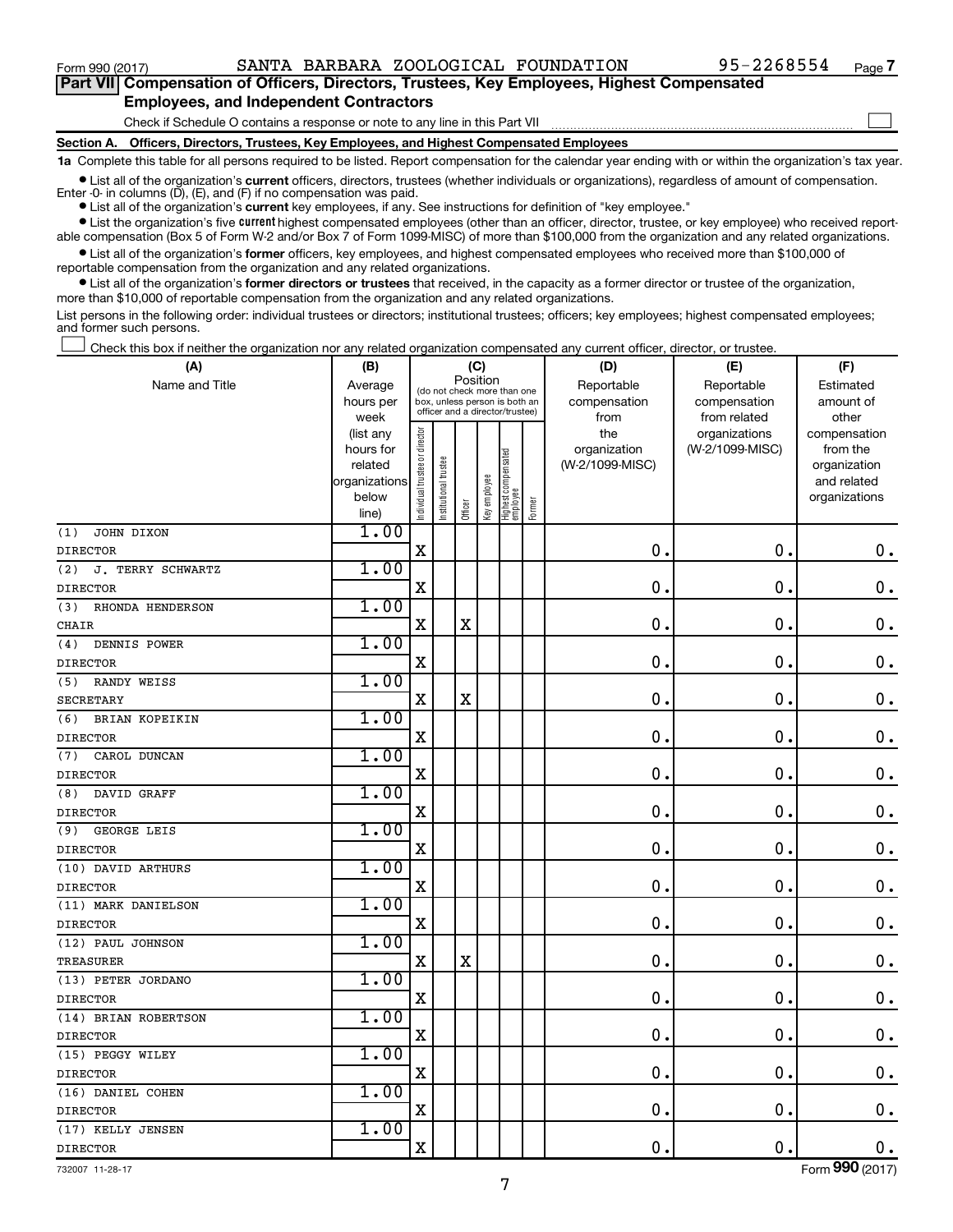| SANTA BARBARA ZOOLOGICAL FOUNDATION<br>Form 990 (2017)                                                                                       |                   |                                |                       |             |              |                                                                  |        |                         | 95-2268554                       |    |              |               | Page 8        |
|----------------------------------------------------------------------------------------------------------------------------------------------|-------------------|--------------------------------|-----------------------|-------------|--------------|------------------------------------------------------------------|--------|-------------------------|----------------------------------|----|--------------|---------------|---------------|
| <b>Part VII</b><br>Section A. Officers, Directors, Trustees, Key Employees, and Highest Compensated Employees (continued)                    |                   |                                |                       |             |              |                                                                  |        |                         |                                  |    |              |               |               |
| (A)                                                                                                                                          | (B)               |                                |                       | (C)         |              |                                                                  |        | (D)                     | (E)                              |    |              | (F)           |               |
| Name and title                                                                                                                               | Average           |                                |                       |             | Position     | (do not check more than one                                      |        | Reportable              | Reportable                       |    |              | Estimated     |               |
|                                                                                                                                              | hours per         |                                |                       |             |              | box, unless person is both an<br>officer and a director/trustee) |        | compensation            | compensation                     |    |              | amount of     |               |
|                                                                                                                                              | week<br>(list any |                                |                       |             |              |                                                                  |        | from                    | from related                     |    |              | other         |               |
|                                                                                                                                              | hours for         |                                |                       |             |              |                                                                  |        | the<br>organization     | organizations<br>(W-2/1099-MISC) |    | compensation | from the      |               |
|                                                                                                                                              | related           |                                |                       |             |              |                                                                  |        | (W-2/1099-MISC)         |                                  |    |              | organization  |               |
|                                                                                                                                              | organizations     |                                |                       |             |              |                                                                  |        |                         |                                  |    |              | and related   |               |
|                                                                                                                                              | below             | Individual trustee or director | Institutional trustee |             | Key employee |                                                                  |        |                         |                                  |    |              | organizations |               |
|                                                                                                                                              | line)             |                                |                       | Officer     |              | Highest compensated<br> employee                                 | Former |                         |                                  |    |              |               |               |
| (18) ROBYN PARKER                                                                                                                            | 1.00              |                                |                       |             |              |                                                                  |        |                         |                                  |    |              |               |               |
| <b>DIRECTOR</b>                                                                                                                              |                   | $\mathbf X$                    |                       |             |              |                                                                  |        | О.                      |                                  | О. |              |               | 0.            |
| (19) CRYSTAL WYATT                                                                                                                           | 1.00              |                                |                       |             |              |                                                                  |        |                         |                                  |    |              |               |               |
| VICE CHAIR                                                                                                                                   |                   | $\mathbf X$                    |                       | X           |              |                                                                  |        | О.                      |                                  | О. |              |               | $\mathbf 0$ . |
| (20) YVETTE BIRCH GILLER                                                                                                                     | 1.00              |                                |                       |             |              |                                                                  |        |                         |                                  |    |              |               |               |
| <b>DIRECTOR</b>                                                                                                                              |                   | $\mathbf X$                    |                       |             |              |                                                                  |        | О.                      |                                  | О. |              |               | 0.            |
| (21) ELIZABETH MACPHEE                                                                                                                       | 1.00              |                                |                       |             |              |                                                                  |        |                         |                                  |    |              |               |               |
| <b>DIRECTOR</b>                                                                                                                              |                   | X                              |                       |             |              |                                                                  |        | О.                      |                                  | О. |              |               | 0.            |
| (22) AMY PRYOR                                                                                                                               | 1.00              | X                              |                       |             |              |                                                                  |        |                         |                                  | О. |              |               |               |
| <b>DIRECTOR</b>                                                                                                                              | 40.00             |                                |                       |             |              |                                                                  |        | О.                      |                                  |    |              |               | 0.            |
| (23) RICHARD BLOCK                                                                                                                           |                   |                                |                       | Χ           |              |                                                                  |        |                         |                                  | О. |              |               |               |
| CEO<br>(24) NANCY MCTOLDRIDGE                                                                                                                | 40.00             |                                |                       |             |              |                                                                  |        |                         |                                  |    |              |               |               |
| ZOO DIRECTOR                                                                                                                                 |                   |                                |                       | Χ           |              |                                                                  |        |                         |                                  | О. |              |               |               |
| (25) CAROL BEDFORD                                                                                                                           | 40.00             |                                |                       |             |              |                                                                  |        |                         |                                  |    |              |               |               |
| CFO                                                                                                                                          |                   |                                |                       | Χ           |              |                                                                  |        |                         |                                  | О. |              |               |               |
| (26) GREG WILSON                                                                                                                             | 40.00             |                                |                       |             |              |                                                                  |        |                         |                                  |    |              |               |               |
| CFO                                                                                                                                          |                   |                                |                       | $\mathbf X$ |              |                                                                  |        |                         |                                  | О. |              |               |               |
|                                                                                                                                              |                   |                                |                       |             |              |                                                                  |        |                         |                                  | σ. |              |               |               |
| c Total from continuation sheets to Part VII, Section A manufactured by                                                                      |                   |                                |                       |             |              |                                                                  |        |                         |                                  | σ. |              |               |               |
|                                                                                                                                              |                   |                                |                       |             |              |                                                                  |        |                         |                                  | σ. |              |               |               |
| Total number of individuals (including but not limited to those listed above) who received more than \$100,000 of reportable<br>$\mathbf{2}$ |                   |                                |                       |             |              |                                                                  |        |                         |                                  |    |              |               |               |
| compensation from the organization $\blacktriangleright$                                                                                     |                   |                                |                       |             |              |                                                                  |        |                         |                                  |    |              |               | 5             |
|                                                                                                                                              |                   |                                |                       |             |              |                                                                  |        |                         |                                  |    |              | Yes           | No            |
| Did the organization list any former officer, director, or trustee, key employee, or highest compensated employee on<br>3                    |                   |                                |                       |             |              |                                                                  |        |                         |                                  |    |              |               |               |
| line 1a? If "Yes," complete Schedule J for such individual                                                                                   |                   |                                |                       |             |              |                                                                  |        |                         |                                  |    | 3            |               | X             |
| For any individual listed on line 1a, is the sum of reportable compensation and other compensation from the organization<br>4                |                   |                                |                       |             |              |                                                                  |        |                         |                                  |    |              |               |               |
| and related organizations greater than \$150,000? If "Yes," complete Schedule J for such individual                                          |                   |                                |                       |             |              |                                                                  |        |                         |                                  |    | 4            | х             |               |
| Did any person listed on line 1a receive or accrue compensation from any unrelated organization or individual for services<br>5              |                   |                                |                       |             |              |                                                                  |        |                         |                                  |    |              |               |               |
| rendered to the organization? If "Yes," complete Schedule J for such person<br><b>Section B. Independent Contractors</b>                     |                   |                                |                       |             |              |                                                                  |        |                         |                                  |    | 5            |               | x             |
|                                                                                                                                              |                   |                                |                       |             |              |                                                                  |        |                         |                                  |    |              |               |               |
| Complete this table for your five highest compensated independent contractors that received more than \$100,000 of compensation from<br>1.   |                   |                                |                       |             |              |                                                                  |        |                         |                                  |    |              |               |               |
| the organization. Report compensation for the calendar year ending with or within the organization's tax year.<br>(A)                        |                   |                                |                       |             |              |                                                                  |        | (B)                     |                                  |    | (C)          |               |               |
| Name and business address                                                                                                                    |                   |                                |                       |             |              |                                                                  |        | Description of services |                                  |    | Compensation |               |               |
| RINCON CATERING, INC, 3805 SANTA CLAUS                                                                                                       |                   |                                |                       |             |              |                                                                  |        | EVENT CATERING, FOOD,   |                                  |    |              |               |               |
| LANE, CARPINTERIA, CA 93013                                                                                                                  |                   |                                |                       |             |              |                                                                  |        | <b>BAR SERVICE</b>      |                                  |    |              |               | 296,435.      |
| <b>JORDANO'S INC</b>                                                                                                                         |                   |                                |                       |             |              |                                                                  |        | FOOD FOR SALE,          |                                  |    |              |               |               |
| P.O. BOX 6803, SANTA BARBARA, CA 93160                                                                                                       |                   |                                |                       |             |              |                                                                  |        | SUPPLIES & EQUIP        |                                  |    |              |               | 237,191.      |
| WELLS MARKETING LLC, 66 TIERRA CIELO LANE,                                                                                                   |                   |                                |                       |             |              |                                                                  |        | MARKETING               |                                  |    |              |               |               |
| SANTA BARBARA, CA 93111                                                                                                                      |                   |                                |                       |             |              |                                                                  |        | CONSULTATION            |                                  |    |              |               | 155,444.      |
| CHIODO BROS. PRODUCTION, INC.                                                                                                                |                   |                                |                       |             |              |                                                                  |        |                         |                                  |    |              |               |               |
| 511 FIRTH ST., SAN FERNANDO, CA 91340                                                                                                        |                   |                                |                       |             |              |                                                                  |        | TECHNOLOGY              |                                  |    |              |               | 104,890.      |

**2** Total number of independent contractors (including but not limited to those listed above) who received more than \$100,000 of compensation from the organization  $\blacktriangleright$  4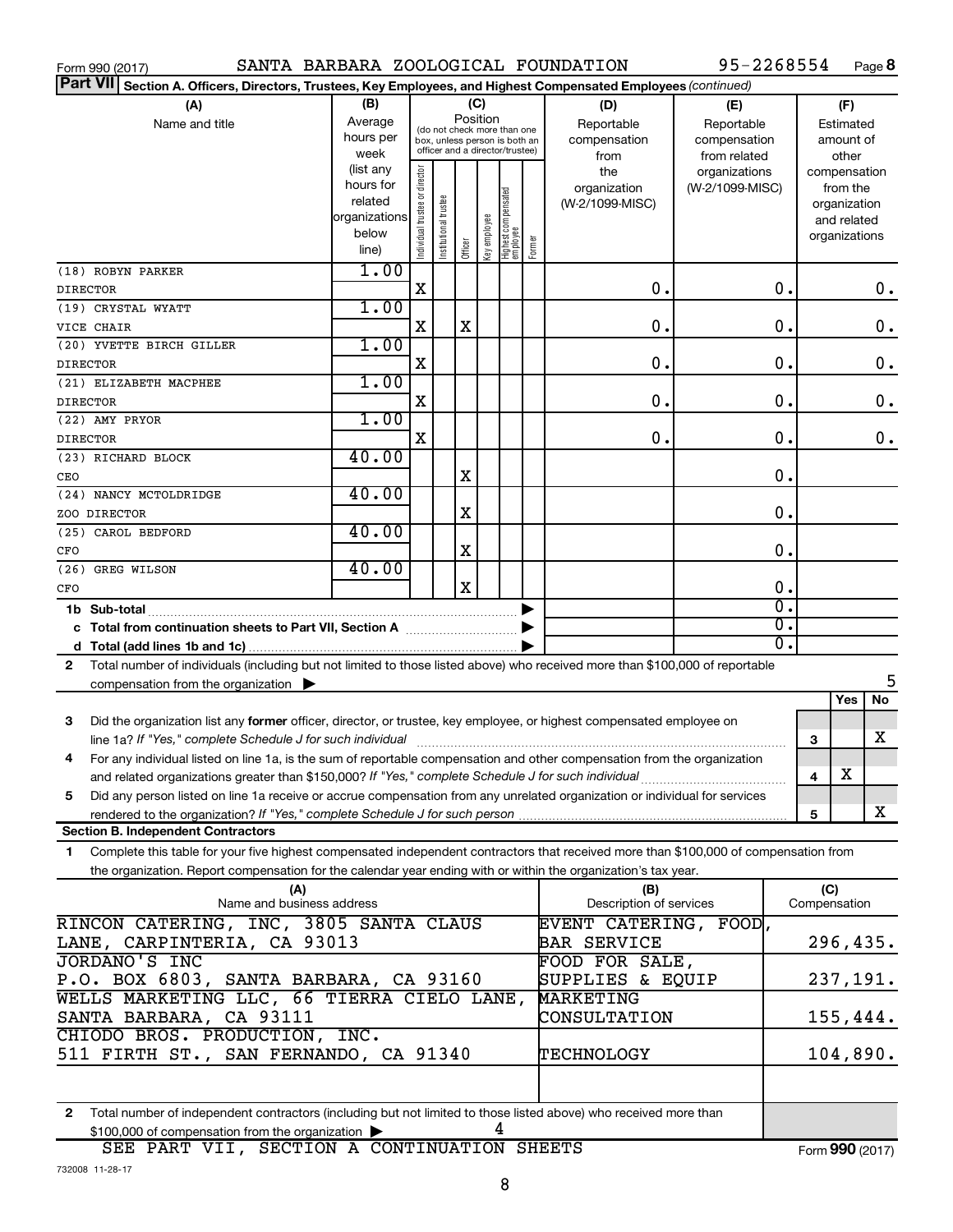| SANTA BARBARA ZOOLOGICAL FOUNDATION<br>Form 990                                                                 |                        |                                |                       |         |              |                              |        |                 | 95-2268554      |               |
|-----------------------------------------------------------------------------------------------------------------|------------------------|--------------------------------|-----------------------|---------|--------------|------------------------------|--------|-----------------|-----------------|---------------|
| Part VII Section A. Officers, Directors, Trustees, Key Employees, and Highest Compensated Employees (continued) |                        |                                |                       |         |              |                              |        |                 |                 |               |
| (A)                                                                                                             | (B)                    |                                |                       |         | (C)          |                              |        | (D)             | (E)             | (F)           |
| Name and title                                                                                                  | Average                |                                |                       |         | Position     |                              |        | Reportable      | Reportable      | Estimated     |
|                                                                                                                 | hours                  |                                |                       |         |              | (check all that apply)       |        | compensation    | compensation    | amount of     |
|                                                                                                                 | per                    |                                |                       |         |              |                              |        | from            | from related    | other         |
|                                                                                                                 | week                   |                                |                       |         |              |                              |        | the             | organizations   | compensation  |
|                                                                                                                 | (list any              |                                |                       |         |              |                              |        | organization    | (W-2/1099-MISC) | from the      |
|                                                                                                                 | hours for              |                                |                       |         |              |                              |        | (W-2/1099-MISC) |                 | organization  |
|                                                                                                                 | related                |                                |                       |         |              |                              |        |                 |                 | and related   |
|                                                                                                                 | organizations<br>below |                                |                       |         |              |                              |        |                 |                 | organizations |
|                                                                                                                 | line)                  | Individual trustee or director | Institutional trustee | Officer | Key employee | Highest compensated employee | Former |                 |                 |               |
| (27) ELAINE MAH BEST                                                                                            | 40.00                  |                                |                       |         |              |                              |        |                 |                 |               |
|                                                                                                                 |                        |                                |                       |         |              | $\mathbf X$                  |        |                 | $0$ .           |               |
| DEVELOPMENT DIRECTOR                                                                                            | 40.00                  |                                |                       |         |              |                              |        |                 |                 |               |
| (28) DEAN NOBLE                                                                                                 |                        |                                |                       |         |              |                              |        |                 |                 |               |
| MARKETING DIRECTOR                                                                                              |                        |                                |                       |         |              | X                            |        |                 | $0$ .           |               |
| (29) JULIE BARNES                                                                                               | 40.00                  |                                |                       |         |              |                              |        |                 |                 |               |
| PROGRAM DIRECTOR                                                                                                |                        |                                |                       |         |              | X                            |        |                 | $0$ .           |               |
|                                                                                                                 |                        |                                |                       |         |              |                              |        |                 |                 |               |
|                                                                                                                 |                        |                                |                       |         |              |                              |        |                 |                 |               |
|                                                                                                                 |                        |                                |                       |         |              |                              |        |                 |                 |               |
|                                                                                                                 |                        |                                |                       |         |              |                              |        |                 |                 |               |
|                                                                                                                 |                        |                                |                       |         |              |                              |        |                 |                 |               |
|                                                                                                                 |                        |                                |                       |         |              |                              |        |                 |                 |               |
|                                                                                                                 |                        |                                |                       |         |              |                              |        |                 |                 |               |
|                                                                                                                 |                        |                                |                       |         |              |                              |        |                 |                 |               |
|                                                                                                                 |                        |                                |                       |         |              |                              |        |                 |                 |               |
|                                                                                                                 |                        |                                |                       |         |              |                              |        |                 |                 |               |
|                                                                                                                 |                        |                                |                       |         |              |                              |        |                 |                 |               |
|                                                                                                                 |                        |                                |                       |         |              |                              |        |                 |                 |               |
|                                                                                                                 |                        |                                |                       |         |              |                              |        |                 |                 |               |
|                                                                                                                 |                        |                                |                       |         |              |                              |        |                 |                 |               |
|                                                                                                                 |                        |                                |                       |         |              |                              |        |                 |                 |               |
|                                                                                                                 |                        |                                |                       |         |              |                              |        |                 |                 |               |
|                                                                                                                 |                        |                                |                       |         |              |                              |        |                 |                 |               |
|                                                                                                                 |                        |                                |                       |         |              |                              |        |                 |                 |               |
|                                                                                                                 |                        |                                |                       |         |              |                              |        |                 |                 |               |
|                                                                                                                 |                        |                                |                       |         |              |                              |        |                 |                 |               |
|                                                                                                                 |                        |                                |                       |         |              |                              |        |                 |                 |               |
|                                                                                                                 |                        |                                |                       |         |              |                              |        |                 |                 |               |
|                                                                                                                 |                        |                                |                       |         |              |                              |        |                 |                 |               |
|                                                                                                                 |                        |                                |                       |         |              |                              |        |                 |                 |               |
|                                                                                                                 |                        |                                |                       |         |              |                              |        |                 |                 |               |
|                                                                                                                 |                        |                                |                       |         |              |                              |        |                 |                 |               |
|                                                                                                                 |                        |                                |                       |         |              |                              |        |                 |                 |               |
|                                                                                                                 |                        |                                |                       |         |              |                              |        |                 |                 |               |
|                                                                                                                 |                        |                                |                       |         |              |                              |        |                 |                 |               |
|                                                                                                                 |                        |                                |                       |         |              |                              |        |                 |                 |               |
|                                                                                                                 |                        |                                |                       |         |              |                              |        |                 |                 |               |
|                                                                                                                 |                        |                                |                       |         |              |                              |        |                 |                 |               |
|                                                                                                                 |                        |                                |                       |         |              |                              |        |                 |                 |               |
|                                                                                                                 |                        |                                |                       |         |              |                              |        |                 |                 |               |
|                                                                                                                 |                        |                                |                       |         |              |                              |        |                 |                 |               |
|                                                                                                                 |                        |                                |                       |         |              |                              |        |                 |                 |               |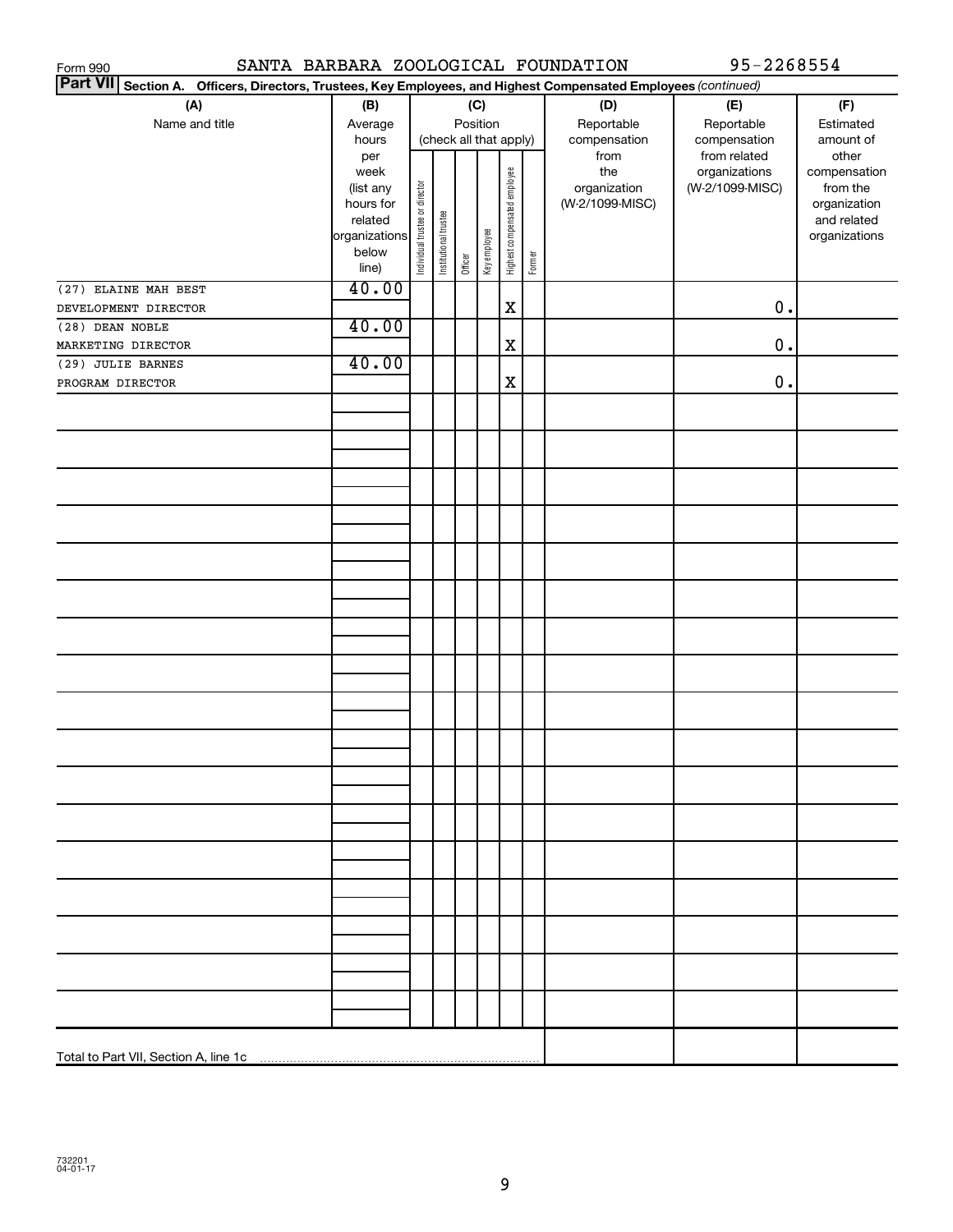|                                                                     | <b>Part VIII</b> | <b>Statement of Revenue</b>                              |                |                          |               |                                          |                                  |                                                                    |
|---------------------------------------------------------------------|------------------|----------------------------------------------------------|----------------|--------------------------|---------------|------------------------------------------|----------------------------------|--------------------------------------------------------------------|
|                                                                     |                  |                                                          |                |                          |               |                                          |                                  |                                                                    |
|                                                                     |                  |                                                          |                |                          | Total revenue | Related or<br>exempt function<br>revenue | Unrelated<br>business<br>revenue | (D)<br>Revenue excluded<br>from tax under<br>sections<br>512 - 514 |
|                                                                     |                  | 1 a Federated campaigns                                  | 1a             |                          |               |                                          |                                  |                                                                    |
| Grants<br>Contributions, Gifts, Grants<br>and Other Similar Amounts |                  |                                                          | 1b             | 1,557,357.               |               |                                          |                                  |                                                                    |
|                                                                     |                  | c Fundraising events                                     | 1c             |                          |               |                                          |                                  |                                                                    |
|                                                                     |                  | d Related organizations                                  | 1d             |                          |               |                                          |                                  |                                                                    |
|                                                                     |                  | e Government grants (contributions)                      | 1e             |                          |               |                                          |                                  |                                                                    |
|                                                                     |                  | f All other contributions, gifts, grants, and            |                |                          |               |                                          |                                  |                                                                    |
|                                                                     |                  | similar amounts not included above                       | 1f             | 1,376,821.               |               |                                          |                                  |                                                                    |
|                                                                     |                  | g Noncash contributions included in lines 1a-1f: \$      |                | 12,288.                  |               |                                          |                                  |                                                                    |
|                                                                     |                  |                                                          |                | ▶                        | 2,934,178.    |                                          |                                  |                                                                    |
|                                                                     |                  |                                                          |                | Business Code            |               |                                          |                                  |                                                                    |
|                                                                     | 2 a              | ZOO ADMISSIONS                                           |                | 900099                   | 5,026,064.    | 5,026,064.                               |                                  |                                                                    |
|                                                                     | b                | EDUCATION PROGRAMS, CLASSES & LEC                        |                | 900099                   | 626.106.      | 626,106.                                 |                                  |                                                                    |
|                                                                     |                  | <b>FOSTER FEEDERS</b>                                    |                | 900099                   | 243,109.      | 243,109.                                 |                                  |                                                                    |
|                                                                     | d                |                                                          |                |                          |               |                                          |                                  |                                                                    |
| Program Service<br>Revenue                                          |                  |                                                          |                |                          |               |                                          |                                  |                                                                    |
|                                                                     |                  | f All other program service revenue                      |                |                          |               |                                          |                                  |                                                                    |
|                                                                     |                  |                                                          |                |                          | 5,895,279.    |                                          |                                  |                                                                    |
|                                                                     | 3                | Investment income (including dividends, interest, and    |                |                          | 146,706.      |                                          |                                  | 146,706.                                                           |
|                                                                     |                  |                                                          |                |                          |               |                                          |                                  |                                                                    |
|                                                                     | 4<br>5           | Income from investment of tax-exempt bond proceeds       |                |                          |               |                                          |                                  |                                                                    |
|                                                                     |                  |                                                          | (i) Real       | (ii) Personal            |               |                                          |                                  |                                                                    |
|                                                                     |                  | 6 a Gross rents                                          | 366,004.       |                          |               |                                          |                                  |                                                                    |
|                                                                     |                  | <b>b</b> Less: rental expenses                           | 0.             |                          |               |                                          |                                  |                                                                    |
|                                                                     |                  | c Rental income or (loss)                                | 366,004.       |                          |               |                                          |                                  |                                                                    |
|                                                                     |                  |                                                          |                |                          | 366,004.      | 366,004.                                 |                                  |                                                                    |
|                                                                     |                  | 7 a Gross amount from sales of                           | (i) Securities | (ii) Other               |               |                                          |                                  |                                                                    |
|                                                                     |                  | assets other than inventory                              | 2, 251, 677.   |                          |               |                                          |                                  |                                                                    |
|                                                                     |                  | <b>b</b> Less: cost or other basis                       |                |                          |               |                                          |                                  |                                                                    |
|                                                                     |                  | and sales expenses                                       | 2,193,006.     |                          |               |                                          |                                  |                                                                    |
|                                                                     |                  |                                                          | 58,671.        |                          |               |                                          |                                  |                                                                    |
|                                                                     |                  |                                                          |                | ▶                        | 58,671.       | 58,671.                                  |                                  |                                                                    |
|                                                                     |                  | 8 a Gross income from fundraising events (not            |                |                          |               |                                          |                                  |                                                                    |
|                                                                     |                  | including $$$<br><u> 1990 - Johann Barbara, martin a</u> | of             |                          |               |                                          |                                  |                                                                    |
| <b>Other Revenue</b>                                                |                  | contributions reported on line 1c). See                  |                |                          |               |                                          |                                  |                                                                    |
|                                                                     |                  |                                                          |                | 813, 422.                |               |                                          |                                  |                                                                    |
|                                                                     |                  |                                                          | b              | 435,733.                 |               |                                          |                                  |                                                                    |
|                                                                     |                  | c Net income or (loss) from fundraising events           |                | ▶<br>.                   | 377,689.      |                                          |                                  | 377,689.                                                           |
|                                                                     |                  | 9 a Gross income from gaming activities. See             |                |                          |               |                                          |                                  |                                                                    |
|                                                                     |                  |                                                          |                |                          |               |                                          |                                  |                                                                    |
|                                                                     |                  |                                                          | b              |                          |               |                                          |                                  |                                                                    |
|                                                                     |                  | c Net income or (loss) from gaming activities            |                |                          |               |                                          |                                  |                                                                    |
|                                                                     |                  | 10 a Gross sales of inventory, less returns              |                |                          |               |                                          |                                  |                                                                    |
|                                                                     |                  |                                                          |                | 2,888,562.<br>1,026,956. |               |                                          |                                  |                                                                    |
|                                                                     |                  |                                                          | b              |                          | 1,861,606.    | 1,861,606.                               |                                  |                                                                    |
|                                                                     |                  | Miscellaneous Revenue                                    |                | <b>Business Code</b>     |               |                                          |                                  |                                                                    |
|                                                                     |                  | 11 a $MISC$                                              |                | 900000                   | 16,500.       | 16,500.                                  |                                  |                                                                    |
|                                                                     | b                |                                                          |                |                          |               |                                          |                                  |                                                                    |
|                                                                     | с                |                                                          |                |                          |               |                                          |                                  |                                                                    |
|                                                                     |                  |                                                          |                |                          |               |                                          |                                  |                                                                    |
|                                                                     |                  |                                                          |                | $\blacktriangleright$    | 16,500.       |                                          |                                  |                                                                    |
|                                                                     | 12               |                                                          |                |                          | 11,656,633.   | 8,198,060.                               | $\mathbf{0}$ .                   | 524,395.                                                           |

Form 990 (2017) Page SANTA BARBARA ZOOLOGICAL FOUNDATION 95-2268554

732009 11-28-17

**9**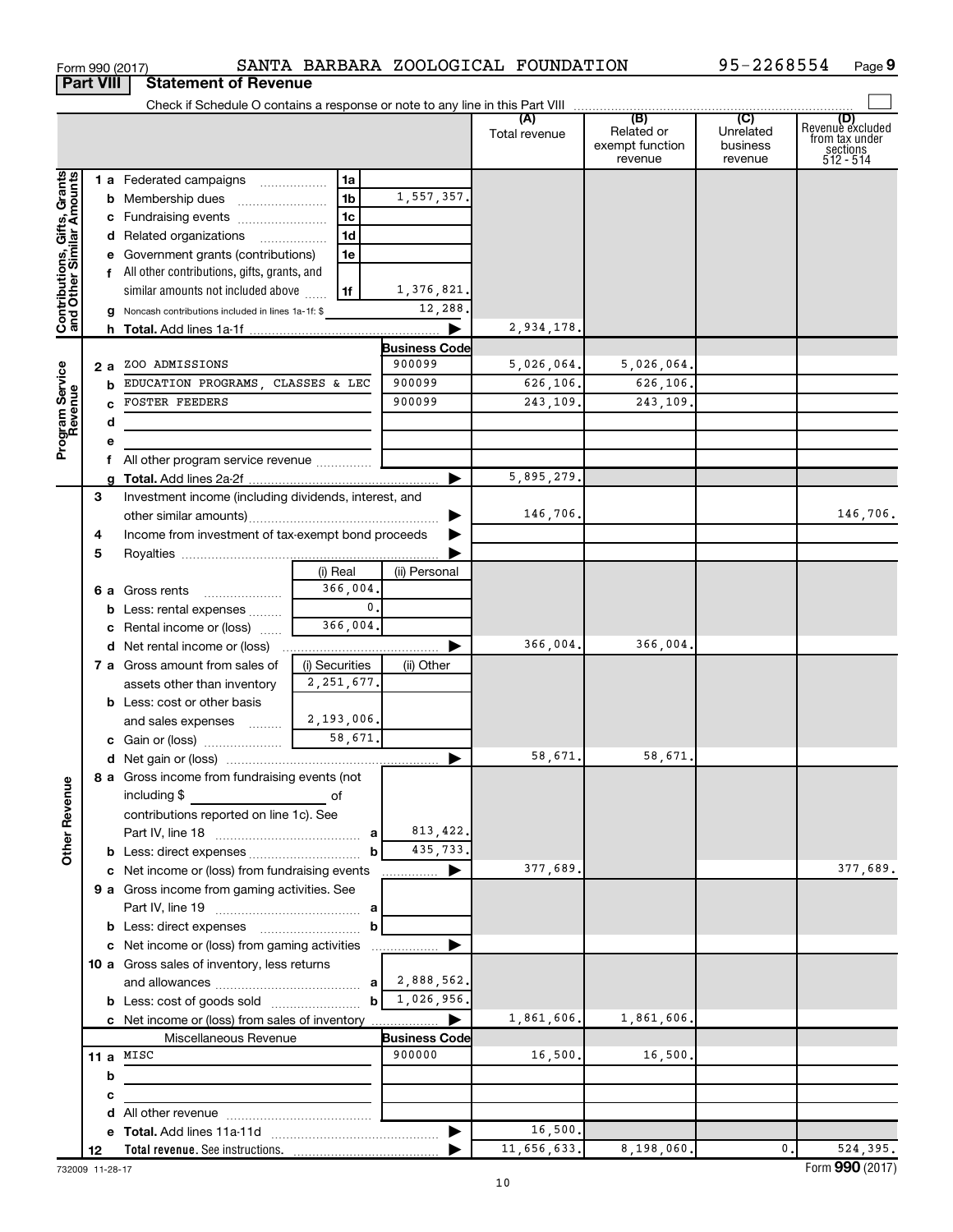Form 990 (2017) Page SANTA BARBARA ZOOLOGICAL FOUNDATION 95-2268554

|    | Section 501(c)(3) and 501(c)(4) organizations must complete all columns. All other organizations must complete column (A).                                                                                  |                |                             |                                    |                         |
|----|-------------------------------------------------------------------------------------------------------------------------------------------------------------------------------------------------------------|----------------|-----------------------------|------------------------------------|-------------------------|
|    | Check if Schedule O contains a response or note to any line in this Part IX<br>Do not include amounts reported on lines 6b,                                                                                 | (A)            | (B)                         | (C)                                | (D)                     |
|    | 7b, 8b, 9b, and 10b of Part VIII.                                                                                                                                                                           | Total expenses | Program service<br>expenses | Management and<br>general expenses | Fundraising<br>expenses |
| 1  | Grants and other assistance to domestic organizations                                                                                                                                                       |                |                             |                                    |                         |
|    | and domestic governments. See Part IV, line 21                                                                                                                                                              |                |                             |                                    |                         |
| 2  | Grants and other assistance to domestic                                                                                                                                                                     |                |                             |                                    |                         |
|    | individuals. See Part IV, line 22                                                                                                                                                                           |                |                             |                                    |                         |
| 3  | Grants and other assistance to foreign                                                                                                                                                                      |                |                             |                                    |                         |
|    | organizations, foreign governments, and foreign                                                                                                                                                             |                |                             |                                    |                         |
|    | individuals. See Part IV, lines 15 and 16                                                                                                                                                                   |                |                             |                                    |                         |
| 4  | Benefits paid to or for members                                                                                                                                                                             |                |                             |                                    |                         |
| 5  | Compensation of current officers, directors,                                                                                                                                                                |                |                             |                                    |                         |
|    | trustees, and key employees                                                                                                                                                                                 | 951,797.       | 382,651.                    | 249,830.                           | 319,316.                |
| 6  | Compensation not included above, to disqualified                                                                                                                                                            |                |                             |                                    |                         |
|    | persons (as defined under section 4958(f)(1)) and                                                                                                                                                           |                |                             |                                    |                         |
|    | persons described in section 4958(c)(3)(B)<br><b>Barbara</b>                                                                                                                                                |                |                             |                                    |                         |
| 7  |                                                                                                                                                                                                             | 4,723,962.     | 4, 169, 607.                | 362, 208.                          | 192, 147.               |
| 8  | Pension plan accruals and contributions (include                                                                                                                                                            |                |                             |                                    |                         |
|    | section 401(k) and 403(b) employer contributions)                                                                                                                                                           | 263,134.       | 231,149.                    | 23,180.                            | $\frac{8,805}{34,212}$  |
| 9  | Other employee benefits                                                                                                                                                                                     | 751,061.       | 679,935.                    | 36,914.                            |                         |
| 10 |                                                                                                                                                                                                             | 437, 148.      | 364,005.                    | 40,621.                            | 32,522.                 |
| 11 | Fees for services (non-employees):                                                                                                                                                                          |                |                             |                                    |                         |
|    |                                                                                                                                                                                                             |                |                             |                                    |                         |
| b  |                                                                                                                                                                                                             | 5,914.         | 5,914.                      |                                    |                         |
| С  |                                                                                                                                                                                                             | 25, 210.       |                             | 25, 210.                           |                         |
| d  |                                                                                                                                                                                                             |                |                             |                                    |                         |
| е  | Professional fundraising services. See Part IV, line 17                                                                                                                                                     |                |                             |                                    |                         |
| f. | Investment management fees                                                                                                                                                                                  | 30,788.        |                             | 30,788.                            |                         |
| g  | Other. (If line 11g amount exceeds 10% of line 25,                                                                                                                                                          |                |                             |                                    |                         |
|    | column (A) amount, list line 11g expenses on Sch O.)                                                                                                                                                        | 36,977.        | 36,526.                     |                                    | 451.                    |
| 12 |                                                                                                                                                                                                             | 348,814.       | 348,814.                    |                                    |                         |
| 13 |                                                                                                                                                                                                             | 23,440.        |                             | 18, 187.                           | 5,253.                  |
| 14 |                                                                                                                                                                                                             | 128,911.       |                             | 128,911.                           |                         |
| 15 |                                                                                                                                                                                                             |                |                             |                                    |                         |
| 16 |                                                                                                                                                                                                             | 575,271.       | 541,350.                    | 33,921.                            |                         |
| 17 |                                                                                                                                                                                                             | 52,435.        | 52, 271.                    |                                    | 164.                    |
| 18 | Payments of travel or entertainment expenses                                                                                                                                                                |                |                             |                                    |                         |
|    | for any federal, state, or local public officials                                                                                                                                                           |                |                             |                                    |                         |
| 19 | Conferences, conventions, and meetings                                                                                                                                                                      | 135,283.       | 124,298.                    | 8,843.                             | 2,142.                  |
| 20 | Interest                                                                                                                                                                                                    |                |                             |                                    |                         |
| 21 |                                                                                                                                                                                                             | 1,442,801.     | 1,213,783.                  | 229,018.                           |                         |
| 22 | Depreciation, depletion, and amortization                                                                                                                                                                   | 93,912.        | 84,521.                     | 9,391.                             |                         |
| 23 | Insurance                                                                                                                                                                                                   |                |                             |                                    |                         |
| 24 | Other expenses. Itemize expenses not covered<br>above. (List miscellaneous expenses in line 24e. If line<br>24e amount exceeds 10% of line 25, column (A)<br>amount, list line 24e expenses on Schedule O.) |                |                             |                                    |                         |
| a  | ANIMAL FOOD                                                                                                                                                                                                 | 267,020.       | 267,020.                    |                                    |                         |
|    | EQUIPMENT RENTAL & MAIN                                                                                                                                                                                     | 179, 333.      | 117, 119.                   | 62, 214.                           |                         |
|    | <b>BANK CHARGES</b>                                                                                                                                                                                         | 170, 524.      | 170,524.                    |                                    |                         |
| d  | <b>SUPPLIES</b>                                                                                                                                                                                             | 163, 182.      | 108,422.                    | 16,322.                            | 38,438.                 |
|    | e All other expenses                                                                                                                                                                                        | 877,247.       | 817,031.                    | 60, 216.                           |                         |
| 25 | Total functional expenses. Add lines 1 through 24e                                                                                                                                                          | 11,684,164.    | 9,714,940.                  | 1,335,774.                         | 633,450.                |
| 26 | Joint costs. Complete this line only if the organization                                                                                                                                                    |                |                             |                                    |                         |
|    | reported in column (B) joint costs from a combined                                                                                                                                                          |                |                             |                                    |                         |
|    | educational campaign and fundraising solicitation.                                                                                                                                                          |                |                             |                                    |                         |
|    | Check here<br>if following SOP 98-2 (ASC 958-720)                                                                                                                                                           |                |                             |                                    |                         |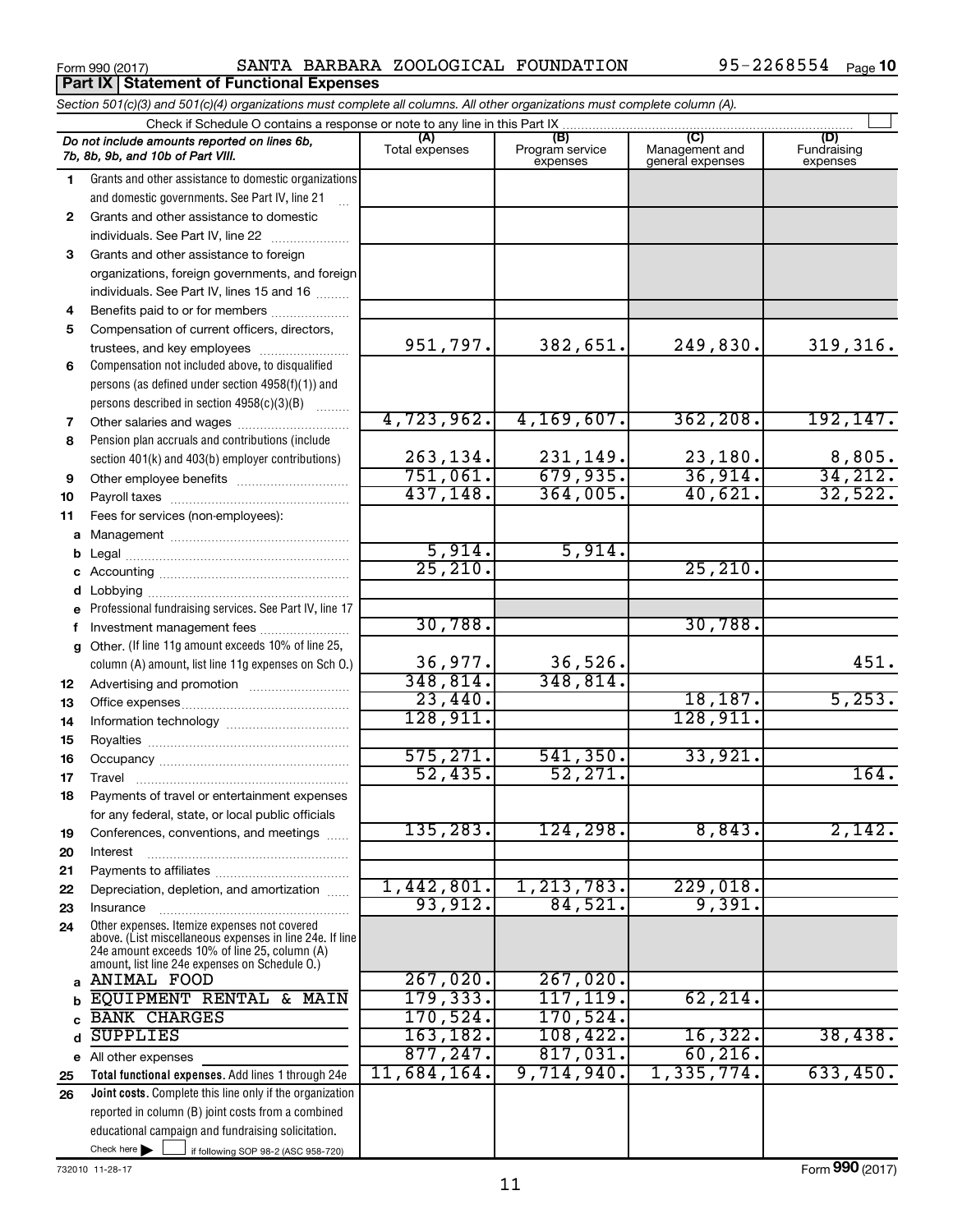| $-2268554$<br>SANTA BARBARA ZOOLOGICAL FOUNDATION<br>$QF - E$<br>Form 990 (2017) | Page |
|----------------------------------------------------------------------------------|------|
|----------------------------------------------------------------------------------|------|

|                      | Part X   | <u>UHILUJU ILU IL</u><br><b>Balance Sheet</b>                                                                    |                 |                        |                          |                 |                    |
|----------------------|----------|------------------------------------------------------------------------------------------------------------------|-----------------|------------------------|--------------------------|-----------------|--------------------|
|                      |          |                                                                                                                  |                 |                        |                          |                 |                    |
|                      |          |                                                                                                                  |                 |                        | (A)<br>Beginning of year |                 | (B)<br>End of year |
|                      | 1        |                                                                                                                  |                 |                        | 37,100.                  | $\mathbf{1}$    | 37,100.            |
|                      | 2        |                                                                                                                  |                 |                        | 1,884,583.               | $\mathbf{2}$    | 2,369,544.         |
|                      | З        |                                                                                                                  | 251,904.        | 3                      | 298, 144.                |                 |                    |
|                      | 4        |                                                                                                                  | 117,670.        | 4                      | 67,224.                  |                 |                    |
|                      | 5        | Loans and other receivables from current and former officers, directors,                                         |                 |                        |                          |                 |                    |
|                      |          | trustees, key employees, and highest compensated employees. Complete<br>Part II of Schedule L                    |                 |                        | 5                        |                 |                    |
|                      | 6        | Loans and other receivables from other disqualified persons (as defined under                                    |                 |                        |                          |                 |                    |
|                      |          | section 4958(f)(1)), persons described in section 4958(c)(3)(B), and contributing                                |                 |                        |                          |                 |                    |
|                      |          | employers and sponsoring organizations of section 501(c)(9) voluntary                                            |                 |                        |                          |                 |                    |
|                      |          | employees' beneficiary organizations (see instr). Complete Part II of Sch L                                      |                 |                        |                          | 6               |                    |
| Assets               | 7        |                                                                                                                  |                 |                        |                          | $\overline{7}$  |                    |
|                      | 8        |                                                                                                                  |                 |                        | 431,395.                 | 8               | 428,906.           |
|                      | 9        |                                                                                                                  |                 |                        | 133,414.                 | 9               | 255,613.           |
|                      |          | 10a Land, buildings, and equipment: cost or other                                                                |                 |                        |                          |                 |                    |
|                      |          | basis. Complete Part VI of Schedule D  10a                                                                       |                 | 36,783,733.            |                          |                 |                    |
|                      |          | <b>b</b> Less: accumulated depreciation                                                                          | 10 <sub>b</sub> | 17, 129, 167.          | 20,760,225.              | 10 <sub>c</sub> | 19,654,566.        |
|                      | 11       |                                                                                                                  |                 |                        | 5,095,277.               | 11              | 5,856,646.         |
|                      | 12       |                                                                                                                  |                 |                        |                          | 12              |                    |
|                      | 13       |                                                                                                                  |                 | 13                     |                          |                 |                    |
|                      | 14       |                                                                                                                  |                 |                        |                          | 14              |                    |
|                      | 15       |                                                                                                                  |                 |                        | 773,826.                 | 15              | 798, 103.          |
|                      | 16       |                                                                                                                  |                 |                        | 29,485,394.              | 16              | 29,765,846.        |
|                      | 17       |                                                                                                                  |                 |                        | 848,465.                 | 17              | 824,955.           |
|                      | 18       |                                                                                                                  |                 |                        |                          | 18              |                    |
|                      | 19       |                                                                                                                  |                 |                        |                          | 19              |                    |
|                      | 20       |                                                                                                                  |                 |                        | 20                       |                 |                    |
|                      | 21       | Escrow or custodial account liability. Complete Part IV of Schedule D                                            |                 |                        |                          | 21              |                    |
|                      | 22       | Loans and other payables to current and former officers, directors, trustees,                                    |                 |                        |                          |                 |                    |
|                      |          | key employees, highest compensated employees, and disqualified persons.                                          |                 |                        |                          |                 |                    |
| Liabilities          |          |                                                                                                                  |                 |                        |                          | 22              |                    |
|                      | 23       | Secured mortgages and notes payable to unrelated third parties                                                   |                 |                        |                          | 23              |                    |
|                      | 24       | Unsecured notes and loans payable to unrelated third parties                                                     |                 |                        | 37,463.                  | 24              |                    |
|                      | 25       | Other liabilities (including federal income tax, payables to related third                                       |                 |                        |                          |                 |                    |
|                      |          | parties, and other liabilities not included on lines 17-24). Complete Part X of                                  |                 |                        |                          |                 | 320,000.           |
|                      |          | Schedule D                                                                                                       |                 |                        | 350,000.<br>1, 235, 928. | 25              | 1, 144, 955.       |
|                      | 26       |                                                                                                                  |                 | $\boxed{\text{X}}$ and |                          | 26              |                    |
|                      |          | Organizations that follow SFAS 117 (ASC 958), check here ><br>complete lines 27 through 29, and lines 33 and 34. |                 |                        |                          |                 |                    |
|                      |          |                                                                                                                  |                 |                        | 23, 444, 932.            | 27              | 22,963,183.        |
|                      | 27<br>28 |                                                                                                                  |                 |                        | 2,782,122.               | 28              | 3,489,935.         |
| <b>Fund Balances</b> | 29       | Permanently restricted net assets                                                                                |                 |                        | 2,022,412.               | 29              | 2,167,773.         |
|                      |          | Organizations that do not follow SFAS 117 (ASC 958), check here ▶                                                |                 |                        |                          |                 |                    |
|                      |          | and complete lines 30 through 34.                                                                                |                 |                        |                          |                 |                    |
|                      | 30       |                                                                                                                  |                 |                        |                          | 30              |                    |
|                      | 31       | Paid-in or capital surplus, or land, building, or equipment fund                                                 |                 |                        |                          | 31              |                    |
| Net Assets or        | 32       | Retained earnings, endowment, accumulated income, or other funds                                                 |                 |                        |                          | 32              |                    |
|                      | 33       |                                                                                                                  |                 |                        | 28, 249, 466.            | 33              | 28,620,891.        |
|                      | 34       |                                                                                                                  |                 |                        | 29,485,394.              | 34              | 29,765,846.        |

| Form 990 (2017 |  |  |
|----------------|--|--|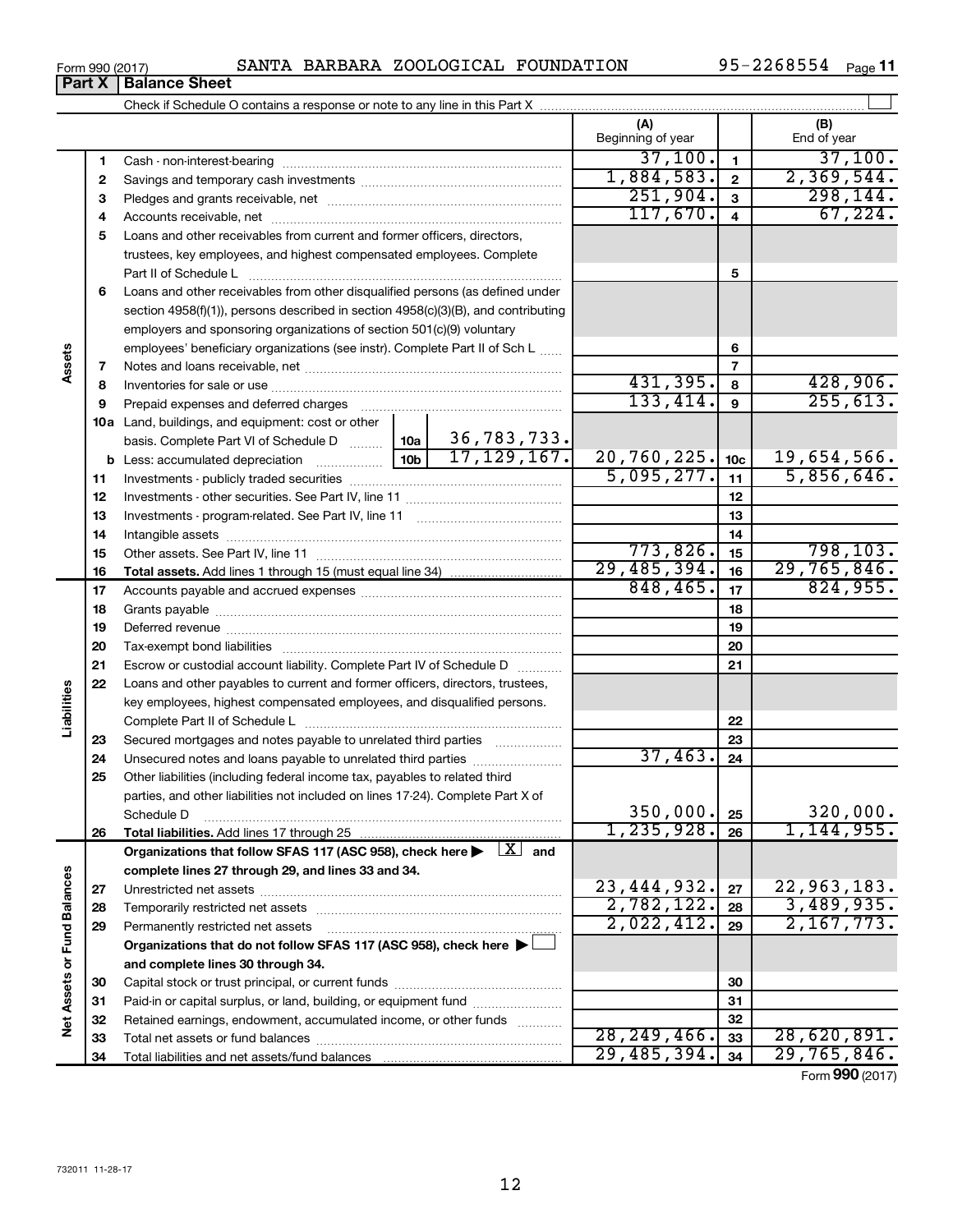|    | SANTA BARBARA ZOOLOGICAL FOUNDATION<br>Form 990 (2017)                                                                                                                                                                         |                         | 95-2268554     |     | Page 12                 |
|----|--------------------------------------------------------------------------------------------------------------------------------------------------------------------------------------------------------------------------------|-------------------------|----------------|-----|-------------------------|
|    | Part XI<br><b>Reconciliation of Net Assets</b>                                                                                                                                                                                 |                         |                |     |                         |
|    |                                                                                                                                                                                                                                |                         |                |     |                         |
|    |                                                                                                                                                                                                                                |                         |                |     |                         |
| 1  |                                                                                                                                                                                                                                | $\mathbf{1}$            | 11,656,633.    |     |                         |
| 2  |                                                                                                                                                                                                                                | $\overline{2}$          | 11,684,164.    |     |                         |
| З  | Revenue less expenses. Subtract line 2 from line 1                                                                                                                                                                             | 3                       |                |     | $-27,531.$              |
| 4  |                                                                                                                                                                                                                                | $\overline{\mathbf{A}}$ | 28, 249, 466.  |     |                         |
| 5  |                                                                                                                                                                                                                                | 5                       |                |     | 398,956.                |
| 6  | Donated services and use of facilities                                                                                                                                                                                         | 6                       |                |     |                         |
| 7  | Investment expenses                                                                                                                                                                                                            | $\overline{7}$          |                |     |                         |
| 8  | Prior period adjustments material contents and content and content and content and content and content and content and content and content and content and content and content and content and content and content and content | 8                       |                |     |                         |
| 9  |                                                                                                                                                                                                                                | 9                       |                |     | $\overline{0}$ .        |
| 10 | Net assets or fund balances at end of year. Combine lines 3 through 9 (must equal Part X, line 33,                                                                                                                             |                         |                |     |                         |
|    | column (B))                                                                                                                                                                                                                    | 10                      | 28,620,891.    |     |                         |
|    | Part XII Financial Statements and Reporting                                                                                                                                                                                    |                         |                |     |                         |
|    |                                                                                                                                                                                                                                |                         |                |     | $\overline{\mathbf{x}}$ |
|    |                                                                                                                                                                                                                                |                         |                | Yes | <b>No</b>               |
| 1  | $\mathbf{X}$ Accrual<br>Accounting method used to prepare the Form 990: [130] Cash<br>Other<br>$\mathcal{L}$                                                                                                                   |                         |                |     |                         |
|    | If the organization changed its method of accounting from a prior year or checked "Other," explain in Schedule O.                                                                                                              |                         |                |     |                         |
|    |                                                                                                                                                                                                                                |                         | 2a             |     | х                       |
|    | If "Yes," check a box below to indicate whether the financial statements for the year were compiled or reviewed on a                                                                                                           |                         |                |     |                         |
|    | separate basis, consolidated basis, or both:                                                                                                                                                                                   |                         |                |     |                         |
|    | Separate basis<br>Consolidated basis<br>Both consolidated and separate basis                                                                                                                                                   |                         |                |     |                         |
|    |                                                                                                                                                                                                                                |                         | 2 <sub>b</sub> | х   |                         |
|    | If "Yes," check a box below to indicate whether the financial statements for the year were audited on a separate basis,                                                                                                        |                         |                |     |                         |
|    | consolidated basis, or both:                                                                                                                                                                                                   |                         |                |     |                         |
|    | $ \mathbf{X} $ Separate basis<br>Consolidated basis<br>Both consolidated and separate basis                                                                                                                                    |                         |                |     |                         |
|    | c If "Yes" to line 2a or 2b, does the organization have a committee that assumes responsibility for oversight of the audit,                                                                                                    |                         |                |     |                         |
|    |                                                                                                                                                                                                                                |                         | 2c             | х   |                         |
|    | If the organization changed either its oversight process or selection process during the tax year, explain in Schedule O.                                                                                                      |                         |                |     |                         |
|    | 3a As a result of a federal award, was the organization required to undergo an audit or audits as set forth in the Single Audit                                                                                                |                         |                |     |                         |
|    |                                                                                                                                                                                                                                |                         | 3a             |     | X                       |
|    | b If "Yes," did the organization undergo the required audit or audits? If the organization did not undergo the required audit                                                                                                  |                         |                |     |                         |
|    |                                                                                                                                                                                                                                |                         | 3b             |     |                         |
|    |                                                                                                                                                                                                                                |                         |                |     | $000 \, \text{m}$       |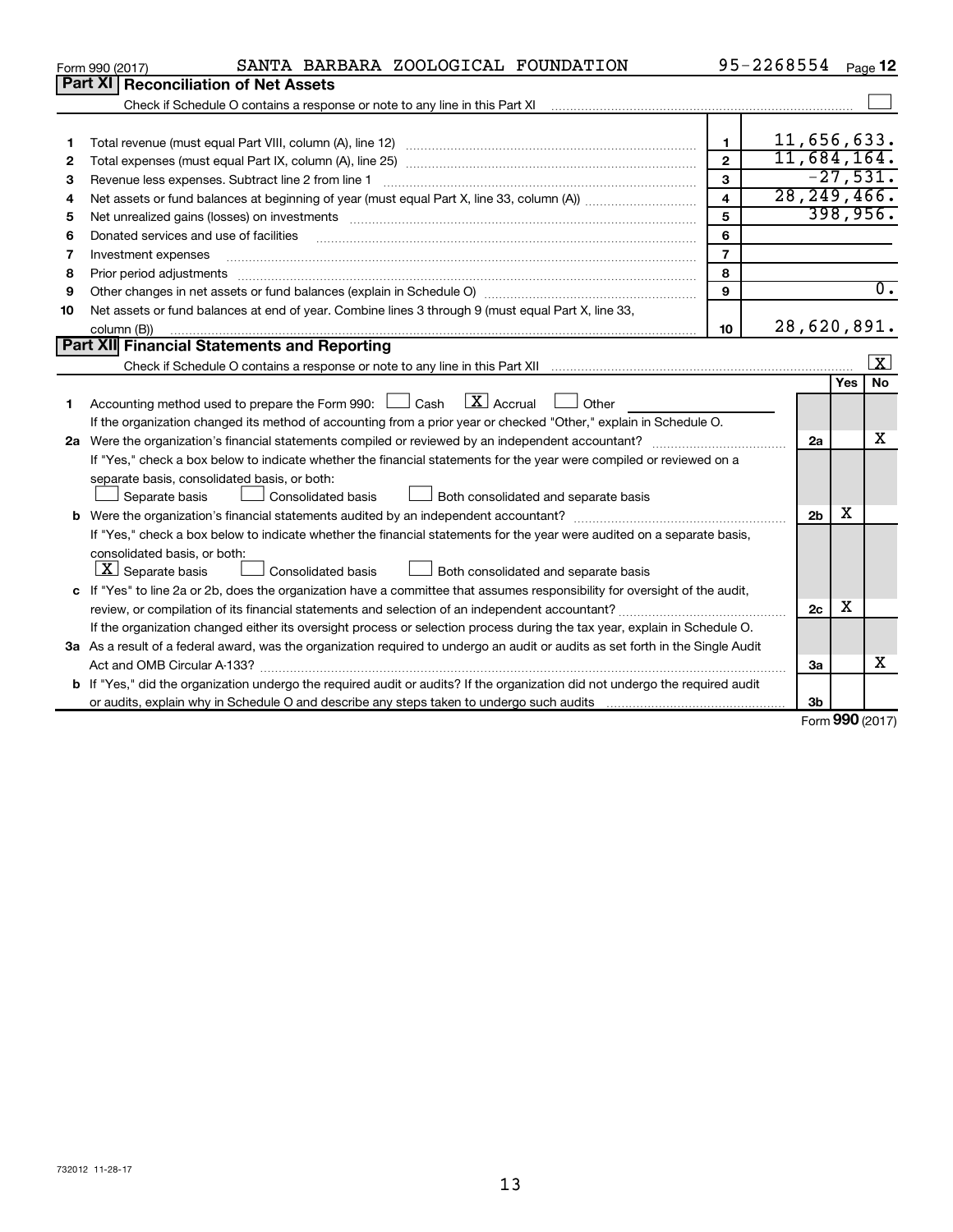| <b>SCHEDULE A</b> |  |
|-------------------|--|
|-------------------|--|

**Total**

# **Public Charity Status and Public Support**<br> **Addition is a section 501(c)(3) organization or a section**<br>  $4947(a)(1)$  nonexempt charitable trust.

**(Form 990 or 990-EZ) Complete if the organization is a section 501(c)(3) organization or a section**

| OMB No 1545-0047                 |
|----------------------------------|
| NF                               |
| <b>Open to Public</b><br>enactic |

 $\Box$ 

| Department of the Treasury<br>Internal Revenue Service |                     | Attach to Form 990 or Form 990-EZ.<br>$\blacktriangleright$ Go to www.irs.gov/Form990 for instructions and the latest information. |  |                                                                        |                                                                                                                                               |                                 | <b>Open to Public</b><br>Inspection |                            |  |                                       |
|--------------------------------------------------------|---------------------|------------------------------------------------------------------------------------------------------------------------------------|--|------------------------------------------------------------------------|-----------------------------------------------------------------------------------------------------------------------------------------------|---------------------------------|-------------------------------------|----------------------------|--|---------------------------------------|
|                                                        |                     | Name of the organization                                                                                                           |  |                                                                        |                                                                                                                                               |                                 |                                     |                            |  | <b>Employer identification number</b> |
|                                                        |                     |                                                                                                                                    |  |                                                                        | SANTA BARBARA ZOOLOGICAL FOUNDATION                                                                                                           |                                 |                                     |                            |  | 95-2268554                            |
|                                                        | Part I              |                                                                                                                                    |  |                                                                        | Reason for Public Charity Status (All organizations must complete this part.) See instructions.                                               |                                 |                                     |                            |  |                                       |
|                                                        |                     |                                                                                                                                    |  |                                                                        | The organization is not a private foundation because it is: (For lines 1 through 12, check only one box.)                                     |                                 |                                     |                            |  |                                       |
| 1                                                      |                     |                                                                                                                                    |  |                                                                        | A church, convention of churches, or association of churches described in section 170(b)(1)(A)(i).                                            |                                 |                                     |                            |  |                                       |
| 2                                                      |                     |                                                                                                                                    |  |                                                                        | A school described in section 170(b)(1)(A)(ii). (Attach Schedule E (Form 990 or 990-EZ).)                                                     |                                 |                                     |                            |  |                                       |
| 3                                                      |                     |                                                                                                                                    |  |                                                                        | A hospital or a cooperative hospital service organization described in section 170(b)(1)(A)(iii).                                             |                                 |                                     |                            |  |                                       |
| 4                                                      |                     |                                                                                                                                    |  |                                                                        | A medical research organization operated in conjunction with a hospital described in section 170(b)(1)(A)(iii). Enter the hospital's name,    |                                 |                                     |                            |  |                                       |
|                                                        |                     | city, and state:                                                                                                                   |  |                                                                        |                                                                                                                                               |                                 |                                     |                            |  |                                       |
| 5                                                      |                     |                                                                                                                                    |  |                                                                        | An organization operated for the benefit of a college or university owned or operated by a governmental unit described in                     |                                 |                                     |                            |  |                                       |
|                                                        |                     |                                                                                                                                    |  | section 170(b)(1)(A)(iv). (Complete Part II.)                          |                                                                                                                                               |                                 |                                     |                            |  |                                       |
| 6                                                      |                     |                                                                                                                                    |  |                                                                        | A federal, state, or local government or governmental unit described in section 170(b)(1)(A)(v).                                              |                                 |                                     |                            |  |                                       |
| $\overline{7}$                                         | $\lfloor x \rfloor$ |                                                                                                                                    |  |                                                                        | An organization that normally receives a substantial part of its support from a governmental unit or from the general public described in     |                                 |                                     |                            |  |                                       |
|                                                        |                     |                                                                                                                                    |  | section 170(b)(1)(A)(vi). (Complete Part II.)                          |                                                                                                                                               |                                 |                                     |                            |  |                                       |
| 8                                                      |                     |                                                                                                                                    |  |                                                                        | A community trust described in section 170(b)(1)(A)(vi). (Complete Part II.)                                                                  |                                 |                                     |                            |  |                                       |
| 9                                                      |                     |                                                                                                                                    |  |                                                                        | An agricultural research organization described in section 170(b)(1)(A)(ix) operated in conjunction with a land-grant college                 |                                 |                                     |                            |  |                                       |
|                                                        |                     |                                                                                                                                    |  |                                                                        | or university or a non-land-grant college of agriculture (see instructions). Enter the name, city, and state of the college or                |                                 |                                     |                            |  |                                       |
|                                                        |                     | university:                                                                                                                        |  |                                                                        |                                                                                                                                               |                                 |                                     |                            |  |                                       |
| 10                                                     |                     |                                                                                                                                    |  |                                                                        | An organization that normally receives: (1) more than 33 1/3% of its support from contributions, membership fees, and gross receipts from     |                                 |                                     |                            |  |                                       |
|                                                        |                     |                                                                                                                                    |  |                                                                        |                                                                                                                                               |                                 |                                     |                            |  |                                       |
|                                                        |                     |                                                                                                                                    |  |                                                                        | activities related to its exempt functions - subject to certain exceptions, and (2) no more than 33 1/3% of its support from gross investment |                                 |                                     |                            |  |                                       |
|                                                        |                     |                                                                                                                                    |  | See section 509(a)(2). (Complete Part III.)                            | income and unrelated business taxable income (less section 511 tax) from businesses acquired by the organization after June 30, 1975.         |                                 |                                     |                            |  |                                       |
| 11                                                     |                     |                                                                                                                                    |  |                                                                        | An organization organized and operated exclusively to test for public safety. See section 509(a)(4).                                          |                                 |                                     |                            |  |                                       |
| 12                                                     |                     |                                                                                                                                    |  |                                                                        | An organization organized and operated exclusively for the benefit of, to perform the functions of, or to carry out the purposes of one or    |                                 |                                     |                            |  |                                       |
|                                                        |                     |                                                                                                                                    |  |                                                                        | more publicly supported organizations described in section 509(a)(1) or section 509(a)(2). See section 509(a)(3). Check the box in            |                                 |                                     |                            |  |                                       |
|                                                        |                     |                                                                                                                                    |  |                                                                        | lines 12a through 12d that describes the type of supporting organization and complete lines 12e, 12f, and 12g.                                |                                 |                                     |                            |  |                                       |
| а                                                      |                     |                                                                                                                                    |  |                                                                        | Type I. A supporting organization operated, supervised, or controlled by its supported organization(s), typically by giving                   |                                 |                                     |                            |  |                                       |
|                                                        |                     |                                                                                                                                    |  |                                                                        | the supported organization(s) the power to regularly appoint or elect a majority of the directors or trustees of the supporting               |                                 |                                     |                            |  |                                       |
|                                                        |                     |                                                                                                                                    |  | organization. You must complete Part IV, Sections A and B.             |                                                                                                                                               |                                 |                                     |                            |  |                                       |
| b                                                      |                     |                                                                                                                                    |  |                                                                        | Type II. A supporting organization supervised or controlled in connection with its supported organization(s), by having                       |                                 |                                     |                            |  |                                       |
|                                                        |                     |                                                                                                                                    |  |                                                                        | control or management of the supporting organization vested in the same persons that control or manage the supported                          |                                 |                                     |                            |  |                                       |
|                                                        |                     |                                                                                                                                    |  | organization(s). You must complete Part IV, Sections A and C.          |                                                                                                                                               |                                 |                                     |                            |  |                                       |
| с                                                      |                     |                                                                                                                                    |  |                                                                        | Type III functionally integrated. A supporting organization operated in connection with, and functionally integrated with,                    |                                 |                                     |                            |  |                                       |
|                                                        |                     |                                                                                                                                    |  |                                                                        | its supported organization(s) (see instructions). You must complete Part IV, Sections A, D, and E.                                            |                                 |                                     |                            |  |                                       |
| d                                                      |                     |                                                                                                                                    |  |                                                                        | Type III non-functionally integrated. A supporting organization operated in connection with its supported organization(s)                     |                                 |                                     |                            |  |                                       |
|                                                        |                     |                                                                                                                                    |  |                                                                        | that is not functionally integrated. The organization generally must satisfy a distribution requirement and an attentiveness                  |                                 |                                     |                            |  |                                       |
|                                                        |                     |                                                                                                                                    |  |                                                                        | requirement (see instructions). You must complete Part IV, Sections A and D, and Part V.                                                      |                                 |                                     |                            |  |                                       |
| е                                                      |                     |                                                                                                                                    |  |                                                                        | Check this box if the organization received a written determination from the IRS that it is a Type I, Type II, Type III                       |                                 |                                     |                            |  |                                       |
|                                                        |                     |                                                                                                                                    |  |                                                                        |                                                                                                                                               |                                 |                                     |                            |  |                                       |
|                                                        |                     |                                                                                                                                    |  |                                                                        | functionally integrated, or Type III non-functionally integrated supporting organization.                                                     |                                 |                                     |                            |  |                                       |
| a                                                      |                     |                                                                                                                                    |  | Provide the following information about the supported organization(s). |                                                                                                                                               |                                 |                                     |                            |  |                                       |
|                                                        |                     | (i) Name of supported                                                                                                              |  | (ii) EIN                                                               | (iii) Type of organization                                                                                                                    | (iv) Is the organization listed |                                     | (v) Amount of monetary     |  | (vi) Amount of other                  |
|                                                        |                     | organization                                                                                                                       |  |                                                                        | (described on lines 1-10                                                                                                                      | Yes                             | in your governing document?<br>No   | support (see instructions) |  | support (see instructions)            |
|                                                        |                     |                                                                                                                                    |  |                                                                        | above (see instructions))                                                                                                                     |                                 |                                     |                            |  |                                       |
|                                                        |                     |                                                                                                                                    |  |                                                                        |                                                                                                                                               |                                 |                                     |                            |  |                                       |
|                                                        |                     |                                                                                                                                    |  |                                                                        |                                                                                                                                               |                                 |                                     |                            |  |                                       |
|                                                        |                     |                                                                                                                                    |  |                                                                        |                                                                                                                                               |                                 |                                     |                            |  |                                       |
|                                                        |                     |                                                                                                                                    |  |                                                                        |                                                                                                                                               |                                 |                                     |                            |  |                                       |
|                                                        |                     |                                                                                                                                    |  |                                                                        |                                                                                                                                               |                                 |                                     |                            |  |                                       |
|                                                        |                     |                                                                                                                                    |  |                                                                        |                                                                                                                                               |                                 |                                     |                            |  |                                       |
|                                                        |                     |                                                                                                                                    |  |                                                                        |                                                                                                                                               |                                 |                                     |                            |  |                                       |
|                                                        |                     |                                                                                                                                    |  |                                                                        |                                                                                                                                               |                                 |                                     |                            |  |                                       |
|                                                        |                     |                                                                                                                                    |  |                                                                        |                                                                                                                                               |                                 |                                     |                            |  |                                       |
|                                                        |                     |                                                                                                                                    |  |                                                                        |                                                                                                                                               |                                 |                                     |                            |  |                                       |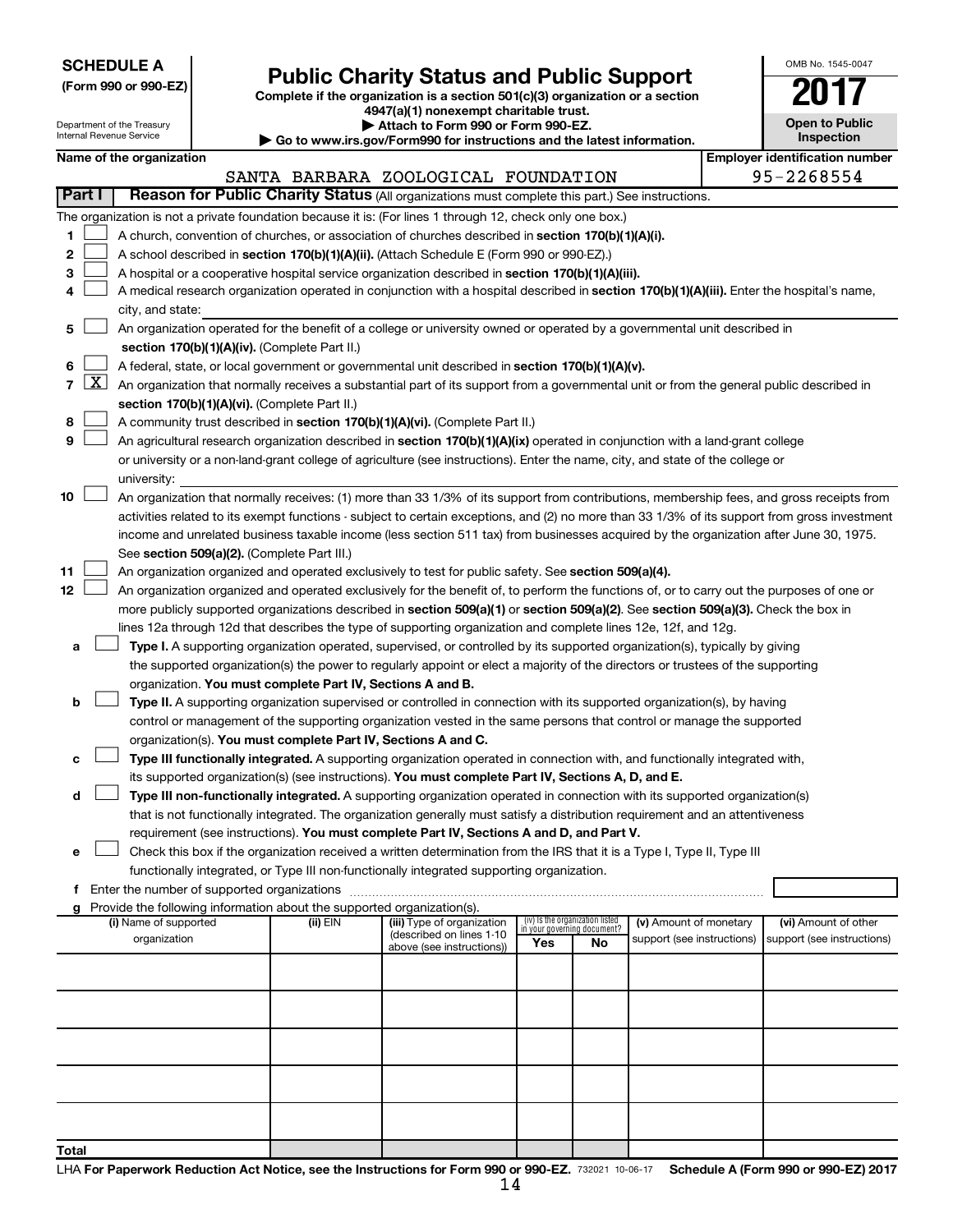# Schedule A (Form 990 or 990-EZ) 2017 SANTA BARBARA ZOOLOGICAL FOUNDATION 95-2268554 Page

95-2268554 Page 2

(Complete only if you checked the box on line 5, 7, or 8 of Part I or if the organization failed to qualify under Part III. If the organization fails to qualify under the tests listed below, please complete Part III.) **Part II Support Schedule for Organizations Described in Sections 170(b)(1)(A)(iv) and 170(b)(1)(A)(vi)**

| <b>Section A. Public Support</b>                                                                                                           |          |          |            |                      |          |                                    |
|--------------------------------------------------------------------------------------------------------------------------------------------|----------|----------|------------|----------------------|----------|------------------------------------|
| Calendar year (or fiscal year beginning in)                                                                                                | (a) 2013 | (b) 2014 | $(c)$ 2015 | $(d)$ 2016           | (e) 2017 | (f) Total                          |
| 1 Gifts, grants, contributions, and                                                                                                        |          |          |            |                      |          |                                    |
| membership fees received. (Do not                                                                                                          |          |          |            |                      |          |                                    |
| include any "unusual grants.")                                                                                                             | 3007604. | 2218840. | 3173662.   | 2726298.             |          | 2934178.14060582.                  |
| 2 Tax revenues levied for the organ-                                                                                                       |          |          |            |                      |          |                                    |
| ization's benefit and either paid to                                                                                                       |          |          |            |                      |          |                                    |
| or expended on its behalf                                                                                                                  |          |          |            |                      |          |                                    |
| 3 The value of services or facilities                                                                                                      |          |          |            |                      |          |                                    |
| furnished by a governmental unit to                                                                                                        |          |          |            |                      |          |                                    |
| the organization without charge                                                                                                            |          |          |            |                      |          |                                    |
| 4 Total. Add lines 1 through 3                                                                                                             | 3007604. | 2218840. | 3173662.   | 2726298.             |          | 2934178.14060582.                  |
| 5 The portion of total contributions                                                                                                       |          |          |            |                      |          |                                    |
| by each person (other than a                                                                                                               |          |          |            |                      |          |                                    |
| governmental unit or publicly                                                                                                              |          |          |            |                      |          |                                    |
| supported organization) included                                                                                                           |          |          |            |                      |          |                                    |
| on line 1 that exceeds 2% of the                                                                                                           |          |          |            |                      |          |                                    |
| amount shown on line 11,                                                                                                                   |          |          |            |                      |          |                                    |
| column (f)                                                                                                                                 |          |          |            |                      |          | 1164501.                           |
| 6 Public support. Subtract line 5 from line 4.                                                                                             |          |          |            |                      |          | 12896081.                          |
| <b>Section B. Total Support</b>                                                                                                            |          |          |            |                      |          |                                    |
| Calendar year (or fiscal year beginning in) $\blacktriangleright$                                                                          | (a) 2013 | (b) 2014 | $(c)$ 2015 | $(d)$ 2016           | (e) 2017 | (f) Total                          |
| <b>7</b> Amounts from line 4                                                                                                               | 3007604. | 2218840. | 3173662.   | 2726298.             |          | 2934178.14060582.                  |
| 8 Gross income from interest,                                                                                                              |          |          |            |                      |          |                                    |
| dividends, payments received on                                                                                                            |          |          |            |                      |          |                                    |
| securities loans, rents, royalties,                                                                                                        |          |          |            |                      |          |                                    |
| and income from similar sources                                                                                                            | 168,668. | 139,051. |            | $141,019.$ 130, 291. | 146,706. | 725,735.                           |
| <b>9</b> Net income from unrelated business                                                                                                |          |          |            |                      |          |                                    |
| activities, whether or not the                                                                                                             |          |          |            |                      |          |                                    |
| business is regularly carried on                                                                                                           |          |          |            |                      |          |                                    |
| 10 Other income. Do not include gain                                                                                                       |          |          |            |                      |          |                                    |
| or loss from the sale of capital                                                                                                           |          |          |            |                      |          |                                    |
| assets (Explain in Part VI.)                                                                                                               | 11, 309. | 12, 717. | 11,500.    | 16,750.              | 16,500.  | 68,776.                            |
| 11 Total support. Add lines 7 through 10                                                                                                   |          |          |            |                      |          | 14855093.                          |
| <b>12</b> Gross receipts from related activities, etc. (see instructions)                                                                  |          |          |            |                      | 12       | 45,549,044.                        |
| 13 First five years. If the Form 990 is for the organization's first, second, third, fourth, or fifth tax year as a section 501(c)(3)      |          |          |            |                      |          |                                    |
| organization, check this box and stop here                                                                                                 |          |          |            |                      |          |                                    |
| Section C. Computation of Public Support Percentage                                                                                        |          |          |            |                      |          |                                    |
|                                                                                                                                            |          |          |            |                      | 14       | 86.81<br>%                         |
|                                                                                                                                            |          |          |            |                      | 15       | 83.88<br>%                         |
| 16a 33 1/3% support test - 2017. If the organization did not check the box on line 13, and line 14 is 33 1/3% or more, check this box and  |          |          |            |                      |          |                                    |
| stop here. The organization qualifies as a publicly supported organization                                                                 |          |          |            |                      |          | $\blacktriangleright$ $\mathbf{X}$ |
| b 33 1/3% support test - 2016. If the organization did not check a box on line 13 or 16a, and line 15 is 33 1/3% or more, check this box   |          |          |            |                      |          |                                    |
|                                                                                                                                            |          |          |            |                      |          |                                    |
| 17a 10% -facts-and-circumstances test - 2017. If the organization did not check a box on line 13, 16a, or 16b, and line 14 is 10% or more, |          |          |            |                      |          |                                    |
| and if the organization meets the "facts-and-circumstances" test, check this box and stop here. Explain in Part VI how the organization    |          |          |            |                      |          |                                    |
|                                                                                                                                            |          |          |            |                      |          |                                    |
| b 10% -facts-and-circumstances test - 2016. If the organization did not check a box on line 13, 16a, 16b, or 17a, and line 15 is 10% or    |          |          |            |                      |          |                                    |
| more, and if the organization meets the "facts-and-circumstances" test, check this box and stop here. Explain in Part VI how the           |          |          |            |                      |          |                                    |
| organization meets the "facts-and-circumstances" test. The organization qualifies as a publicly supported organization                     |          |          |            |                      |          |                                    |
| 18 Private foundation. If the organization did not check a box on line 13, 16a, 16b, 17a, or 17b, check this box and see instructions.     |          |          |            |                      |          |                                    |
|                                                                                                                                            |          |          |            |                      |          |                                    |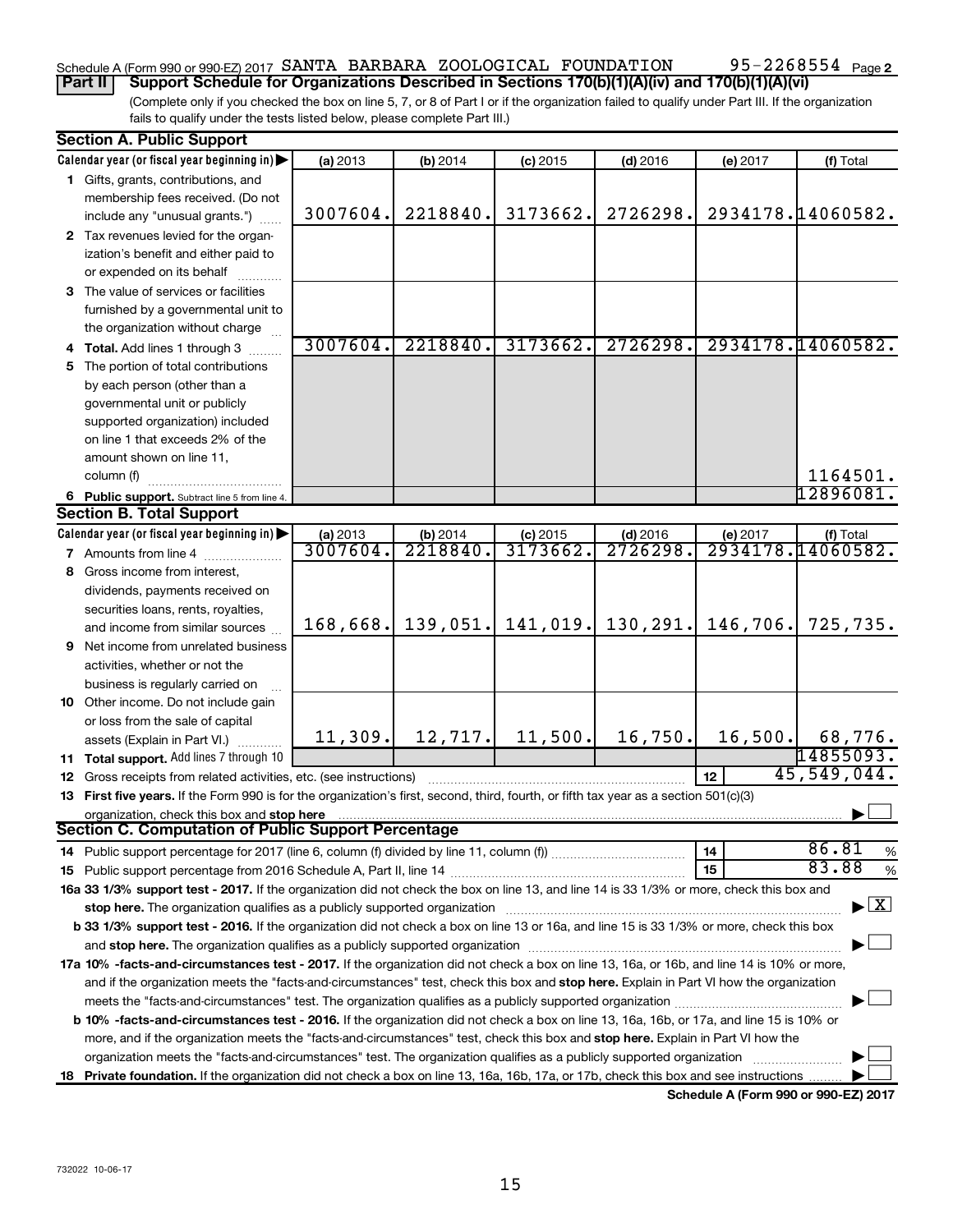# Schedule A (Form 990 or 990-EZ) 2017 SANTA BARBARA ZOOLOGICAL FOUNDATION 95-2268554 Page **Part III Support Schedule for Organizations Described in Section 509(a)(2)**

(Complete only if you checked the box on line 10 of Part I or if the organization failed to qualify under Part II. If the organization fails to qualify under the tests listed below, please complete Part II.)

| <b>Section A. Public Support</b>                                                                                                                                                                                              |          |          |            |            |          |           |
|-------------------------------------------------------------------------------------------------------------------------------------------------------------------------------------------------------------------------------|----------|----------|------------|------------|----------|-----------|
| Calendar year (or fiscal year beginning in)                                                                                                                                                                                   | (a) 2013 | (b) 2014 | $(c)$ 2015 | $(d)$ 2016 | (e) 2017 | (f) Total |
| 1 Gifts, grants, contributions, and                                                                                                                                                                                           |          |          |            |            |          |           |
| membership fees received. (Do not                                                                                                                                                                                             |          |          |            |            |          |           |
| include any "unusual grants.")                                                                                                                                                                                                |          |          |            |            |          |           |
| <b>2</b> Gross receipts from admissions,                                                                                                                                                                                      |          |          |            |            |          |           |
| merchandise sold or services per-                                                                                                                                                                                             |          |          |            |            |          |           |
| formed, or facilities furnished in                                                                                                                                                                                            |          |          |            |            |          |           |
| any activity that is related to the<br>organization's tax-exempt purpose                                                                                                                                                      |          |          |            |            |          |           |
|                                                                                                                                                                                                                               |          |          |            |            |          |           |
| 3 Gross receipts from activities that                                                                                                                                                                                         |          |          |            |            |          |           |
| are not an unrelated trade or bus-                                                                                                                                                                                            |          |          |            |            |          |           |
| iness under section 513                                                                                                                                                                                                       |          |          |            |            |          |           |
| 4 Tax revenues levied for the organ-                                                                                                                                                                                          |          |          |            |            |          |           |
| ization's benefit and either paid to                                                                                                                                                                                          |          |          |            |            |          |           |
| or expended on its behalf                                                                                                                                                                                                     |          |          |            |            |          |           |
| 5 The value of services or facilities                                                                                                                                                                                         |          |          |            |            |          |           |
| furnished by a governmental unit to                                                                                                                                                                                           |          |          |            |            |          |           |
| the organization without charge                                                                                                                                                                                               |          |          |            |            |          |           |
| 6 Total. Add lines 1 through 5                                                                                                                                                                                                |          |          |            |            |          |           |
| 7a Amounts included on lines 1, 2, and                                                                                                                                                                                        |          |          |            |            |          |           |
| 3 received from disqualified persons                                                                                                                                                                                          |          |          |            |            |          |           |
| <b>b</b> Amounts included on lines 2 and 3 received                                                                                                                                                                           |          |          |            |            |          |           |
| from other than disqualified persons that<br>exceed the greater of \$5,000 or 1% of the                                                                                                                                       |          |          |            |            |          |           |
| amount on line 13 for the year                                                                                                                                                                                                |          |          |            |            |          |           |
| c Add lines 7a and 7b                                                                                                                                                                                                         |          |          |            |            |          |           |
| 8 Public support. (Subtract line 7c from line 6.)                                                                                                                                                                             |          |          |            |            |          |           |
| <b>Section B. Total Support</b>                                                                                                                                                                                               |          |          |            |            |          |           |
| Calendar year (or fiscal year beginning in)                                                                                                                                                                                   | (a) 2013 | (b) 2014 | $(c)$ 2015 | $(d)$ 2016 | (e) 2017 | (f) Total |
| 9 Amounts from line 6                                                                                                                                                                                                         |          |          |            |            |          |           |
| <b>10a</b> Gross income from interest,                                                                                                                                                                                        |          |          |            |            |          |           |
| dividends, payments received on                                                                                                                                                                                               |          |          |            |            |          |           |
| securities loans, rents, royalties,<br>and income from similar sources                                                                                                                                                        |          |          |            |            |          |           |
| <b>b</b> Unrelated business taxable income                                                                                                                                                                                    |          |          |            |            |          |           |
| (less section 511 taxes) from businesses                                                                                                                                                                                      |          |          |            |            |          |           |
| acquired after June 30, 1975                                                                                                                                                                                                  |          |          |            |            |          |           |
| c Add lines 10a and 10b                                                                                                                                                                                                       |          |          |            |            |          |           |
| <b>11</b> Net income from unrelated business                                                                                                                                                                                  |          |          |            |            |          |           |
| activities not included in line 10b.                                                                                                                                                                                          |          |          |            |            |          |           |
| whether or not the business is                                                                                                                                                                                                |          |          |            |            |          |           |
| regularly carried on<br>12 Other income. Do not include gain                                                                                                                                                                  |          |          |            |            |          |           |
| or loss from the sale of capital                                                                                                                                                                                              |          |          |            |            |          |           |
| assets (Explain in Part VI.)                                                                                                                                                                                                  |          |          |            |            |          |           |
| <b>13</b> Total support. (Add lines 9, 10c, 11, and 12.)                                                                                                                                                                      |          |          |            |            |          |           |
| 14 First five years. If the Form 990 is for the organization's first, second, third, fourth, or fifth tax year as a section 501(c)(3) organization,                                                                           |          |          |            |            |          |           |
| check this box and stop here manufactured and stop here and stop here are manufactured and stop here and stop here and stop here and stop here and stop here and stop here and stop here and stop here and stop here and stop |          |          |            |            |          |           |
| Section C. Computation of Public Support Percentage                                                                                                                                                                           |          |          |            |            |          |           |
|                                                                                                                                                                                                                               |          |          |            |            | 15       | ℅         |
| 16 Public support percentage from 2016 Schedule A, Part III, line 15                                                                                                                                                          |          |          |            |            | 16       | %         |
| Section D. Computation of Investment Income Percentage                                                                                                                                                                        |          |          |            |            |          |           |
| 17 Investment income percentage for 2017 (line 10c, column (f) divided by line 13, column (f))                                                                                                                                |          |          |            |            | 17       | %         |
| 18 Investment income percentage from 2016 Schedule A, Part III, line 17                                                                                                                                                       |          |          |            |            | 18       | %         |
| 19a 33 1/3% support tests - 2017. If the organization did not check the box on line 14, and line 15 is more than 33 1/3%, and line 17 is not                                                                                  |          |          |            |            |          |           |
| more than 33 1/3%, check this box and stop here. The organization qualifies as a publicly supported organization                                                                                                              |          |          |            |            |          |           |
| b 33 1/3% support tests - 2016. If the organization did not check a box on line 14 or line 19a, and line 16 is more than 33 1/3%, and                                                                                         |          |          |            |            |          |           |
| line 18 is not more than 33 1/3%, check this box and stop here. The organization qualifies as a publicly supported organization                                                                                               |          |          |            |            |          |           |
|                                                                                                                                                                                                                               |          |          |            |            |          |           |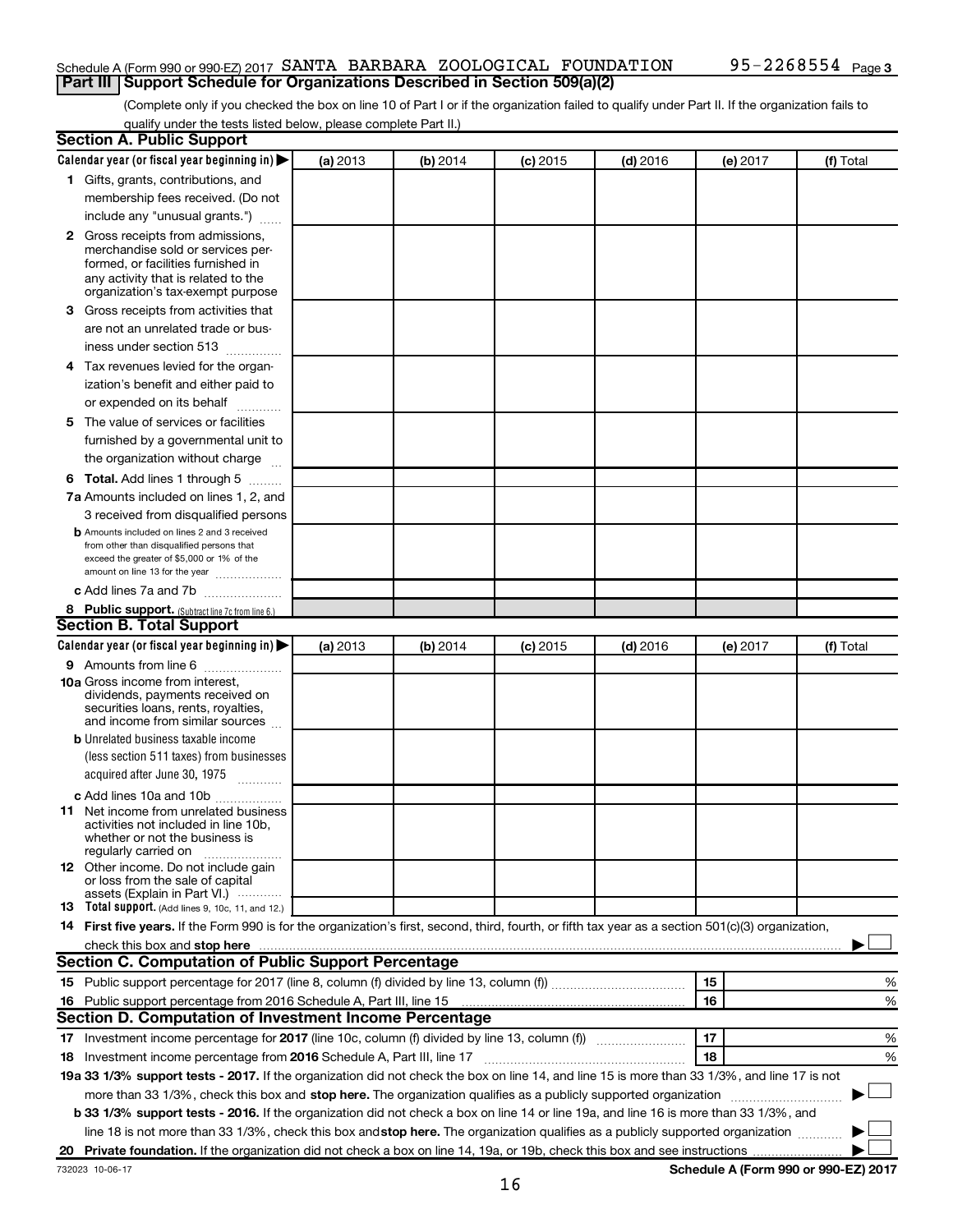**Yes No**

# **Part IV Supporting Organizations**

(Complete only if you checked a box in line 12 on Part I. If you checked 12a of Part I, complete Sections A and B. If you checked 12b of Part I, complete Sections A and C. If you checked 12c of Part I, complete Sections A, D, and E. If you checked 12d of Part I, complete Sections A and D, and complete Part V.)

# **Section A. All Supporting Organizations**

- **1** Are all of the organization's supported organizations listed by name in the organization's governing documents? If "No," describe in Part VI how the supported organizations are designated. If designated by *class or purpose, describe the designation. If historic and continuing relationship, explain.*
- **2** Did the organization have any supported organization that does not have an IRS determination of status under section 509(a)(1) or (2)? If "Yes," explain in Part **VI** how the organization determined that the supported *organization was described in section 509(a)(1) or (2).*
- **3a** Did the organization have a supported organization described in section 501(c)(4), (5), or (6)? If "Yes," answer *(b) and (c) below.*
- **b** Did the organization confirm that each supported organization qualified under section 501(c)(4), (5), or (6) and satisfied the public support tests under section 509(a)(2)? If "Yes," describe in Part VI when and how the *organization made the determination.*
- **c** Did the organization ensure that all support to such organizations was used exclusively for section 170(c)(2)(B) purposes? If "Yes," explain in Part VI what controls the organization put in place to ensure such use.
- **4 a** *If* Was any supported organization not organized in the United States ("foreign supported organization")? *"Yes," and if you checked 12a or 12b in Part I, answer (b) and (c) below.*
- **b** Did the organization have ultimate control and discretion in deciding whether to make grants to the foreign supported organization? If "Yes," describe in Part VI how the organization had such control and discretion *despite being controlled or supervised by or in connection with its supported organizations.*
- **c** Did the organization support any foreign supported organization that does not have an IRS determination under sections 501(c)(3) and 509(a)(1) or (2)? If "Yes," explain in Part VI what controls the organization used *to ensure that all support to the foreign supported organization was used exclusively for section 170(c)(2)(B) purposes.*
- **5a** Did the organization add, substitute, or remove any supported organizations during the tax year? If "Yes," answer (b) and (c) below (if applicable). Also, provide detail in **Part VI,** including (i) the names and EIN *numbers of the supported organizations added, substituted, or removed; (ii) the reasons for each such action; (iii) the authority under the organization's organizing document authorizing such action; and (iv) how the action was accomplished (such as by amendment to the organizing document).*
- **b Type I or Type II only.** Was any added or substituted supported organization part of a class already designated in the organization's organizing document?
- **c Substitutions only.**  Was the substitution the result of an event beyond the organization's control?
- **6** Did the organization provide support (whether in the form of grants or the provision of services or facilities) to **Part VI.** support or benefit one or more of the filing organization's supported organizations? If "Yes," provide detail in anyone other than (i) its supported organizations, (ii) individuals that are part of the charitable class benefited by one or more of its supported organizations, or (iii) other supporting organizations that also
- **7** Did the organization provide a grant, loan, compensation, or other similar payment to a substantial contributor regard to a substantial contributor? If "Yes," complete Part I of Schedule L (Form 990 or 990-EZ). (defined in section 4958(c)(3)(C)), a family member of a substantial contributor, or a 35% controlled entity with
- **8** Did the organization make a loan to a disqualified person (as defined in section 4958) not described in line 7? *If "Yes," complete Part I of Schedule L (Form 990 or 990-EZ).*
- **9 a** Was the organization controlled directly or indirectly at any time during the tax year by one or more in section 509(a)(1) or (2))? If "Yes," provide detail in **Part VI.** disqualified persons as defined in section 4946 (other than foundation managers and organizations described
- **b** Did one or more disqualified persons (as defined in line 9a) hold a controlling interest in any entity in which the supporting organization had an interest? If "Yes," provide detail in Part VI.
- **c** Did a disqualified person (as defined in line 9a) have an ownership interest in, or derive any personal benefit from, assets in which the supporting organization also had an interest? If "Yes," provide detail in Part VI.
- **10 a** Was the organization subject to the excess business holdings rules of section 4943 because of section supporting organizations)? If "Yes," answer 10b below. 4943(f) (regarding certain Type II supporting organizations, and all Type III non-functionally integrated
	- **b** Did the organization have any excess business holdings in the tax year? (Use Schedule C, Form 4720, to *determine whether the organization had excess business holdings.)*

**1 2 3a 3b 3c 4a 4b 4c 5a 5b 5c 6 7 8 9a 9b 9c 10a**

732024 10-06-17

**10b**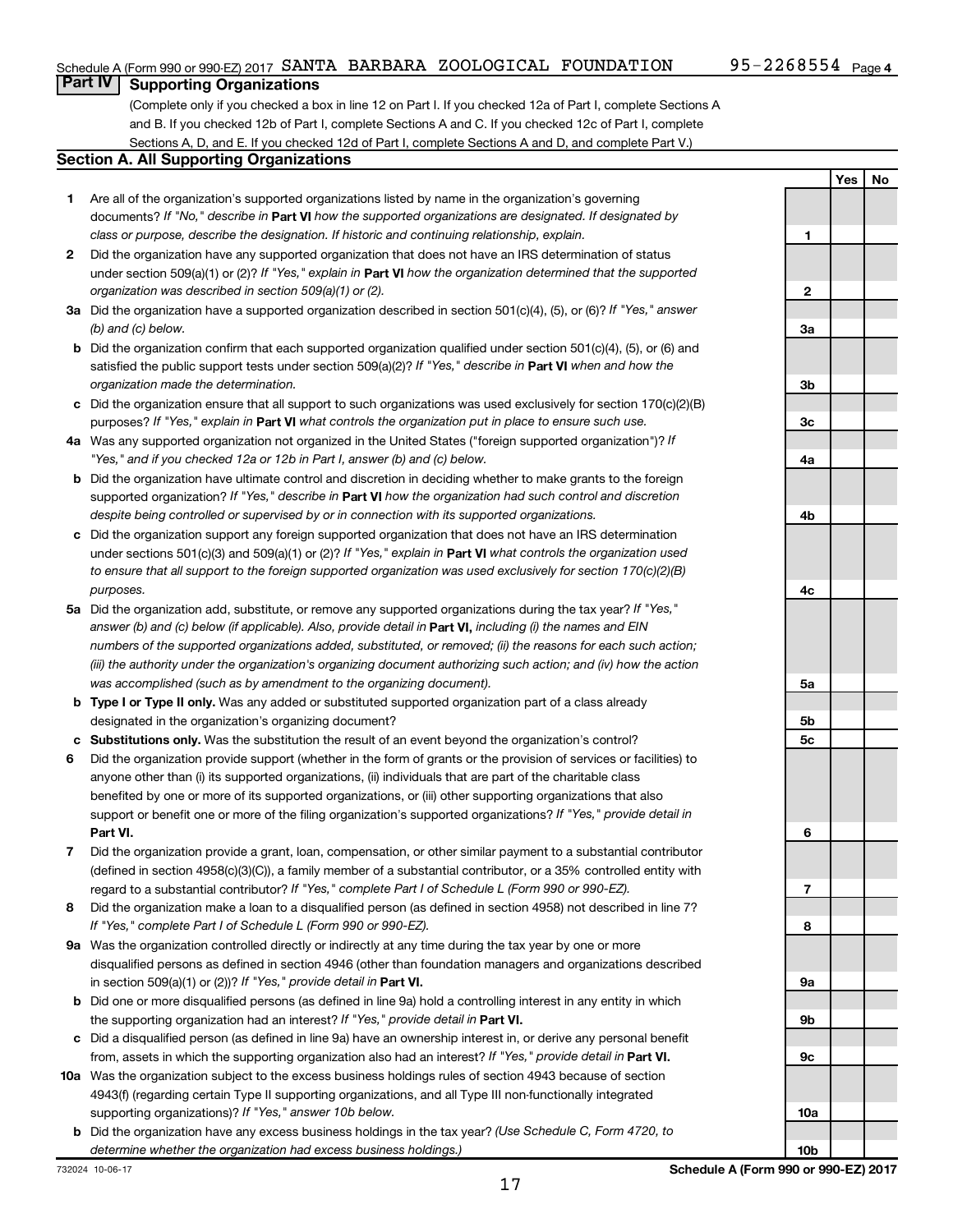# Schedule A (Form 990 or 990-EZ) 2017 SANTA BARBARA ZOOLOGICAL FOUNDATION 95-2268554 Page **Part IV Supporting Organizations** *(continued)*

|    |                                                                                                                                                                                                                                   |                 | Yes | No |
|----|-----------------------------------------------------------------------------------------------------------------------------------------------------------------------------------------------------------------------------------|-----------------|-----|----|
| 11 | Has the organization accepted a gift or contribution from any of the following persons?                                                                                                                                           |                 |     |    |
|    | a A person who directly or indirectly controls, either alone or together with persons described in (b) and (c)                                                                                                                    |                 |     |    |
|    | below, the governing body of a supported organization?                                                                                                                                                                            | 11a             |     |    |
|    | <b>b</b> A family member of a person described in (a) above?                                                                                                                                                                      | 11 <sub>b</sub> |     |    |
|    | c A 35% controlled entity of a person described in (a) or (b) above? If "Yes" to a, b, or c, provide detail in Part VI.                                                                                                           | 11c             |     |    |
|    | <b>Section B. Type I Supporting Organizations</b>                                                                                                                                                                                 |                 |     |    |
|    |                                                                                                                                                                                                                                   |                 | Yes | No |
| 1  | Did the directors, trustees, or membership of one or more supported organizations have the power to                                                                                                                               |                 |     |    |
|    | regularly appoint or elect at least a majority of the organization's directors or trustees at all times during the                                                                                                                |                 |     |    |
|    | tax year? If "No," describe in Part VI how the supported organization(s) effectively operated, supervised, or                                                                                                                     |                 |     |    |
|    | controlled the organization's activities. If the organization had more than one supported organization,                                                                                                                           |                 |     |    |
|    | describe how the powers to appoint and/or remove directors or trustees were allocated among the supported                                                                                                                         |                 |     |    |
|    | organizations and what conditions or restrictions, if any, applied to such powers during the tax year.                                                                                                                            | 1               |     |    |
| 2  | Did the organization operate for the benefit of any supported organization other than the supported                                                                                                                               |                 |     |    |
|    | organization(s) that operated, supervised, or controlled the supporting organization? If "Yes," explain in                                                                                                                        |                 |     |    |
|    | Part VI how providing such benefit carried out the purposes of the supported organization(s) that operated,                                                                                                                       |                 |     |    |
|    | supervised, or controlled the supporting organization.                                                                                                                                                                            | 2               |     |    |
|    | <b>Section C. Type II Supporting Organizations</b>                                                                                                                                                                                |                 |     |    |
|    |                                                                                                                                                                                                                                   |                 | Yes | No |
| 1  | Were a majority of the organization's directors or trustees during the tax year also a majority of the directors                                                                                                                  |                 |     |    |
|    | or trustees of each of the organization's supported organization(s)? If "No," describe in Part VI how control                                                                                                                     |                 |     |    |
|    | or management of the supporting organization was vested in the same persons that controlled or managed                                                                                                                            |                 |     |    |
|    | the supported organization(s).                                                                                                                                                                                                    |                 |     |    |
|    | <b>Section D. All Type III Supporting Organizations</b>                                                                                                                                                                           |                 |     |    |
|    |                                                                                                                                                                                                                                   |                 | Yes | No |
| 1  | Did the organization provide to each of its supported organizations, by the last day of the fifth month of the                                                                                                                    |                 |     |    |
|    | organization's tax year, (i) a written notice describing the type and amount of support provided during the prior tax                                                                                                             |                 |     |    |
|    | year, (ii) a copy of the Form 990 that was most recently filed as of the date of notification, and (iii) copies of the                                                                                                            |                 |     |    |
|    | organization's governing documents in effect on the date of notification, to the extent not previously provided?                                                                                                                  | 1               |     |    |
| 2  | Were any of the organization's officers, directors, or trustees either (i) appointed or elected by the supported                                                                                                                  |                 |     |    |
|    | organization(s) or (ii) serving on the governing body of a supported organization? If "No," explain in Part VI how<br>the organization maintained a close and continuous working relationship with the supported organization(s). | 2               |     |    |
| 3  | By reason of the relationship described in (2), did the organization's supported organizations have a                                                                                                                             |                 |     |    |
|    | significant voice in the organization's investment policies and in directing the use of the organization's                                                                                                                        |                 |     |    |
|    | income or assets at all times during the tax year? If "Yes," describe in Part VI the role the organization's                                                                                                                      |                 |     |    |
|    | supported organizations played in this regard.                                                                                                                                                                                    | З               |     |    |
|    | Section E. Type III Functionally Integrated Supporting Organizations                                                                                                                                                              |                 |     |    |
| 1  | Check the box next to the method that the organization used to satisfy the Integral Part Test during the yealsee instructions).                                                                                                   |                 |     |    |
| a  | The organization satisfied the Activities Test. Complete line 2 below.                                                                                                                                                            |                 |     |    |
| b  | The organization is the parent of each of its supported organizations. Complete line 3 below.                                                                                                                                     |                 |     |    |
| c  | The organization supported a governmental entity. Describe in Part VI how you supported a government entity (see instructions).                                                                                                   |                 |     |    |
| 2  | Activities Test. Answer (a) and (b) below.                                                                                                                                                                                        |                 | Yes | No |
| a  | Did substantially all of the organization's activities during the tax year directly further the exempt purposes of                                                                                                                |                 |     |    |
|    | the supported organization(s) to which the organization was responsive? If "Yes," then in Part VI identify                                                                                                                        |                 |     |    |
|    | those supported organizations and explain how these activities directly furthered their exempt purposes,                                                                                                                          |                 |     |    |
|    | how the organization was responsive to those supported organizations, and how the organization determined                                                                                                                         |                 |     |    |
|    | that these activities constituted substantially all of its activities.                                                                                                                                                            | 2a              |     |    |
|    | <b>b</b> Did the activities described in (a) constitute activities that, but for the organization's involvement, one or more                                                                                                      |                 |     |    |
|    | of the organization's supported organization(s) would have been engaged in? If "Yes," explain in Part VI the                                                                                                                      |                 |     |    |
|    | reasons for the organization's position that its supported organization(s) would have engaged in these                                                                                                                            |                 |     |    |
|    | activities but for the organization's involvement.                                                                                                                                                                                | 2b              |     |    |
| з  | Parent of Supported Organizations. Answer (a) and (b) below.                                                                                                                                                                      |                 |     |    |
| а  | Did the organization have the power to regularly appoint or elect a majority of the officers, directors, or                                                                                                                       |                 |     |    |
|    | trustees of each of the supported organizations? Provide details in Part VI.                                                                                                                                                      | За              |     |    |
|    | <b>b</b> Did the organization exercise a substantial degree of direction over the policies, programs, and activities of each                                                                                                      |                 |     |    |
|    | of its supported organizations? If "Yes," describe in Part VI the role played by the organization in this regard.                                                                                                                 | 3b              |     |    |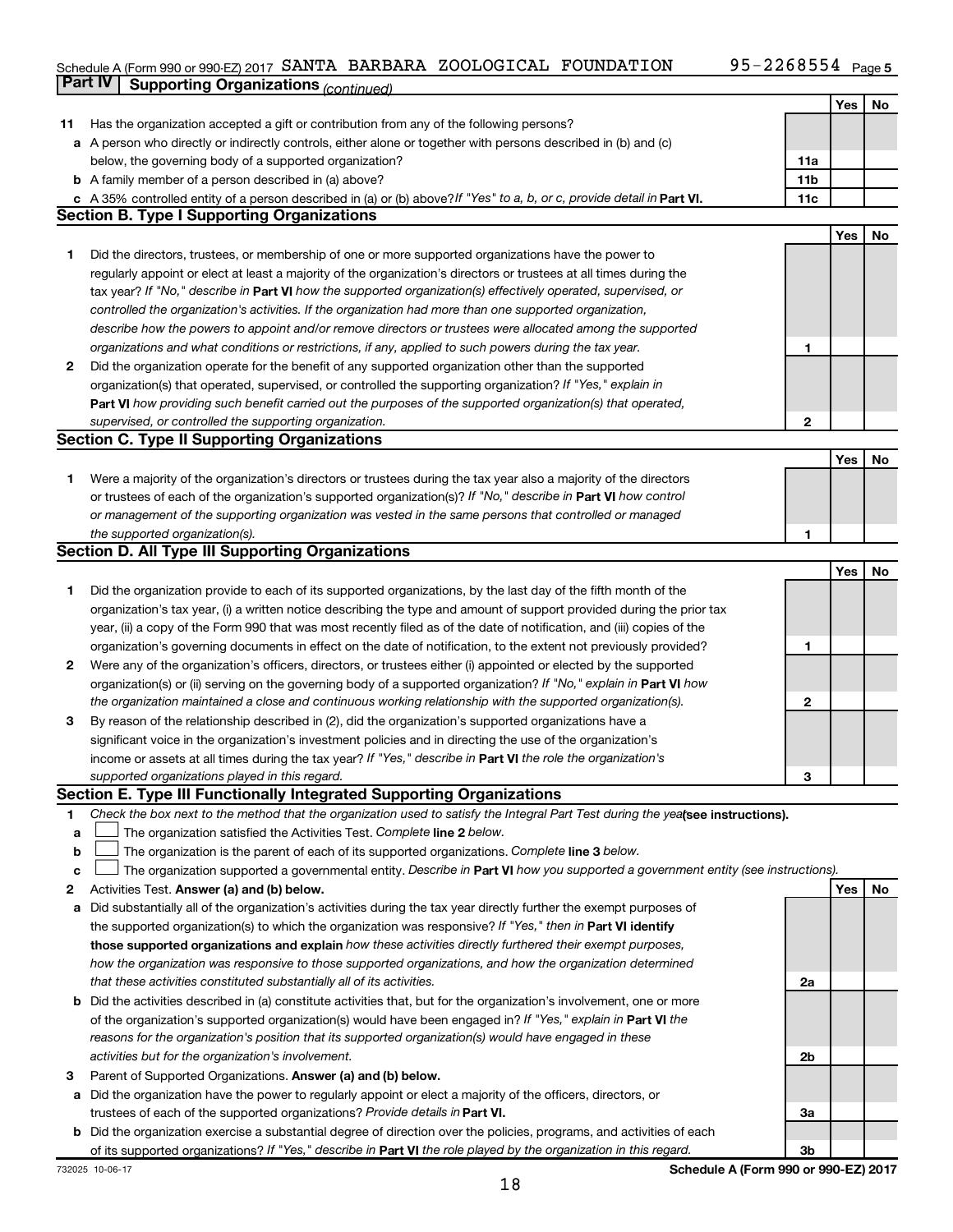# Schedule A (Form 990 or 990-EZ) 2017 SANTA BARBARA ZOOLOGICAL FOUNDATION 95-2268554 Page **Part V Type III Non-Functionally Integrated 509(a)(3) Supporting Organizations**

1 **Letter See instructions.** All Check here if the organization satisfied the Integral Part Test as a qualifying trust on Nov. 20, 1970 (explain in Part VI.) See instructions. All other Type III non-functionally integrated supporting organizations must complete Sections A through E.

|                                         | Section A - Adjusted Net Income                                              | (A) Prior Year | (B) Current Year<br>(optional) |                                |
|-----------------------------------------|------------------------------------------------------------------------------|----------------|--------------------------------|--------------------------------|
| 1                                       | Net short-term capital gain                                                  | 1              |                                |                                |
| 2                                       | Recoveries of prior-year distributions                                       | $\mathbf{2}$   |                                |                                |
| 3                                       | Other gross income (see instructions)                                        | 3              |                                |                                |
| 4                                       | Add lines 1 through 3                                                        | 4              |                                |                                |
| 5                                       | Depreciation and depletion                                                   | 5              |                                |                                |
| 6                                       | Portion of operating expenses paid or incurred for production or             |                |                                |                                |
|                                         | collection of gross income or for management, conservation, or               |                |                                |                                |
|                                         | maintenance of property held for production of income (see instructions)     | 6              |                                |                                |
| 7                                       | Other expenses (see instructions)                                            | $\overline{7}$ |                                |                                |
| 8                                       | Adjusted Net Income (subtract lines 5, 6, and 7 from line 4)                 | 8              |                                |                                |
| <b>Section B - Minimum Asset Amount</b> |                                                                              |                | (A) Prior Year                 | (B) Current Year<br>(optional) |
| 1.                                      | Aggregate fair market value of all non-exempt-use assets (see                |                |                                |                                |
|                                         | instructions for short tax year or assets held for part of year):            |                |                                |                                |
|                                         | a Average monthly value of securities                                        | 1a             |                                |                                |
|                                         | <b>b</b> Average monthly cash balances                                       | 1b             |                                |                                |
|                                         | c Fair market value of other non-exempt-use assets                           | 1c             |                                |                                |
|                                         | d Total (add lines 1a, 1b, and 1c)                                           | 1d             |                                |                                |
|                                         | <b>e</b> Discount claimed for blockage or other                              |                |                                |                                |
|                                         | factors (explain in detail in <b>Part VI</b> ):                              |                |                                |                                |
| 2                                       | Acquisition indebtedness applicable to non-exempt-use assets                 | $\mathbf{2}$   |                                |                                |
| З                                       | Subtract line 2 from line 1d                                                 | 3              |                                |                                |
| 4                                       | Cash deemed held for exempt use. Enter 1-1/2% of line 3 (for greater amount, |                |                                |                                |
|                                         | see instructions)                                                            | 4              |                                |                                |
| 5                                       | Net value of non-exempt-use assets (subtract line 4 from line 3)             | 5              |                                |                                |
| 6                                       | Multiply line 5 by .035                                                      | 6              |                                |                                |
| 7                                       | Recoveries of prior-year distributions                                       | 7              |                                |                                |
| 8                                       | Minimum Asset Amount (add line 7 to line 6)                                  | 8              |                                |                                |
|                                         | <b>Section C - Distributable Amount</b>                                      |                |                                | <b>Current Year</b>            |
| $\mathbf 1$                             | Adjusted net income for prior year (from Section A, line 8, Column A)        | 1              |                                |                                |
| $\mathbf{2}$                            | Enter 85% of line 1                                                          | $\mathbf{2}$   |                                |                                |
| 3                                       | Minimum asset amount for prior year (from Section B, line 8, Column A)       | 3              |                                |                                |
| 4                                       | Enter greater of line 2 or line 3                                            | 4              |                                |                                |
| 5                                       | Income tax imposed in prior year                                             | 5              |                                |                                |
| 6                                       | <b>Distributable Amount.</b> Subtract line 5 from line 4, unless subject to  |                |                                |                                |
|                                         | emergency temporary reduction (see instructions)                             | 6              |                                |                                |
|                                         |                                                                              |                |                                |                                |

**7** Check here if the current year is the organization's first as a non-functionally integrated Type III supporting organization (see † instructions).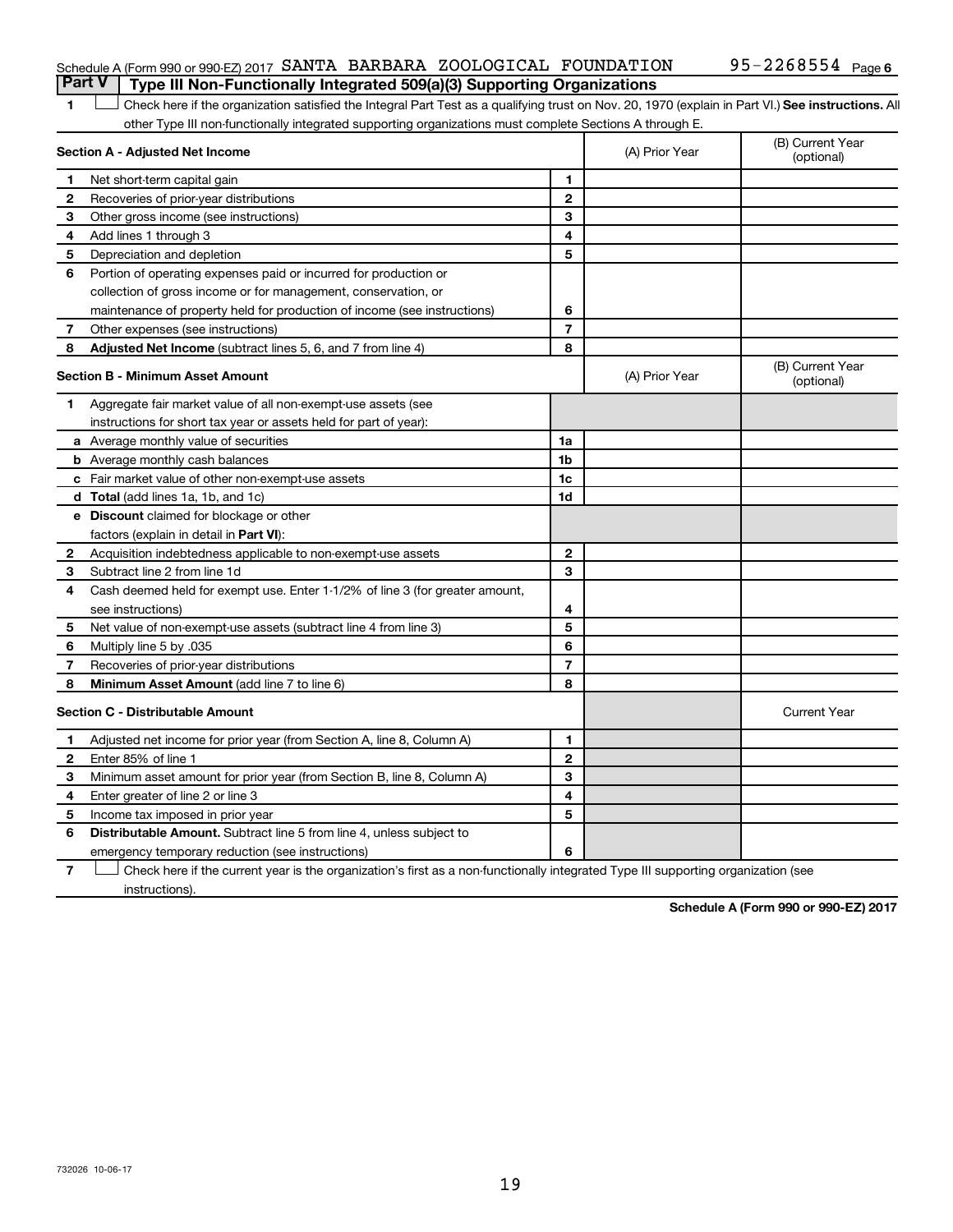### Schedule A (Form 990 or 990-EZ) 2017 Page SANTA BARBARA ZOOLOGICAL FOUNDATION 95-2268554

| <b>Part V</b> | Type III Non-Functionally Integrated 509(a)(3) Supporting Organizations (continued)        |                             |                                       |                                                |  |  |  |  |  |
|---------------|--------------------------------------------------------------------------------------------|-----------------------------|---------------------------------------|------------------------------------------------|--|--|--|--|--|
|               | <b>Section D - Distributions</b>                                                           |                             |                                       | <b>Current Year</b>                            |  |  |  |  |  |
| 1             | Amounts paid to supported organizations to accomplish exempt purposes                      |                             |                                       |                                                |  |  |  |  |  |
| $\mathbf{2}$  | Amounts paid to perform activity that directly furthers exempt purposes of supported       |                             |                                       |                                                |  |  |  |  |  |
|               | organizations, in excess of income from activity                                           |                             |                                       |                                                |  |  |  |  |  |
| 3             | Administrative expenses paid to accomplish exempt purposes of supported organizations      |                             |                                       |                                                |  |  |  |  |  |
| 4             | Amounts paid to acquire exempt-use assets                                                  |                             |                                       |                                                |  |  |  |  |  |
| 5             | Qualified set-aside amounts (prior IRS approval required)                                  |                             |                                       |                                                |  |  |  |  |  |
| 6             | Other distributions (describe in <b>Part VI</b> ). See instructions.                       |                             |                                       |                                                |  |  |  |  |  |
| 7             | Total annual distributions. Add lines 1 through 6.                                         |                             |                                       |                                                |  |  |  |  |  |
| 8             | Distributions to attentive supported organizations to which the organization is responsive |                             |                                       |                                                |  |  |  |  |  |
|               | (provide details in Part VI). See instructions.                                            |                             |                                       |                                                |  |  |  |  |  |
| 9             | Distributable amount for 2017 from Section C, line 6                                       |                             |                                       |                                                |  |  |  |  |  |
| 10            | Line 8 amount divided by line 9 amount                                                     |                             |                                       |                                                |  |  |  |  |  |
|               |                                                                                            | (i)                         | (ii)                                  | (iii)                                          |  |  |  |  |  |
|               | Section E - Distribution Allocations (see instructions)                                    | <b>Excess Distributions</b> | <b>Underdistributions</b><br>Pre-2017 | <b>Distributable</b><br><b>Amount for 2017</b> |  |  |  |  |  |
| 1             | Distributable amount for 2017 from Section C, line 6                                       |                             |                                       |                                                |  |  |  |  |  |
| $\mathbf{2}$  | Underdistributions, if any, for years prior to 2017 (reason-                               |                             |                                       |                                                |  |  |  |  |  |
|               | able cause required- explain in Part VI). See instructions.                                |                             |                                       |                                                |  |  |  |  |  |
| 3             | Excess distributions carryover, if any, to 2017                                            |                             |                                       |                                                |  |  |  |  |  |
| a             |                                                                                            |                             |                                       |                                                |  |  |  |  |  |
|               | <b>b</b> From 2013                                                                         |                             |                                       |                                                |  |  |  |  |  |
|               | c From 2014                                                                                |                             |                                       |                                                |  |  |  |  |  |
|               | d From 2015                                                                                |                             |                                       |                                                |  |  |  |  |  |
|               | e From 2016                                                                                |                             |                                       |                                                |  |  |  |  |  |
|               | f Total of lines 3a through e                                                              |                             |                                       |                                                |  |  |  |  |  |
|               | <b>g</b> Applied to underdistributions of prior years                                      |                             |                                       |                                                |  |  |  |  |  |
|               | h Applied to 2017 distributable amount                                                     |                             |                                       |                                                |  |  |  |  |  |
| Ť.            | Carryover from 2012 not applied (see instructions)                                         |                             |                                       |                                                |  |  |  |  |  |
|               | Remainder. Subtract lines 3g, 3h, and 3i from 3f.                                          |                             |                                       |                                                |  |  |  |  |  |
| 4             | Distributions for 2017 from Section D,                                                     |                             |                                       |                                                |  |  |  |  |  |
|               | line $7:$                                                                                  |                             |                                       |                                                |  |  |  |  |  |
|               | a Applied to underdistributions of prior years                                             |                             |                                       |                                                |  |  |  |  |  |
|               | <b>b</b> Applied to 2017 distributable amount                                              |                             |                                       |                                                |  |  |  |  |  |
| с             | Remainder. Subtract lines 4a and 4b from 4.                                                |                             |                                       |                                                |  |  |  |  |  |
| 5             | Remaining underdistributions for years prior to 2017, if                                   |                             |                                       |                                                |  |  |  |  |  |
|               | any. Subtract lines 3g and 4a from line 2. For result greater                              |                             |                                       |                                                |  |  |  |  |  |
|               | than zero, explain in Part VI. See instructions.                                           |                             |                                       |                                                |  |  |  |  |  |
| 6             | Remaining underdistributions for 2017. Subtract lines 3h                                   |                             |                                       |                                                |  |  |  |  |  |
|               | and 4b from line 1. For result greater than zero, explain in                               |                             |                                       |                                                |  |  |  |  |  |
|               | <b>Part VI.</b> See instructions.                                                          |                             |                                       |                                                |  |  |  |  |  |
| $\mathbf{7}$  | Excess distributions carryover to 2018. Add lines 3j                                       |                             |                                       |                                                |  |  |  |  |  |
|               | and 4c.                                                                                    |                             |                                       |                                                |  |  |  |  |  |
| 8             | Breakdown of line 7:                                                                       |                             |                                       |                                                |  |  |  |  |  |
|               | a Excess from 2013                                                                         |                             |                                       |                                                |  |  |  |  |  |
|               | <b>b</b> Excess from 2014                                                                  |                             |                                       |                                                |  |  |  |  |  |
|               | c Excess from 2015                                                                         |                             |                                       |                                                |  |  |  |  |  |
|               | d Excess from 2016                                                                         |                             |                                       |                                                |  |  |  |  |  |
|               | e Excess from 2017                                                                         |                             |                                       |                                                |  |  |  |  |  |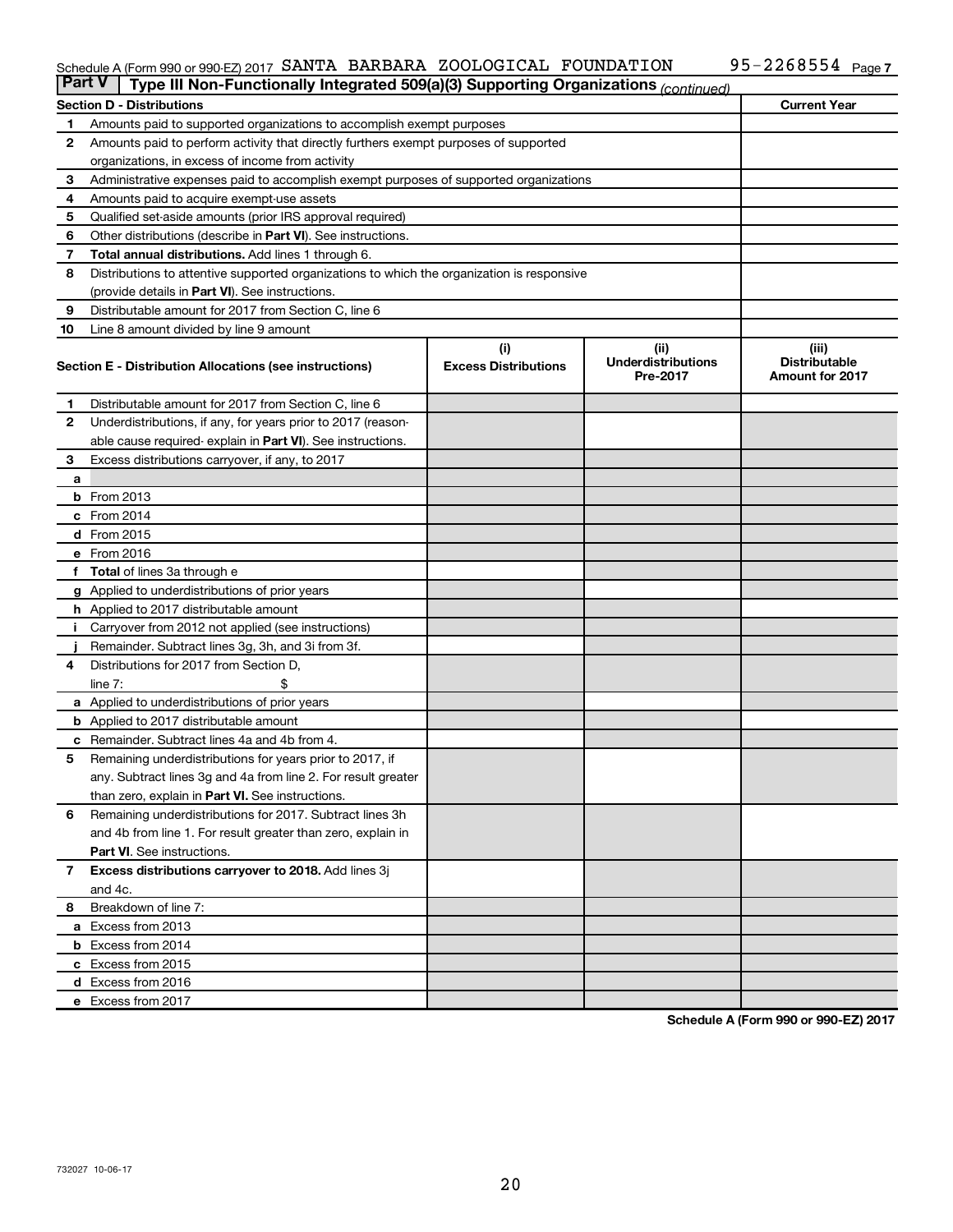|                | Schedule A (Form 990 or 990-EZ) 2017 SANTA BARBARA ZOOLOGICAL FOUNDATION |  |                                                                                                                                 | 95-2268554 Page 8                                                                                                                                                                                                                                                                                                                                              |
|----------------|--------------------------------------------------------------------------|--|---------------------------------------------------------------------------------------------------------------------------------|----------------------------------------------------------------------------------------------------------------------------------------------------------------------------------------------------------------------------------------------------------------------------------------------------------------------------------------------------------------|
| <b>Part VI</b> |                                                                          |  | Section D, lines 5, 6, and 8; and Part V, Section E, lines 2, 5, and 6. Also complete this part for any additional information. | Supplemental Information. Provide the explanations required by Part II, line 10; Part II, line 17a or 17b; Part III, line 12;<br>Part IV, Section A, lines 1, 2, 3b, 3c, 4b, 4c, 5a, 6, 9a, 9b, 9c, 11a, 11b, and 11c; Part IV, Section B, lines 1 and 2; Part IV, Section C, line 1; Part IV, Section D, lines 2 and 3; Part IV, Section E, lines 1c, 2a, 2b, |
|                | (See instructions.)                                                      |  |                                                                                                                                 |                                                                                                                                                                                                                                                                                                                                                                |
|                |                                                                          |  |                                                                                                                                 |                                                                                                                                                                                                                                                                                                                                                                |
|                |                                                                          |  |                                                                                                                                 |                                                                                                                                                                                                                                                                                                                                                                |
|                |                                                                          |  |                                                                                                                                 |                                                                                                                                                                                                                                                                                                                                                                |
|                |                                                                          |  |                                                                                                                                 |                                                                                                                                                                                                                                                                                                                                                                |
|                |                                                                          |  |                                                                                                                                 |                                                                                                                                                                                                                                                                                                                                                                |
|                |                                                                          |  |                                                                                                                                 |                                                                                                                                                                                                                                                                                                                                                                |
|                |                                                                          |  |                                                                                                                                 |                                                                                                                                                                                                                                                                                                                                                                |
|                |                                                                          |  |                                                                                                                                 |                                                                                                                                                                                                                                                                                                                                                                |
|                |                                                                          |  |                                                                                                                                 |                                                                                                                                                                                                                                                                                                                                                                |
|                |                                                                          |  |                                                                                                                                 |                                                                                                                                                                                                                                                                                                                                                                |
|                |                                                                          |  |                                                                                                                                 |                                                                                                                                                                                                                                                                                                                                                                |
|                |                                                                          |  |                                                                                                                                 |                                                                                                                                                                                                                                                                                                                                                                |
|                |                                                                          |  |                                                                                                                                 |                                                                                                                                                                                                                                                                                                                                                                |
|                |                                                                          |  |                                                                                                                                 |                                                                                                                                                                                                                                                                                                                                                                |
|                |                                                                          |  |                                                                                                                                 |                                                                                                                                                                                                                                                                                                                                                                |
|                |                                                                          |  |                                                                                                                                 |                                                                                                                                                                                                                                                                                                                                                                |
|                |                                                                          |  |                                                                                                                                 |                                                                                                                                                                                                                                                                                                                                                                |
|                |                                                                          |  |                                                                                                                                 |                                                                                                                                                                                                                                                                                                                                                                |
|                |                                                                          |  |                                                                                                                                 |                                                                                                                                                                                                                                                                                                                                                                |
|                |                                                                          |  |                                                                                                                                 |                                                                                                                                                                                                                                                                                                                                                                |
|                |                                                                          |  |                                                                                                                                 |                                                                                                                                                                                                                                                                                                                                                                |
|                |                                                                          |  |                                                                                                                                 |                                                                                                                                                                                                                                                                                                                                                                |
|                |                                                                          |  |                                                                                                                                 |                                                                                                                                                                                                                                                                                                                                                                |
|                |                                                                          |  |                                                                                                                                 |                                                                                                                                                                                                                                                                                                                                                                |
|                |                                                                          |  |                                                                                                                                 |                                                                                                                                                                                                                                                                                                                                                                |
|                |                                                                          |  |                                                                                                                                 |                                                                                                                                                                                                                                                                                                                                                                |
|                |                                                                          |  |                                                                                                                                 |                                                                                                                                                                                                                                                                                                                                                                |
|                |                                                                          |  |                                                                                                                                 |                                                                                                                                                                                                                                                                                                                                                                |
|                |                                                                          |  |                                                                                                                                 |                                                                                                                                                                                                                                                                                                                                                                |
|                |                                                                          |  |                                                                                                                                 |                                                                                                                                                                                                                                                                                                                                                                |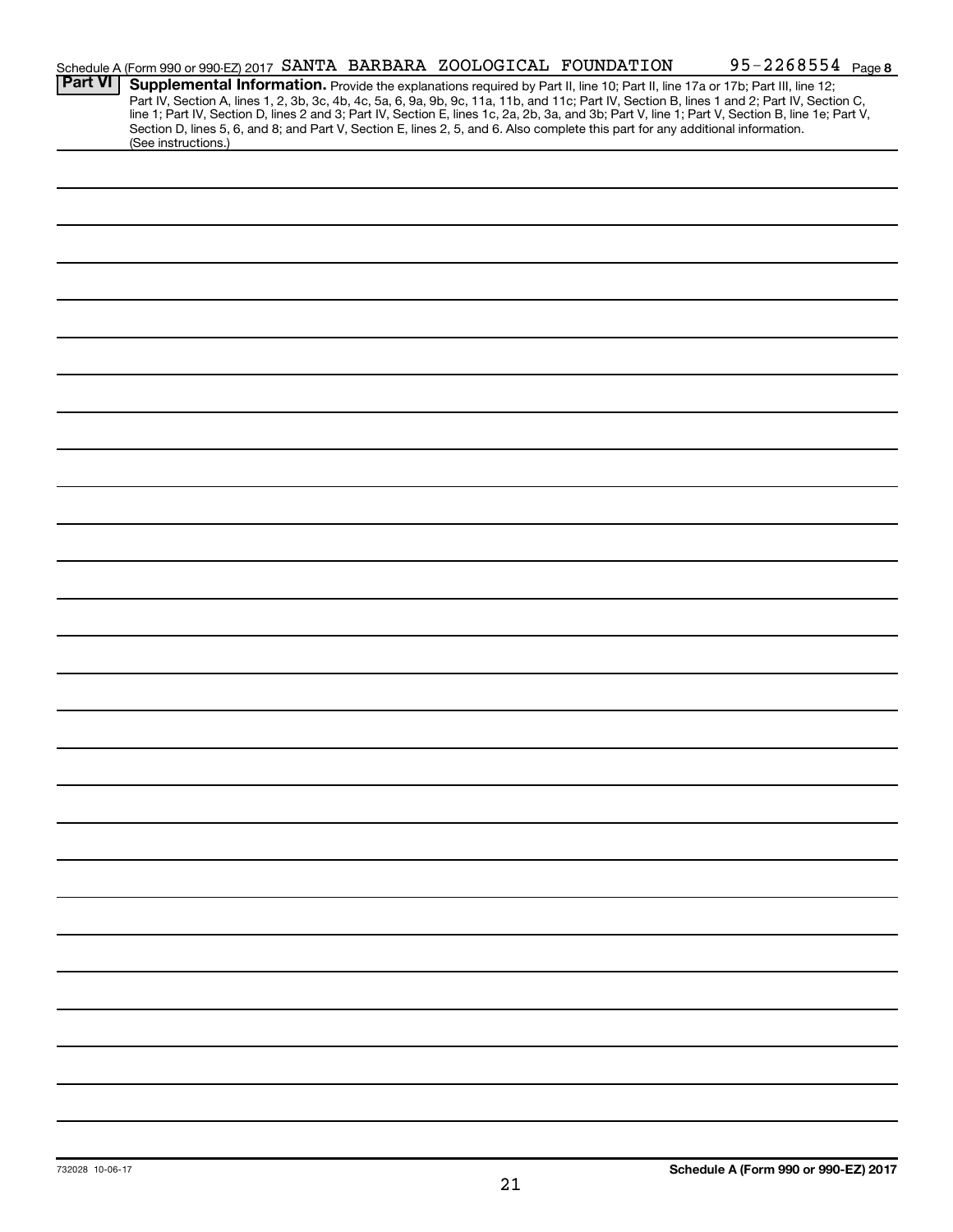| <b>SCHEDULE D</b> |  |
|-------------------|--|
|-------------------|--|

Department of the Treasury Internal Revenue Service

732051 10-09-17

**(Form 990) | Complete if the organization answered "Yes" on Form 990, Part IV, line 6, 7, 8, 9, 10, 11a, 11b, 11c, 11d, 11e, 11f, 12a, or 12b. SCHEDULE D Supplemental Financial Statements**<br> **Form 990 2017**<br> **Part IV** line 6.7.8.9.10, 11a, 11b, 11d, 11d, 11d, 11d, 11d, 12a, 0r, 12b

**| Attach to Form 990. |Go to www.irs.gov/Form990 for instructions and the latest information.**



|  | Name of the organizatio |
|--|-------------------------|
|  |                         |

### on **Name of the organization SANTA BARBARA ZOOLOGICAL FOUNDATION Employer identification number**<br>95-2268554 SANTA BARBARA ZOOLOGICAL FOUNDATION

| Part I  | Organizations Maintaining Donor Advised Funds or Other Similar Funds or Accounts. Complete if the                                                                                                                              |                                                    |                                 |
|---------|--------------------------------------------------------------------------------------------------------------------------------------------------------------------------------------------------------------------------------|----------------------------------------------------|---------------------------------|
|         | organization answered "Yes" on Form 990, Part IV, line 6.                                                                                                                                                                      |                                                    |                                 |
|         |                                                                                                                                                                                                                                | (a) Donor advised funds                            | (b) Funds and other accounts    |
| 1.      |                                                                                                                                                                                                                                |                                                    |                                 |
| 2       | Aggregate value of contributions to (during year)                                                                                                                                                                              |                                                    |                                 |
| 3       | Aggregate value of grants from (during year)                                                                                                                                                                                   |                                                    |                                 |
| 4       |                                                                                                                                                                                                                                |                                                    |                                 |
| 5       | Did the organization inform all donors and donor advisors in writing that the assets held in donor advised funds                                                                                                               |                                                    |                                 |
|         |                                                                                                                                                                                                                                |                                                    | Yes<br>No                       |
| 6       | Did the organization inform all grantees, donors, and donor advisors in writing that grant funds can be used only                                                                                                              |                                                    |                                 |
|         | for charitable purposes and not for the benefit of the donor or donor advisor, or for any other purpose conferring                                                                                                             |                                                    |                                 |
|         | impermissible private benefit?                                                                                                                                                                                                 |                                                    | Yes<br>No                       |
| Part II | Conservation Easements. Complete if the organization answered "Yes" on Form 990, Part IV, line 7.                                                                                                                              |                                                    |                                 |
| 1.      | Purpose(s) of conservation easements held by the organization (check all that apply).                                                                                                                                          |                                                    |                                 |
|         | Preservation of land for public use (e.g., recreation or education)                                                                                                                                                            | Preservation of a historically important land area |                                 |
|         | Protection of natural habitat                                                                                                                                                                                                  | Preservation of a certified historic structure     |                                 |
|         | Preservation of open space                                                                                                                                                                                                     |                                                    |                                 |
| 2       | Complete lines 2a through 2d if the organization held a qualified conservation contribution in the form of a conservation easement on the last                                                                                 |                                                    |                                 |
|         | day of the tax year.                                                                                                                                                                                                           |                                                    | Held at the End of the Tax Year |
|         |                                                                                                                                                                                                                                |                                                    | 2a                              |
|         | <b>b</b> Total acreage restricted by conservation easements                                                                                                                                                                    |                                                    | 2b                              |
|         | Number of conservation easements on a certified historic structure included in (a) manufacture included in (a)                                                                                                                 |                                                    | 2c                              |
|         | d Number of conservation easements included in (c) acquired after 7/25/06, and not on a historic structure                                                                                                                     |                                                    |                                 |
|         | listed in the National Register [11, 11] The Marian Community of the National Property of the National Register [11] The Marian Community of the National Register [11] The Marian Community of the National Property of the N |                                                    | 2d                              |
| 3       | Number of conservation easements modified, transferred, released, extinguished, or terminated by the organization during the tax                                                                                               |                                                    |                                 |
|         | $year \blacktriangleright$                                                                                                                                                                                                     |                                                    |                                 |
| 4       | Number of states where property subject to conservation easement is located >                                                                                                                                                  |                                                    |                                 |
| 5       | Does the organization have a written policy regarding the periodic monitoring, inspection, handling of                                                                                                                         |                                                    |                                 |
|         | violations, and enforcement of the conservation easements it holds?                                                                                                                                                            |                                                    | Yes<br><b>No</b>                |
| 6       | Staff and volunteer hours devoted to monitoring, inspecting, handling of violations, and enforcing conservation easements during the year                                                                                      |                                                    |                                 |
|         | Amount of expenses incurred in monitoring, inspecting, handling of violations, and enforcing conservation easements during the year                                                                                            |                                                    |                                 |
| 7       | $\blacktriangleright$ \$                                                                                                                                                                                                       |                                                    |                                 |
| 8       | Does each conservation easement reported on line 2(d) above satisfy the requirements of section 170(h)(4)(B)(i)                                                                                                                |                                                    |                                 |
|         |                                                                                                                                                                                                                                |                                                    | <b>No</b><br>Yes                |
| 9       | In Part XIII, describe how the organization reports conservation easements in its revenue and expense statement, and balance sheet, and                                                                                        |                                                    |                                 |
|         | include, if applicable, the text of the footnote to the organization's financial statements that describes the organization's accounting for                                                                                   |                                                    |                                 |
|         | conservation easements.                                                                                                                                                                                                        |                                                    |                                 |
|         | Organizations Maintaining Collections of Art, Historical Treasures, or Other Similar Assets.<br>Part III                                                                                                                       |                                                    |                                 |
|         | Complete if the organization answered "Yes" on Form 990, Part IV, line 8.                                                                                                                                                      |                                                    |                                 |
|         | 1a If the organization elected, as permitted under SFAS 116 (ASC 958), not to report in its revenue statement and balance sheet works of art,                                                                                  |                                                    |                                 |
|         | historical treasures, or other similar assets held for public exhibition, education, or research in furtherance of public service, provide, in Part XIII,                                                                      |                                                    |                                 |
|         | the text of the footnote to its financial statements that describes these items.                                                                                                                                               |                                                    |                                 |
|         | b If the organization elected, as permitted under SFAS 116 (ASC 958), to report in its revenue statement and balance sheet works of art, historical                                                                            |                                                    |                                 |
|         | treasures, or other similar assets held for public exhibition, education, or research in furtherance of public service, provide the following amounts                                                                          |                                                    |                                 |
|         | relating to these items:                                                                                                                                                                                                       |                                                    |                                 |
|         | (i) Revenue included on Form 990, Part VIII, line 1 $\ldots$ $\ldots$ $\ldots$ $\ldots$ $\ldots$ $\ldots$ $\ldots$ $\ldots$ $\ldots$ $\ldots$ $\ldots$                                                                         |                                                    |                                 |
|         |                                                                                                                                                                                                                                |                                                    |                                 |
| 2       | If the organization received or held works of art, historical treasures, or other similar assets for financial gain, provide                                                                                                   |                                                    |                                 |
|         | the following amounts required to be reported under SFAS 116 (ASC 958) relating to these items:                                                                                                                                |                                                    |                                 |
|         |                                                                                                                                                                                                                                |                                                    | $\blacktriangleright$ s         |
|         |                                                                                                                                                                                                                                |                                                    | $\blacktriangleright$ \$        |
|         | LHA For Paperwork Reduction Act Notice, see the Instructions for Form 990.                                                                                                                                                     |                                                    | Schedule D (Form 990) 2017      |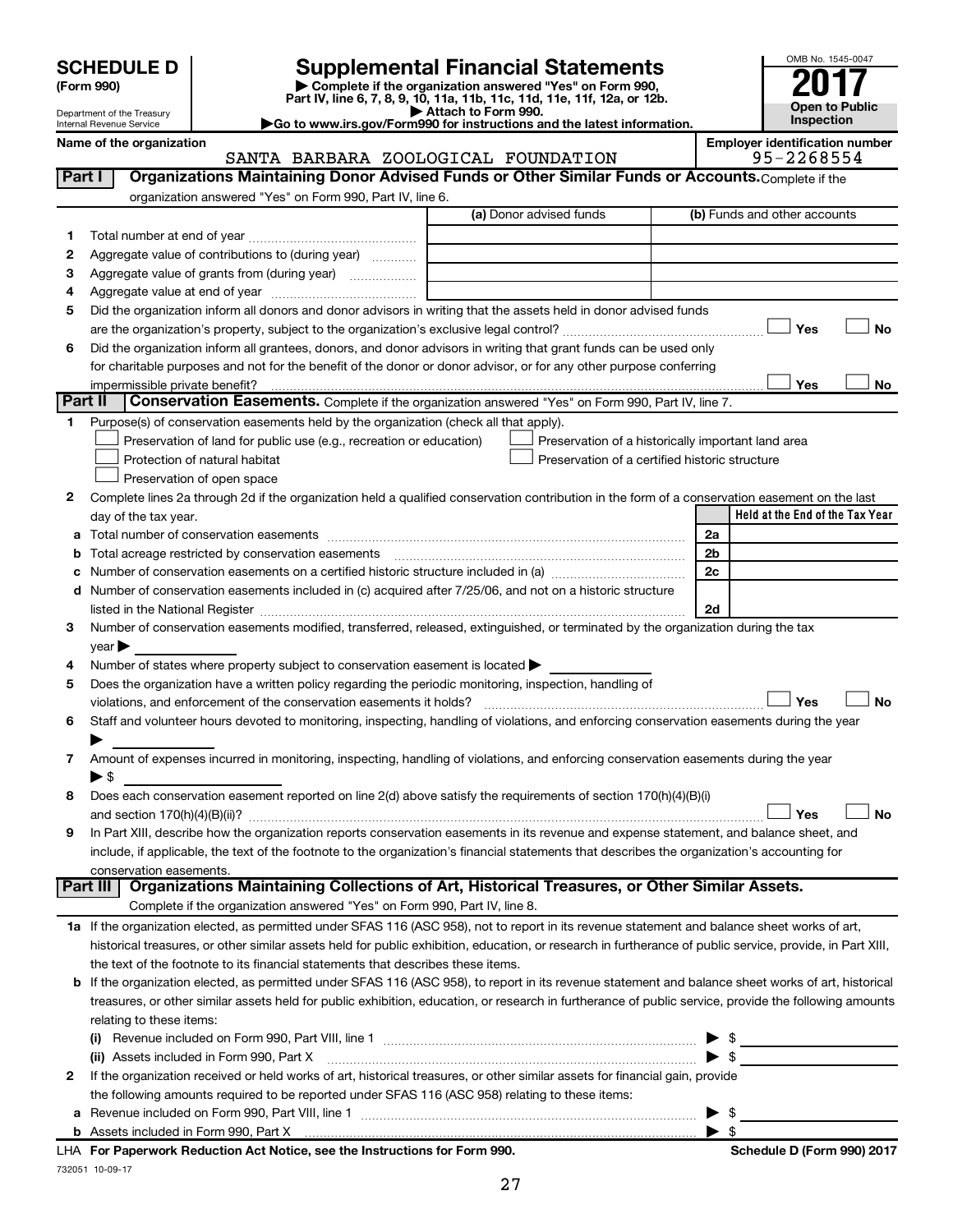|               | Schedule D (Form 990) 2017                                                                                                                                                                                                     | SANTA BARBARA ZOOLOGICAL FOUNDATION |                |                                                                                                                                                                                                                               |                 |              | $95 - 2268554$ Page 2 |                                       |            |                   |  |
|---------------|--------------------------------------------------------------------------------------------------------------------------------------------------------------------------------------------------------------------------------|-------------------------------------|----------------|-------------------------------------------------------------------------------------------------------------------------------------------------------------------------------------------------------------------------------|-----------------|--------------|-----------------------|---------------------------------------|------------|-------------------|--|
|               | Part III<br>Organizations Maintaining Collections of Art, Historical Treasures, or Other Similar Assets(continued)                                                                                                             |                                     |                |                                                                                                                                                                                                                               |                 |              |                       |                                       |            |                   |  |
| 3             | Using the organization's acquisition, accession, and other records, check any of the following that are a significant use of its collection items                                                                              |                                     |                |                                                                                                                                                                                                                               |                 |              |                       |                                       |            |                   |  |
|               | (check all that apply):                                                                                                                                                                                                        |                                     |                |                                                                                                                                                                                                                               |                 |              |                       |                                       |            |                   |  |
| a             | Public exhibition                                                                                                                                                                                                              |                                     |                | Loan or exchange programs                                                                                                                                                                                                     |                 |              |                       |                                       |            |                   |  |
| b             | Scholarly research                                                                                                                                                                                                             |                                     |                | Other and the contract of the contract of the contract of the contract of the contract of the contract of the contract of the contract of the contract of the contract of the contract of the contract of the contract of the |                 |              |                       |                                       |            |                   |  |
| c             | Preservation for future generations                                                                                                                                                                                            |                                     |                |                                                                                                                                                                                                                               |                 |              |                       |                                       |            |                   |  |
| 4             | Provide a description of the organization's collections and explain how they further the organization's exempt purpose in Part XIII.                                                                                           |                                     |                |                                                                                                                                                                                                                               |                 |              |                       |                                       |            |                   |  |
| 5             | During the year, did the organization solicit or receive donations of art, historical treasures, or other similar assets                                                                                                       |                                     |                |                                                                                                                                                                                                                               |                 |              |                       |                                       |            |                   |  |
|               |                                                                                                                                                                                                                                |                                     |                |                                                                                                                                                                                                                               |                 |              |                       | Yes                                   |            | No                |  |
|               | <b>Part IV</b><br><b>Escrow and Custodial Arrangements.</b> Complete if the organization answered "Yes" on Form 990, Part IV, line 9, or<br>reported an amount on Form 990, Part X, line 21.                                   |                                     |                |                                                                                                                                                                                                                               |                 |              |                       |                                       |            |                   |  |
|               |                                                                                                                                                                                                                                |                                     |                |                                                                                                                                                                                                                               |                 |              |                       |                                       |            |                   |  |
|               | 1a Is the organization an agent, trustee, custodian or other intermediary for contributions or other assets not included                                                                                                       |                                     |                |                                                                                                                                                                                                                               |                 |              |                       | Yes                                   |            | $\overline{X}$ No |  |
|               | b If "Yes," explain the arrangement in Part XIII and complete the following table:                                                                                                                                             |                                     |                |                                                                                                                                                                                                                               |                 |              |                       |                                       |            |                   |  |
|               |                                                                                                                                                                                                                                |                                     |                |                                                                                                                                                                                                                               |                 |              |                       | Amount                                |            |                   |  |
|               | c Beginning balance measurements and the contract of the contract of the contract of the contract of the contract of the contract of the contract of the contract of the contract of the contract of the contract of the contr |                                     |                |                                                                                                                                                                                                                               |                 | 1c           |                       |                                       |            |                   |  |
|               |                                                                                                                                                                                                                                |                                     |                |                                                                                                                                                                                                                               |                 | 1d           |                       |                                       |            |                   |  |
|               | e Distributions during the year manufactured and contain an account of the year manufactured and the year manufactured and the year manufactured and the year manufactured and the year manufactured and the year manufactured |                                     |                |                                                                                                                                                                                                                               |                 | 1e           |                       |                                       |            |                   |  |
|               |                                                                                                                                                                                                                                |                                     |                |                                                                                                                                                                                                                               |                 | 1f           |                       |                                       |            |                   |  |
|               | 2a Did the organization include an amount on Form 990, Part X, line 21, for escrow or custodial account liability?                                                                                                             |                                     |                |                                                                                                                                                                                                                               |                 |              |                       | Yes                                   |            | No                |  |
|               | <b>b</b> If "Yes," explain the arrangement in Part XIII. Check here if the explanation has been provided on Part XIII                                                                                                          |                                     |                |                                                                                                                                                                                                                               |                 |              |                       |                                       |            |                   |  |
| <b>Part V</b> | Endowment Funds. Complete if the organization answered "Yes" on Form 990, Part IV, line 10.                                                                                                                                    |                                     |                |                                                                                                                                                                                                                               |                 |              |                       |                                       |            |                   |  |
|               |                                                                                                                                                                                                                                | (a) Current year                    | (b) Prior year | (c) Two years back $ $ (d) Three years back $ $                                                                                                                                                                               |                 |              |                       | (e) Four years back                   |            |                   |  |
|               | 1a Beginning of year balance                                                                                                                                                                                                   | 3,160,206.                          | 2,952,121.     | 2,280,684.                                                                                                                                                                                                                    |                 |              | 2,109,383             |                                       | 1,858,770. |                   |  |
|               |                                                                                                                                                                                                                                | 229, 144.                           | 40,000.        | 736,477.                                                                                                                                                                                                                      |                 |              |                       |                                       |            |                   |  |
|               | c Net investment earnings, gains, and losses                                                                                                                                                                                   | 347,683.                            | 168,085.       | $-65,040.$                                                                                                                                                                                                                    |                 |              | 171,301.              |                                       | 250,613.   |                   |  |
|               |                                                                                                                                                                                                                                |                                     |                |                                                                                                                                                                                                                               |                 |              |                       |                                       |            |                   |  |
|               | e Other expenditures for facilities                                                                                                                                                                                            |                                     |                |                                                                                                                                                                                                                               |                 |              |                       |                                       |            |                   |  |
|               | and programs                                                                                                                                                                                                                   |                                     |                |                                                                                                                                                                                                                               |                 |              |                       |                                       |            |                   |  |
|               | f Administrative expenses                                                                                                                                                                                                      |                                     |                |                                                                                                                                                                                                                               |                 |              |                       |                                       |            |                   |  |
|               | <b>g</b> End of year balance $\ldots$                                                                                                                                                                                          | 3,737,033.                          | 3,160,206.     | 2,952,121.                                                                                                                                                                                                                    |                 |              | 2,280,684.            |                                       | 2,109,383. |                   |  |
| 2             | Provide the estimated percentage of the current year end balance (line 1g, column (a)) held as:                                                                                                                                |                                     |                |                                                                                                                                                                                                                               |                 |              |                       |                                       |            |                   |  |
|               | a Board designated or quasi-endowment >                                                                                                                                                                                        | 10.00                               | %              |                                                                                                                                                                                                                               |                 |              |                       |                                       |            |                   |  |
|               | <b>b</b> Permanent endowment $\triangleright$ 58.00                                                                                                                                                                            | %                                   |                |                                                                                                                                                                                                                               |                 |              |                       |                                       |            |                   |  |
|               | <b>c</b> Temporarily restricted endowment $\triangleright$ 32.00                                                                                                                                                               | %                                   |                |                                                                                                                                                                                                                               |                 |              |                       |                                       |            |                   |  |
|               | The percentages on lines 2a, 2b, and 2c should equal 100%.                                                                                                                                                                     |                                     |                |                                                                                                                                                                                                                               |                 |              |                       |                                       |            |                   |  |
|               | 3a Are there endowment funds not in the possession of the organization that are held and administered for the organization                                                                                                     |                                     |                |                                                                                                                                                                                                                               |                 |              |                       |                                       | Yes        |                   |  |
|               | by:<br>(i)                                                                                                                                                                                                                     |                                     |                |                                                                                                                                                                                                                               |                 |              |                       | 3a(i)                                 |            | No<br>X           |  |
|               |                                                                                                                                                                                                                                |                                     |                |                                                                                                                                                                                                                               |                 |              |                       | 3a(ii)                                |            | x                 |  |
|               |                                                                                                                                                                                                                                |                                     |                |                                                                                                                                                                                                                               |                 |              |                       | 3b                                    |            |                   |  |
| 4             | Describe in Part XIII the intended uses of the organization's endowment funds.                                                                                                                                                 |                                     |                |                                                                                                                                                                                                                               |                 |              |                       |                                       |            |                   |  |
|               | Land, Buildings, and Equipment.<br><b>Part VI</b>                                                                                                                                                                              |                                     |                |                                                                                                                                                                                                                               |                 |              |                       |                                       |            |                   |  |
|               | Complete if the organization answered "Yes" on Form 990, Part IV, line 11a. See Form 990, Part X, line 10.                                                                                                                     |                                     |                |                                                                                                                                                                                                                               |                 |              |                       |                                       |            |                   |  |
|               | Description of property                                                                                                                                                                                                        | (a) Cost or other                   |                | (b) Cost or other                                                                                                                                                                                                             | (c) Accumulated |              |                       | (d) Book value                        |            |                   |  |
|               |                                                                                                                                                                                                                                | basis (investment)                  |                | basis (other)                                                                                                                                                                                                                 |                 | depreciation |                       |                                       |            |                   |  |
|               |                                                                                                                                                                                                                                |                                     |                |                                                                                                                                                                                                                               |                 |              |                       |                                       |            |                   |  |
|               |                                                                                                                                                                                                                                |                                     |                | 13,778,930.                                                                                                                                                                                                                   |                 | 4, 193, 808. |                       | 9,585,122.                            |            |                   |  |
|               |                                                                                                                                                                                                                                |                                     |                | 18, 102, 838.                                                                                                                                                                                                                 |                 | 9,411,923.   |                       | 8,690,915.                            |            |                   |  |
|               |                                                                                                                                                                                                                                |                                     |                | 3,996,356.                                                                                                                                                                                                                    |                 | 3,187,298.   |                       |                                       | 809,058.   |                   |  |
|               |                                                                                                                                                                                                                                |                                     |                | 905,609.                                                                                                                                                                                                                      |                 | 336, 138.    |                       |                                       | 569,471.   |                   |  |
|               | Total. Add lines 1a through 1e. (Column (d) must equal Form 990, Part X, column (B), line 10c.)                                                                                                                                |                                     |                |                                                                                                                                                                                                                               |                 |              |                       | 19,654,566.                           |            |                   |  |
|               |                                                                                                                                                                                                                                |                                     |                |                                                                                                                                                                                                                               |                 |              |                       | $d_{\text{obs}} = 5$ (Ferma 000) 0047 |            |                   |  |

**Schedule D (Form 990) 2017**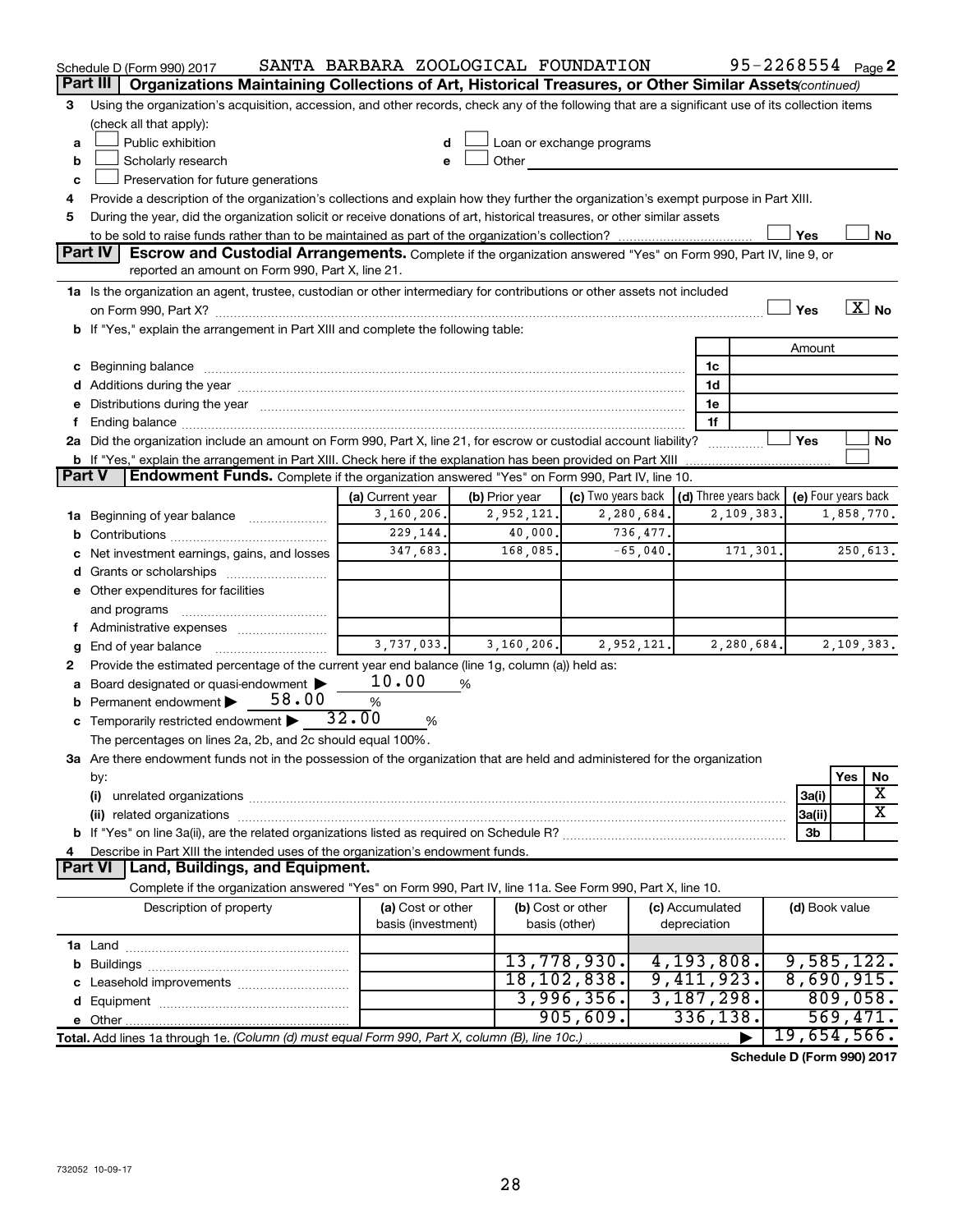| Complete if the organization answered "Yes" on Form 990, Part IV, line 11b. See Form 990, Part X, line 12.                                                             |                 |                                                                                                            |                                                           |
|------------------------------------------------------------------------------------------------------------------------------------------------------------------------|-----------------|------------------------------------------------------------------------------------------------------------|-----------------------------------------------------------|
| (a) Description of security or category (including name of security)                                                                                                   | (b) Book value  |                                                                                                            | (c) Method of valuation: Cost or end-of-year market value |
| (1) Financial derivatives                                                                                                                                              |                 |                                                                                                            |                                                           |
|                                                                                                                                                                        |                 |                                                                                                            |                                                           |
| $(3)$ Other                                                                                                                                                            |                 |                                                                                                            |                                                           |
| (A)                                                                                                                                                                    |                 |                                                                                                            |                                                           |
| (B)                                                                                                                                                                    |                 |                                                                                                            |                                                           |
| (C)                                                                                                                                                                    |                 |                                                                                                            |                                                           |
| (D)                                                                                                                                                                    |                 |                                                                                                            |                                                           |
| (E)                                                                                                                                                                    |                 |                                                                                                            |                                                           |
| (F)                                                                                                                                                                    |                 |                                                                                                            |                                                           |
| (G)                                                                                                                                                                    |                 |                                                                                                            |                                                           |
| (H)                                                                                                                                                                    |                 |                                                                                                            |                                                           |
| Total. (Col. (b) must equal Form 990, Part X, col. (B) line 12.)                                                                                                       |                 |                                                                                                            |                                                           |
| Part VIII Investments - Program Related.                                                                                                                               |                 |                                                                                                            |                                                           |
| Complete if the organization answered "Yes" on Form 990, Part IV, line 11c. See Form 990, Part X, line 13.                                                             |                 |                                                                                                            |                                                           |
| (a) Description of investment                                                                                                                                          | (b) Book value  |                                                                                                            | (c) Method of valuation: Cost or end-of-year market value |
| (1)                                                                                                                                                                    |                 |                                                                                                            |                                                           |
| (2)                                                                                                                                                                    |                 |                                                                                                            |                                                           |
| (3)                                                                                                                                                                    |                 |                                                                                                            |                                                           |
| (4)                                                                                                                                                                    |                 |                                                                                                            |                                                           |
| (5)                                                                                                                                                                    |                 |                                                                                                            |                                                           |
| (6)                                                                                                                                                                    |                 |                                                                                                            |                                                           |
| (7)                                                                                                                                                                    |                 |                                                                                                            |                                                           |
| (8)                                                                                                                                                                    |                 |                                                                                                            |                                                           |
| (9)                                                                                                                                                                    |                 |                                                                                                            |                                                           |
| Total. (Col. (b) must equal Form 990, Part X, col. (B) line 13.)                                                                                                       |                 |                                                                                                            |                                                           |
| <b>Part IX</b><br><b>Other Assets.</b>                                                                                                                                 |                 |                                                                                                            |                                                           |
|                                                                                                                                                                        |                 |                                                                                                            |                                                           |
|                                                                                                                                                                        |                 | Complete if the organization answered "Yes" on Form 990, Part IV, line 11d. See Form 990, Part X, line 15. |                                                           |
|                                                                                                                                                                        | (a) Description |                                                                                                            | (b) Book value                                            |
| (1)                                                                                                                                                                    |                 |                                                                                                            |                                                           |
| (2)                                                                                                                                                                    |                 |                                                                                                            |                                                           |
| (3)                                                                                                                                                                    |                 |                                                                                                            |                                                           |
| (4)                                                                                                                                                                    |                 |                                                                                                            |                                                           |
|                                                                                                                                                                        |                 |                                                                                                            |                                                           |
| (5)                                                                                                                                                                    |                 |                                                                                                            |                                                           |
| (6)                                                                                                                                                                    |                 |                                                                                                            |                                                           |
| (7)<br>(8)                                                                                                                                                             |                 |                                                                                                            |                                                           |
|                                                                                                                                                                        |                 |                                                                                                            |                                                           |
| (9)                                                                                                                                                                    |                 |                                                                                                            |                                                           |
| <b>Other Liabilities.</b>                                                                                                                                              |                 |                                                                                                            |                                                           |
|                                                                                                                                                                        |                 |                                                                                                            |                                                           |
| Complete if the organization answered "Yes" on Form 990, Part IV, line 11e or 11f. See Form 990, Part X, line 25.<br>(a) Description of liability                      |                 | (b) Book value                                                                                             |                                                           |
|                                                                                                                                                                        |                 |                                                                                                            |                                                           |
| Federal income taxes<br>(1)<br>POST RETIREMENT BENEFIT<br>(2)                                                                                                          | PAYABLE         | 320,000.                                                                                                   |                                                           |
|                                                                                                                                                                        |                 |                                                                                                            |                                                           |
| (3)                                                                                                                                                                    |                 |                                                                                                            |                                                           |
| (4)                                                                                                                                                                    |                 |                                                                                                            |                                                           |
| (5)                                                                                                                                                                    |                 |                                                                                                            |                                                           |
| (6)                                                                                                                                                                    |                 |                                                                                                            |                                                           |
| (7)                                                                                                                                                                    |                 |                                                                                                            |                                                           |
| (8)                                                                                                                                                                    |                 |                                                                                                            |                                                           |
| Total. (Column (b) must equal Form 990, Part X, col. (B) line 15.)<br><b>Part X</b><br>1.<br>(9)<br>Total. (Column (b) must equal Form 990, Part X, col. (B) line 25.) |                 | 320,000.                                                                                                   |                                                           |

Schedule D (Form 990) 2017 SANTA BARBARA ZOOLOGICAL FOUNDATION 95-2268554 Page

**Schedule D (Form 990) 2017**

95-2268554 Page 3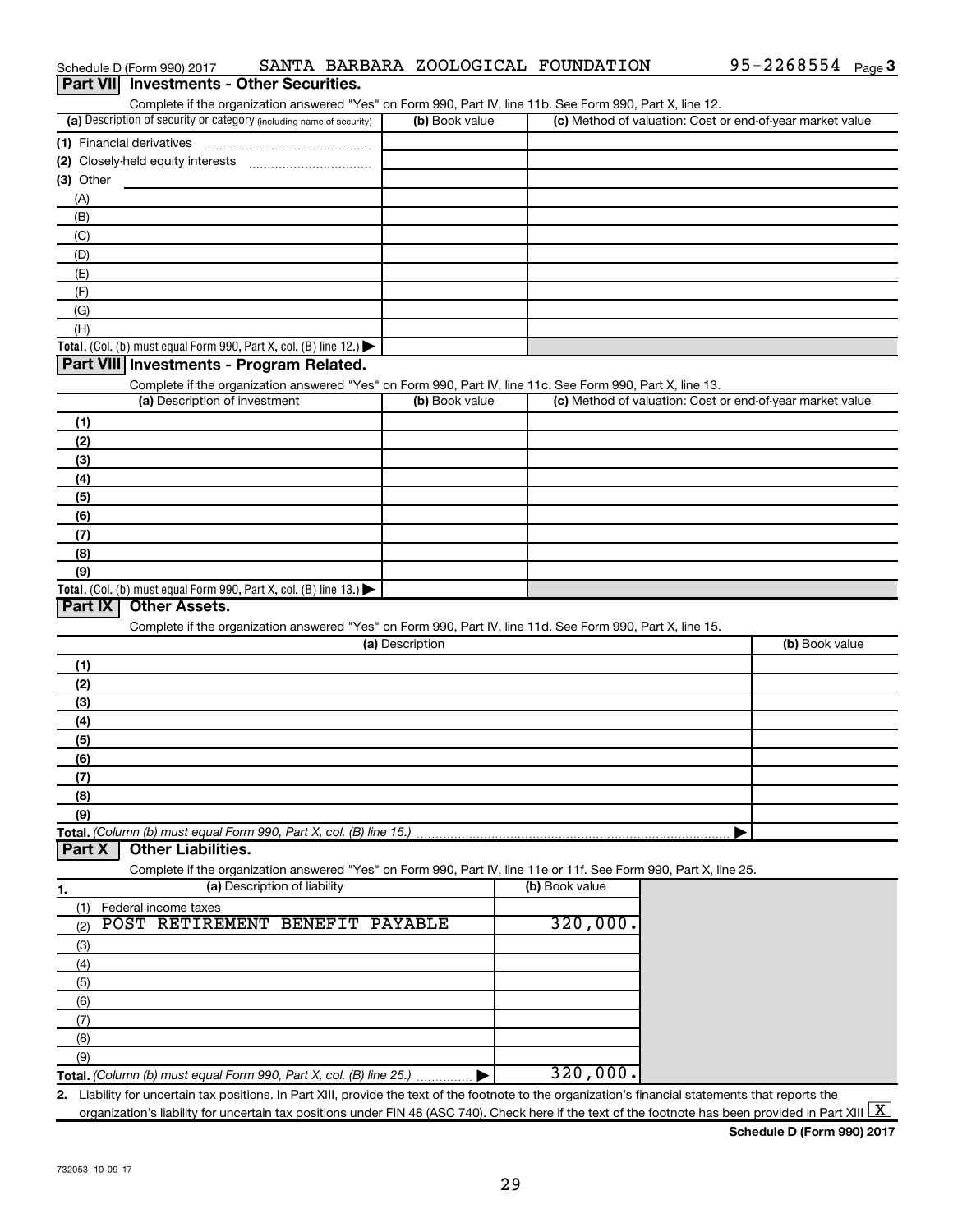| SANTA BARBARA ZOOLOGICAL FOUNDATION<br>Schedule D (Form 990) 2017                                                            |                |            |                | 95-2268554 $_{Page 4}$ |
|------------------------------------------------------------------------------------------------------------------------------|----------------|------------|----------------|------------------------|
| Part XI<br>Reconciliation of Revenue per Audited Financial Statements With Revenue per Return.                               |                |            |                |                        |
| Complete if the organization answered "Yes" on Form 990, Part IV, line 12a.                                                  |                |            |                |                        |
| Total revenue, gains, and other support per audited financial statements<br>1                                                |                |            | $\blacksquare$ | 12,478,212.            |
| Amounts included on line 1 but not on Form 990, Part VIII, line 12:<br>2                                                     |                |            |                |                        |
| a                                                                                                                            | 2a             |            |                |                        |
|                                                                                                                              | 2 <sub>b</sub> |            |                |                        |
|                                                                                                                              | 2 <sub>c</sub> |            |                |                        |
| d                                                                                                                            | 2d             | 1,026,956. |                |                        |
| Add lines 2a through 2d<br>е                                                                                                 |                |            | <b>2e</b>      | 1,026,956.             |
| З                                                                                                                            |                |            | $\mathbf{3}$   | 11,451,256.            |
| Amounts included on Form 990, Part VIII, line 12, but not on line 1:<br>4                                                    |                |            |                |                        |
|                                                                                                                              | 4а             |            |                |                        |
|                                                                                                                              | 4 <sub>b</sub> | 205, 377.  |                |                        |
| c Add lines 4a and 4b                                                                                                        |                |            | 4c             | 205, 377.              |
|                                                                                                                              |                |            | $5^{\circ}$    | 11,656,633.            |
|                                                                                                                              |                |            |                |                        |
| Part XII Reconciliation of Expenses per Audited Financial Statements With Expenses per Return.                               |                |            |                |                        |
| Complete if the organization answered "Yes" on Form 990, Part IV, line 12a.                                                  |                |            |                |                        |
| 1                                                                                                                            |                |            | $\blacksquare$ | 12, 711, 120.          |
| Amounts included on line 1 but not on Form 990, Part IX, line 25:<br>2                                                       |                |            |                |                        |
| a                                                                                                                            | 2a             |            |                |                        |
| b                                                                                                                            | 2 <sub>b</sub> |            |                |                        |
| Other losses                                                                                                                 | 2c             |            |                |                        |
| d                                                                                                                            | 2d             | 1,026,956. |                |                        |
| Add lines 2a through 2d <b>continuum contract and all contract and all contract and all contract and all contract a</b><br>e |                |            | 2e             | 1,026,956.             |
| з                                                                                                                            |                |            | $\mathbf{a}$   | 11,684,164.            |
| Amounts included on Form 990, Part IX, line 25, but not on line 1:<br>4                                                      |                |            |                |                        |
| a                                                                                                                            | 4a             |            |                |                        |
| Other (Describe in Part XIII.)                                                                                               | 4 <sub>b</sub> |            |                |                        |
| Add lines 4a and 4b                                                                                                          |                |            | 4c             | 0.                     |
| 5<br>Part XIII Supplemental Information.                                                                                     |                |            | 5              | 11,684,164.            |

Provide the descriptions required for Part II, lines 3, 5, and 9; Part III, lines 1a and 4; Part IV, lines 1b and 2b; Part V, line 4; Part X, line 2; Part XI, lines 2d and 4b; and Part XII, lines 2d and 4b. Also complete this part to provide any additional information.

## PART V, LINE 4:

ENDOWMENT ASSETS ARE MAINTAINED AND INVESTED TO PROVIDE INCOME TO BE USED

FOR OPERATIONS AND CAPITAL IMPROVEMENTS OF THE ZOO.

PART X, LINE 2:

THE ZOO EVALUATES UNCERTAIN TAX POSITIONS, WHEREBY THE EFFECT OF THE

UNCERTAINTY WOULD BE RECORDED IF THE OUTCOME WAS CONSIDERED PROBABLE AND

REASONABLY ESTIMABLE. AS OF DECEMBER 31, 2017, THE ZOO HAD NO UNCERTAIN

TAX POSITIONS REQUIRING ACCRUAL.

## THE ZOO FILES TAX RETURNS IN CALIFORNIA AND U.S. FEDERAL JURISDICTIONS.

# THE ZOO IS NO LONGER SUBJECT TO U.S. FEDERAL, STATE AND LOCAL TAX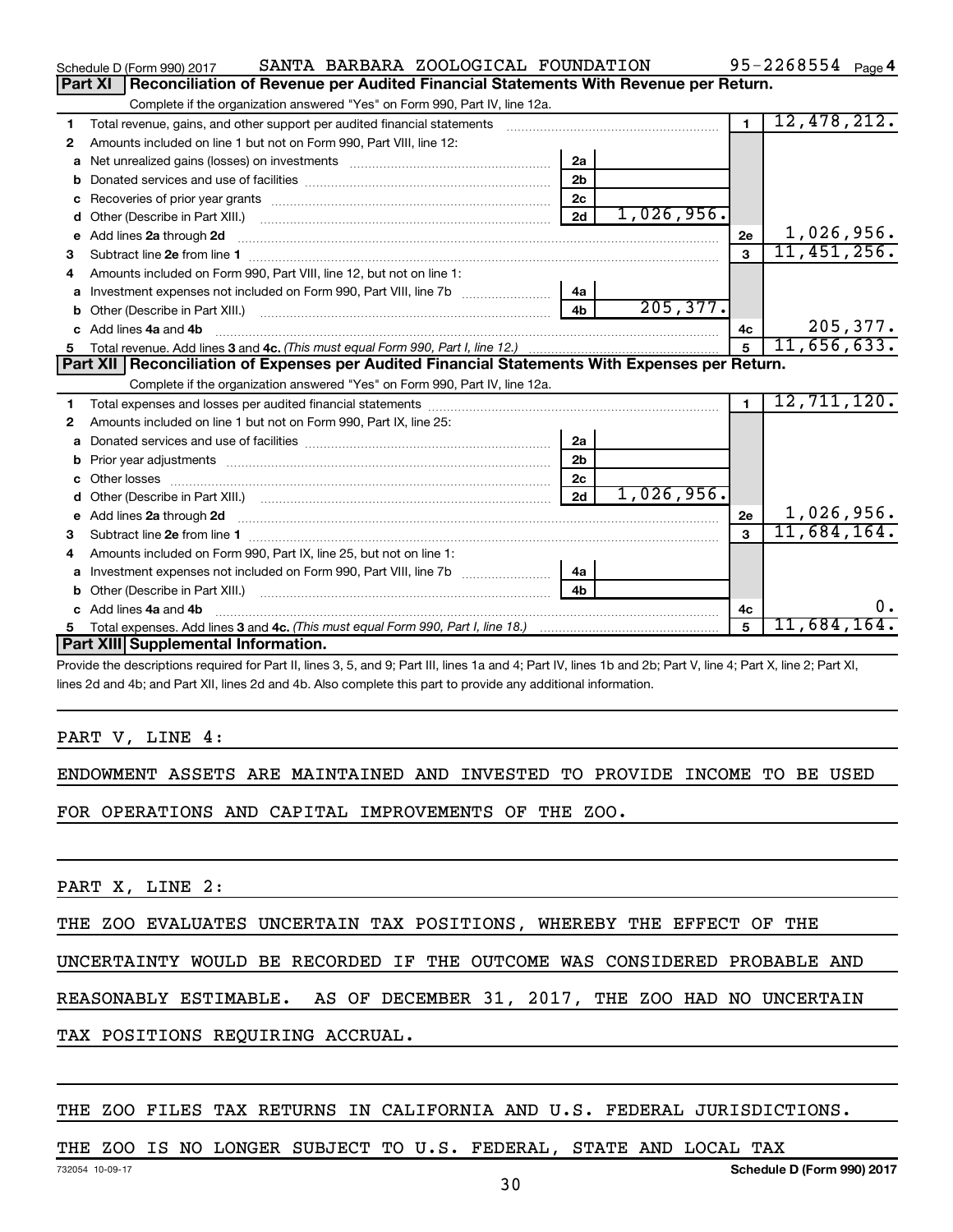| SANTA BARBARA ZOOLOGICAL FOUNDATION<br>Schedule D (Form 990) 2017<br><b>Part XIII Supplemental Information (continued)</b> | $95 - 2268554$ Page 5 |
|----------------------------------------------------------------------------------------------------------------------------|-----------------------|
|                                                                                                                            |                       |
| EXAMINATIONS BY TAX AUTHORITIES FOR YEARS BEFORE 2014 AND 2013                                                             |                       |
| RESPECTIVELY.                                                                                                              |                       |
|                                                                                                                            |                       |
| PART XI, LINE 2D - OTHER ADJUSTMENTS:                                                                                      |                       |
| COGS RETAIL SALES AND FOOD SERVICE                                                                                         | 1,026,956.            |
|                                                                                                                            |                       |
| PART XI, LINE 4B - OTHER ADJUSTMENTS:                                                                                      |                       |
| INTEREST AND DIVIDENDS                                                                                                     | 146,706.              |
| REALIZED GAIN (LOSS)<br>ON INVESTMENTS                                                                                     | 58,671.               |
| TOTAL TO SCHEDULE D, PART XI, LINE 4B                                                                                      | 205, 377.             |
|                                                                                                                            |                       |
| PART XII, LINE 2D - OTHER ADJUSTMENTS:                                                                                     |                       |
| COGS RETAIL SALES AND FOOD SERVICE                                                                                         | 1,026,956.            |
|                                                                                                                            |                       |
|                                                                                                                            |                       |
|                                                                                                                            |                       |
|                                                                                                                            |                       |
|                                                                                                                            |                       |
|                                                                                                                            |                       |
|                                                                                                                            |                       |
|                                                                                                                            |                       |
|                                                                                                                            |                       |
|                                                                                                                            |                       |
|                                                                                                                            |                       |
|                                                                                                                            |                       |
|                                                                                                                            |                       |
|                                                                                                                            |                       |
|                                                                                                                            |                       |
|                                                                                                                            |                       |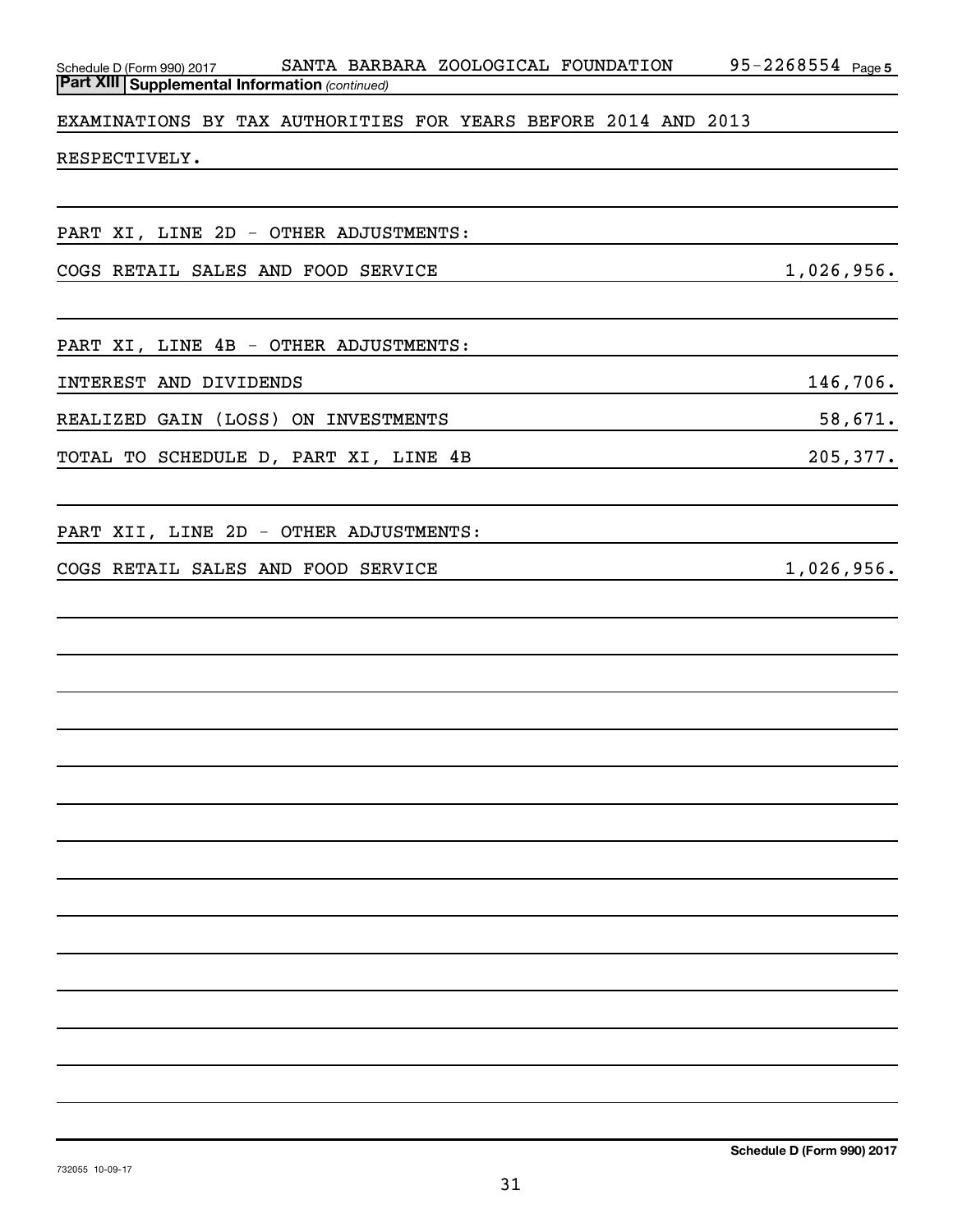| <b>SCHEDULE G</b><br>(Form 990 or 990-EZ)<br>Department of the Treasury<br><b>Internal Revenue Service</b>                                                                                                                                                                                                                                                                                                                                                                                                                                                                  | <b>Supplemental Information Regarding Fundraising or Gaming Activities</b><br>Complete if the organization answered "Yes" on Form 990, Part IV, line 17, 18, or 19, or if the<br>organization entered more than \$15,000 on Form 990-EZ, line 6a.<br>Attach to Form 990 or Form 990-EZ.<br>Go to www.irs.gov/Form990 for the latest instructions. |                                |                                          |                                                                            |  |                                                                            | OMB No. 1545-0047<br><b>Open to Public</b><br>Inspection |
|-----------------------------------------------------------------------------------------------------------------------------------------------------------------------------------------------------------------------------------------------------------------------------------------------------------------------------------------------------------------------------------------------------------------------------------------------------------------------------------------------------------------------------------------------------------------------------|---------------------------------------------------------------------------------------------------------------------------------------------------------------------------------------------------------------------------------------------------------------------------------------------------------------------------------------------------|--------------------------------|------------------------------------------|----------------------------------------------------------------------------|--|----------------------------------------------------------------------------|----------------------------------------------------------|
| Name of the organization                                                                                                                                                                                                                                                                                                                                                                                                                                                                                                                                                    | SANTA BARBARA ZOOLOGICAL FOUNDATION                                                                                                                                                                                                                                                                                                               |                                |                                          |                                                                            |  | 95-2268554                                                                 | <b>Employer identification number</b>                    |
| Part I<br>required to complete this part.                                                                                                                                                                                                                                                                                                                                                                                                                                                                                                                                   | Fundraising Activities. Complete if the organization answered "Yes" on Form 990, Part IV, line 17. Form 990-EZ filers are not                                                                                                                                                                                                                     |                                |                                          |                                                                            |  |                                                                            |                                                          |
| 1 Indicate whether the organization raised funds through any of the following activities. Check all that apply.<br>Mail solicitations<br>a<br>Internet and email solicitations<br>b<br>Phone solicitations<br>c<br>In-person solicitations<br>d<br>2 a Did the organization have a written or oral agreement with any individual (including officers, directors, trustees, or<br>b If "Yes," list the 10 highest paid individuals or entities (fundraisers) pursuant to agreements under which the fundraiser is to be<br>compensated at least \$5,000 by the organization. | e<br>f<br>Special fundraising events<br>g<br>key employees listed in Form 990, Part VII) or entity in connection with professional fundraising services?                                                                                                                                                                                          |                                |                                          | Solicitation of non-government grants<br>Solicitation of government grants |  | Yes                                                                        | <b>No</b>                                                |
| (i) Name and address of individual<br>or entity (fundraiser)                                                                                                                                                                                                                                                                                                                                                                                                                                                                                                                | (ii) Activity                                                                                                                                                                                                                                                                                                                                     | have custody<br>contributions? | (iii) Did<br>fundraiser<br>or control of | (iv) Gross receipts<br>from activity                                       |  | (v) Amount paid<br>to (or retained by)<br>fundraiser<br>listed in col. (i) | (vi) Amount paid<br>to (or retained by)<br>organization  |
|                                                                                                                                                                                                                                                                                                                                                                                                                                                                                                                                                                             |                                                                                                                                                                                                                                                                                                                                                   | Yes                            | No.                                      |                                                                            |  |                                                                            |                                                          |
|                                                                                                                                                                                                                                                                                                                                                                                                                                                                                                                                                                             |                                                                                                                                                                                                                                                                                                                                                   |                                |                                          |                                                                            |  |                                                                            |                                                          |
|                                                                                                                                                                                                                                                                                                                                                                                                                                                                                                                                                                             |                                                                                                                                                                                                                                                                                                                                                   |                                |                                          |                                                                            |  |                                                                            |                                                          |
|                                                                                                                                                                                                                                                                                                                                                                                                                                                                                                                                                                             |                                                                                                                                                                                                                                                                                                                                                   |                                |                                          |                                                                            |  |                                                                            |                                                          |
|                                                                                                                                                                                                                                                                                                                                                                                                                                                                                                                                                                             |                                                                                                                                                                                                                                                                                                                                                   |                                |                                          |                                                                            |  |                                                                            |                                                          |
|                                                                                                                                                                                                                                                                                                                                                                                                                                                                                                                                                                             |                                                                                                                                                                                                                                                                                                                                                   |                                |                                          |                                                                            |  |                                                                            |                                                          |
|                                                                                                                                                                                                                                                                                                                                                                                                                                                                                                                                                                             |                                                                                                                                                                                                                                                                                                                                                   |                                |                                          |                                                                            |  |                                                                            |                                                          |
|                                                                                                                                                                                                                                                                                                                                                                                                                                                                                                                                                                             |                                                                                                                                                                                                                                                                                                                                                   |                                |                                          |                                                                            |  |                                                                            |                                                          |
|                                                                                                                                                                                                                                                                                                                                                                                                                                                                                                                                                                             |                                                                                                                                                                                                                                                                                                                                                   |                                |                                          |                                                                            |  |                                                                            |                                                          |
|                                                                                                                                                                                                                                                                                                                                                                                                                                                                                                                                                                             |                                                                                                                                                                                                                                                                                                                                                   |                                |                                          |                                                                            |  |                                                                            |                                                          |
| Total                                                                                                                                                                                                                                                                                                                                                                                                                                                                                                                                                                       |                                                                                                                                                                                                                                                                                                                                                   |                                |                                          |                                                                            |  |                                                                            |                                                          |
| 3 List all states in which the organization is registered or licensed to solicit contributions or has been notified it is exempt from registration<br>or licensing.                                                                                                                                                                                                                                                                                                                                                                                                         |                                                                                                                                                                                                                                                                                                                                                   |                                |                                          |                                                                            |  |                                                                            |                                                          |
|                                                                                                                                                                                                                                                                                                                                                                                                                                                                                                                                                                             |                                                                                                                                                                                                                                                                                                                                                   |                                |                                          |                                                                            |  |                                                                            |                                                          |
|                                                                                                                                                                                                                                                                                                                                                                                                                                                                                                                                                                             |                                                                                                                                                                                                                                                                                                                                                   |                                |                                          |                                                                            |  |                                                                            |                                                          |
|                                                                                                                                                                                                                                                                                                                                                                                                                                                                                                                                                                             |                                                                                                                                                                                                                                                                                                                                                   |                                |                                          |                                                                            |  |                                                                            |                                                          |
|                                                                                                                                                                                                                                                                                                                                                                                                                                                                                                                                                                             |                                                                                                                                                                                                                                                                                                                                                   |                                |                                          |                                                                            |  |                                                                            |                                                          |

**For Paperwork Reduction Act Notice, see the Instructions for Form 990 or 990-EZ. Schedule G (Form 990 or 990-EZ) 2017** LHA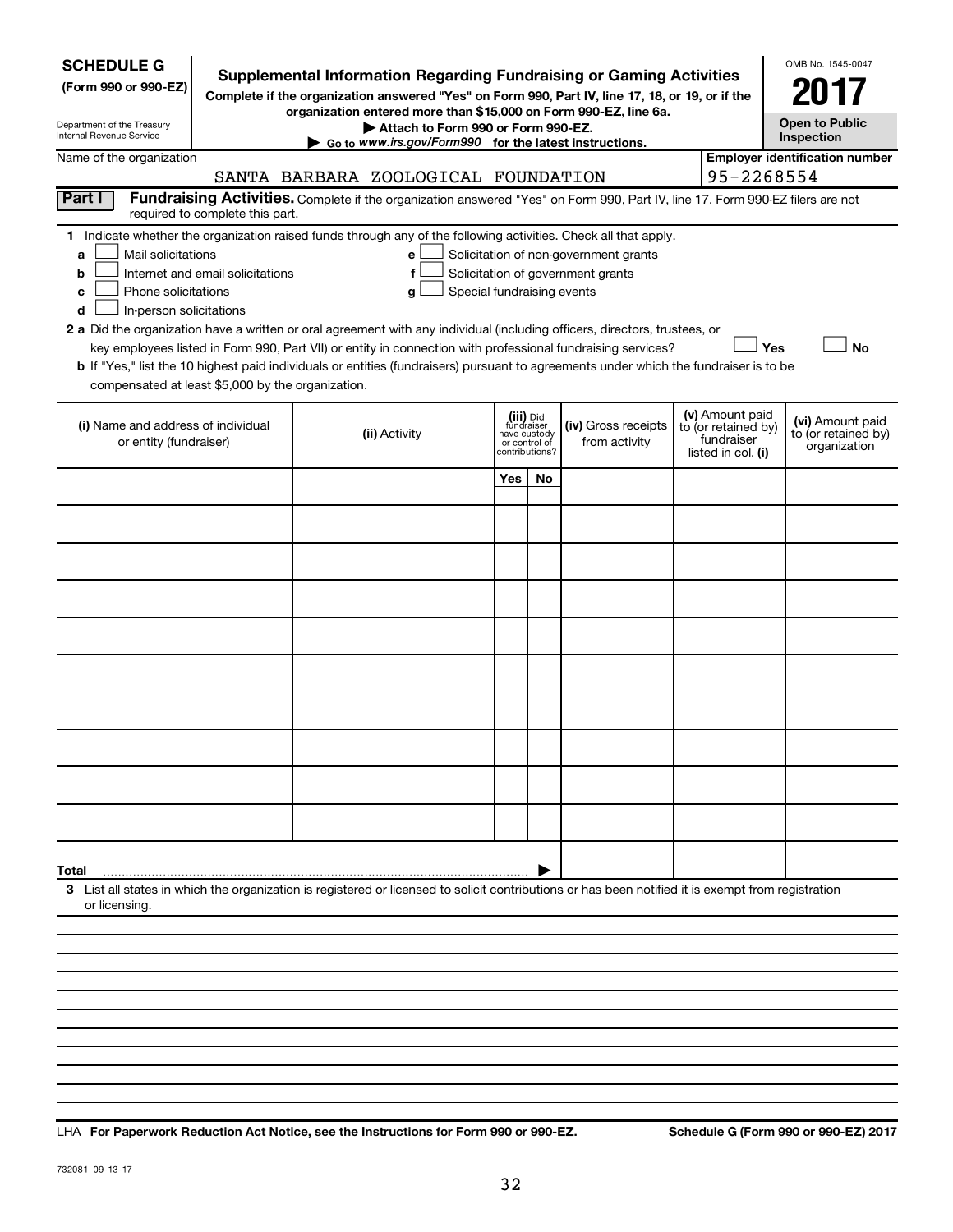95-2268554 <sub>Page 2</sub> Schedule G (Form 990 or 990-EZ) 2017  $SANTA$  BARBARA ZOOLOGICAL FOUNDATION 95-2268554  $Page$ 

Part II | Fundraising Events. Complete if the organization answered "Yes" on Form 990, Part IV, line 18, or reported more than \$15,000 of fundraising event contributions and gross income on Form 990-EZ, lines 1 and 6b. List events with gross receipts greater than \$5,000.

|                        |                |                                                                                                                                                                          | $(a)$ Event #1 | (b) Event #2            | (c) Other events | (d) Total events           |
|------------------------|----------------|--------------------------------------------------------------------------------------------------------------------------------------------------------------------------|----------------|-------------------------|------------------|----------------------------|
|                        |                |                                                                                                                                                                          | ZOOFARI        | ZOO BREW                | 3                | (add col. (a) through      |
|                        |                |                                                                                                                                                                          | (event type)   | (event type)            | (total number)   | col. (c)                   |
| Revenue                |                |                                                                                                                                                                          |                |                         |                  |                            |
|                        |                |                                                                                                                                                                          | 507, 120.      | 120,121.                | 186,181.         | 813,422.                   |
|                        |                |                                                                                                                                                                          |                |                         |                  |                            |
|                        |                |                                                                                                                                                                          |                |                         |                  |                            |
|                        | 3              | Gross income (line 1 minus line 2)                                                                                                                                       | 507, 120.      | 120,121.                | 186,181.         | 813,422.                   |
|                        |                |                                                                                                                                                                          |                |                         |                  |                            |
|                        |                |                                                                                                                                                                          |                |                         |                  |                            |
|                        |                |                                                                                                                                                                          |                |                         |                  |                            |
|                        | 5              |                                                                                                                                                                          |                |                         |                  |                            |
| <b>Direct Expenses</b> | 6              |                                                                                                                                                                          | 50,287.        | 4,541.                  | 5,210.           | 60,038.                    |
|                        |                |                                                                                                                                                                          |                |                         |                  |                            |
|                        | $\mathbf{7}$   |                                                                                                                                                                          | 116,601.       | 17,850.                 | 46,543.          | 180,994.                   |
|                        |                |                                                                                                                                                                          |                |                         |                  |                            |
|                        | 8              |                                                                                                                                                                          | 6,000.         | 875.                    | 4,150.           | 11,025.                    |
|                        | 9              |                                                                                                                                                                          | 131,570.       | 9,488.                  | 42,618.          | 183,676.                   |
|                        | 10             | Direct expense summary. Add lines 4 through 9 in column (d)                                                                                                              |                |                         |                  | 435,733.                   |
|                        | 11<br>Part III | Net income summary. Subtract line 10 from line 3, column (d)<br>Gaming. Complete if the organization answered "Yes" on Form 990, Part IV, line 19, or reported more than |                |                         |                  | 377,689.                   |
|                        |                | \$15,000 on Form 990-EZ, line 6a.                                                                                                                                        |                |                         |                  |                            |
|                        |                |                                                                                                                                                                          |                | (b) Pull tabs/instant   |                  | (d) Total gaming (add      |
| Revenue                |                |                                                                                                                                                                          | (a) Bingo      | bingo/progressive bingo | (c) Other gaming | col. (a) through col. (c)) |
|                        |                |                                                                                                                                                                          |                |                         |                  |                            |
|                        |                |                                                                                                                                                                          |                |                         |                  |                            |
|                        |                |                                                                                                                                                                          |                |                         |                  |                            |
|                        |                |                                                                                                                                                                          |                |                         |                  |                            |
| Direct Expenses        |                |                                                                                                                                                                          |                |                         |                  |                            |
|                        |                |                                                                                                                                                                          |                |                         |                  |                            |
|                        |                |                                                                                                                                                                          |                |                         |                  |                            |
|                        |                |                                                                                                                                                                          |                |                         |                  |                            |

**5** Other direct expenses **6** Volunteer labor **7** Direct expense summary. Add lines 2 through 5 in column (d) ~~~~~~~~~~~~~~~~~~~~~~~~ | **8** Net gaming income summary. Subtract line 7 from line 1, column (d) **Yes Yes Yes No No No** % % % Volunteer labor ~~~~~~~~~~~~~ |  $|\Box$  Yes  $\qquad \%$   $|\Box$  Yes  $\qquad \%$   $|\Box$  $|\Box$  No  $|\Box$  No  $|\Box$ 

**9** Enter the state(s) in which the organization conducts gaming activities:

| <b>a</b> Is the organization licensed to conduct gaming activities in each of these states? |  |  | No |
|---------------------------------------------------------------------------------------------|--|--|----|
| <b>b</b> If "No," explain:                                                                  |  |  |    |

**10 a Yes No** Were any of the organization's gaming licenses revoked, suspended, or terminated during the tax year? ~~~~~~~~~ † † **b** If "Yes," explain:

732082 09-13-17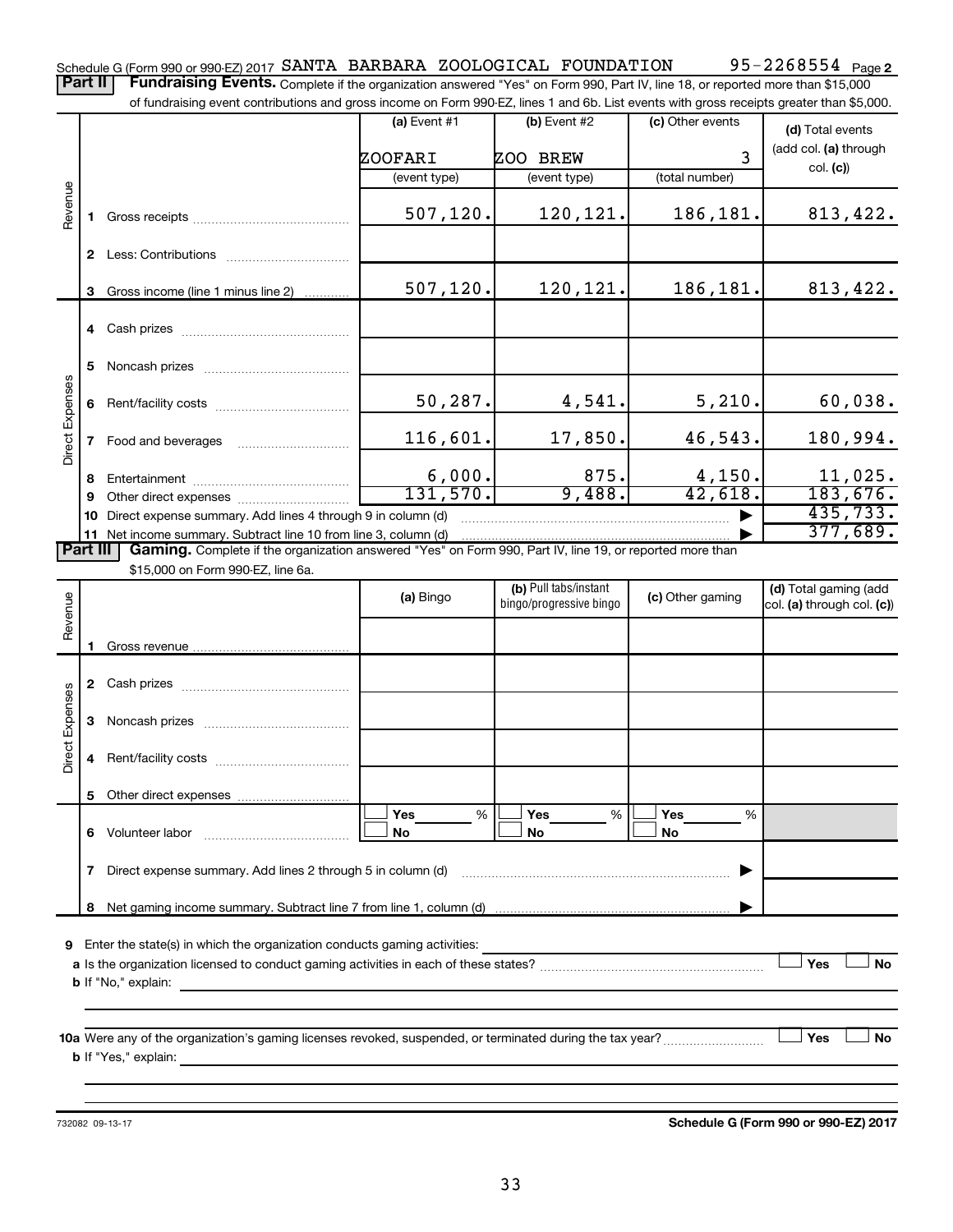| Schedule G (Form 990 or 990-EZ) 2017 SANTA BARBARA ZOOLOGICAL FOUNDATION                                                                                                                                                                                           |                 |     | $95 - 2268554$ Page 3 |
|--------------------------------------------------------------------------------------------------------------------------------------------------------------------------------------------------------------------------------------------------------------------|-----------------|-----|-----------------------|
|                                                                                                                                                                                                                                                                    |                 | Yes | <b>No</b>             |
| 12 Is the organization a grantor, beneficiary or trustee of a trust, or a member of a partnership or other entity formed                                                                                                                                           |                 |     |                       |
|                                                                                                                                                                                                                                                                    |                 | Yes | No                    |
| 13 Indicate the percentage of gaming activity conducted in:                                                                                                                                                                                                        |                 |     |                       |
|                                                                                                                                                                                                                                                                    | 13а             |     | %                     |
| <b>b</b> An outside facility <i>www.communicality communicality communicality communicality communically communically communically communically communically communically communically communically communically communically communi</i>                          | 13 <sub>b</sub> |     | %                     |
| 14 Enter the name and address of the person who prepares the organization's gaming/special events books and records:                                                                                                                                               |                 |     |                       |
| Name $\blacktriangleright$<br><u> 1989 - Johann Barn, fransk politik formuler (d. 1989)</u>                                                                                                                                                                        |                 |     |                       |
|                                                                                                                                                                                                                                                                    |                 |     |                       |
| 15a Does the organization have a contract with a third party from whom the organization receives gaming revenue?                                                                                                                                                   |                 | Yes | <b>No</b>             |
|                                                                                                                                                                                                                                                                    |                 |     |                       |
| of gaming revenue retained by the third party > \$                                                                                                                                                                                                                 |                 |     |                       |
| c If "Yes," enter name and address of the third party:                                                                                                                                                                                                             |                 |     |                       |
|                                                                                                                                                                                                                                                                    |                 |     |                       |
| <u>and the state of the state of the state of the state of the state of the state of the state of the state of the state of the state of the state of the state of the state of the state of the state of the state of the state</u><br>Name $\blacktriangleright$ |                 |     |                       |
| Address $\blacktriangleright$<br><u> 1989 - Jan Barbara (h. 1989).</u><br>Demografia                                                                                                                                                                               |                 |     |                       |
| 16 Gaming manager information:                                                                                                                                                                                                                                     |                 |     |                       |
| <u>and the contract of the contract of the contract of the contract of the contract of the contract of the contract of</u><br>Name $\blacktriangleright$                                                                                                           |                 |     |                       |
|                                                                                                                                                                                                                                                                    |                 |     |                       |
| Gaming manager compensation > \$                                                                                                                                                                                                                                   |                 |     |                       |
|                                                                                                                                                                                                                                                                    |                 |     |                       |
|                                                                                                                                                                                                                                                                    |                 |     |                       |
|                                                                                                                                                                                                                                                                    |                 |     |                       |
|                                                                                                                                                                                                                                                                    |                 |     |                       |
| Director/officer<br>Employee<br>Independent contractor                                                                                                                                                                                                             |                 |     |                       |
|                                                                                                                                                                                                                                                                    |                 |     |                       |
| <b>17</b> Mandatory distributions:                                                                                                                                                                                                                                 |                 |     |                       |
| a Is the organization required under state law to make charitable distributions from the gaming proceeds to                                                                                                                                                        |                 |     |                       |
| retain the state gaming license?                                                                                                                                                                                                                                   |                 |     | $\Box$ Yes $\Box$ No  |
| <b>b</b> Enter the amount of distributions required under state law to be distributed to other exempt organizations or spent in the                                                                                                                                |                 |     |                       |
| organization's own exempt activities during the tax year $\triangleright$ \$                                                                                                                                                                                       |                 |     |                       |
| <b>Part IV</b><br>Supplemental Information. Provide the explanations required by Part I, line 2b, columns (iii) and (v); and Part III, lines 9, 9b, 10b, 15b,                                                                                                      |                 |     |                       |
| 15c, 16, and 17b, as applicable. Also provide any additional information. See instructions.                                                                                                                                                                        |                 |     |                       |
|                                                                                                                                                                                                                                                                    |                 |     |                       |
|                                                                                                                                                                                                                                                                    |                 |     |                       |
|                                                                                                                                                                                                                                                                    |                 |     |                       |
|                                                                                                                                                                                                                                                                    |                 |     |                       |
|                                                                                                                                                                                                                                                                    |                 |     |                       |
|                                                                                                                                                                                                                                                                    |                 |     |                       |
|                                                                                                                                                                                                                                                                    |                 |     |                       |
|                                                                                                                                                                                                                                                                    |                 |     |                       |
|                                                                                                                                                                                                                                                                    |                 |     |                       |
|                                                                                                                                                                                                                                                                    |                 |     |                       |
|                                                                                                                                                                                                                                                                    |                 |     |                       |
|                                                                                                                                                                                                                                                                    |                 |     |                       |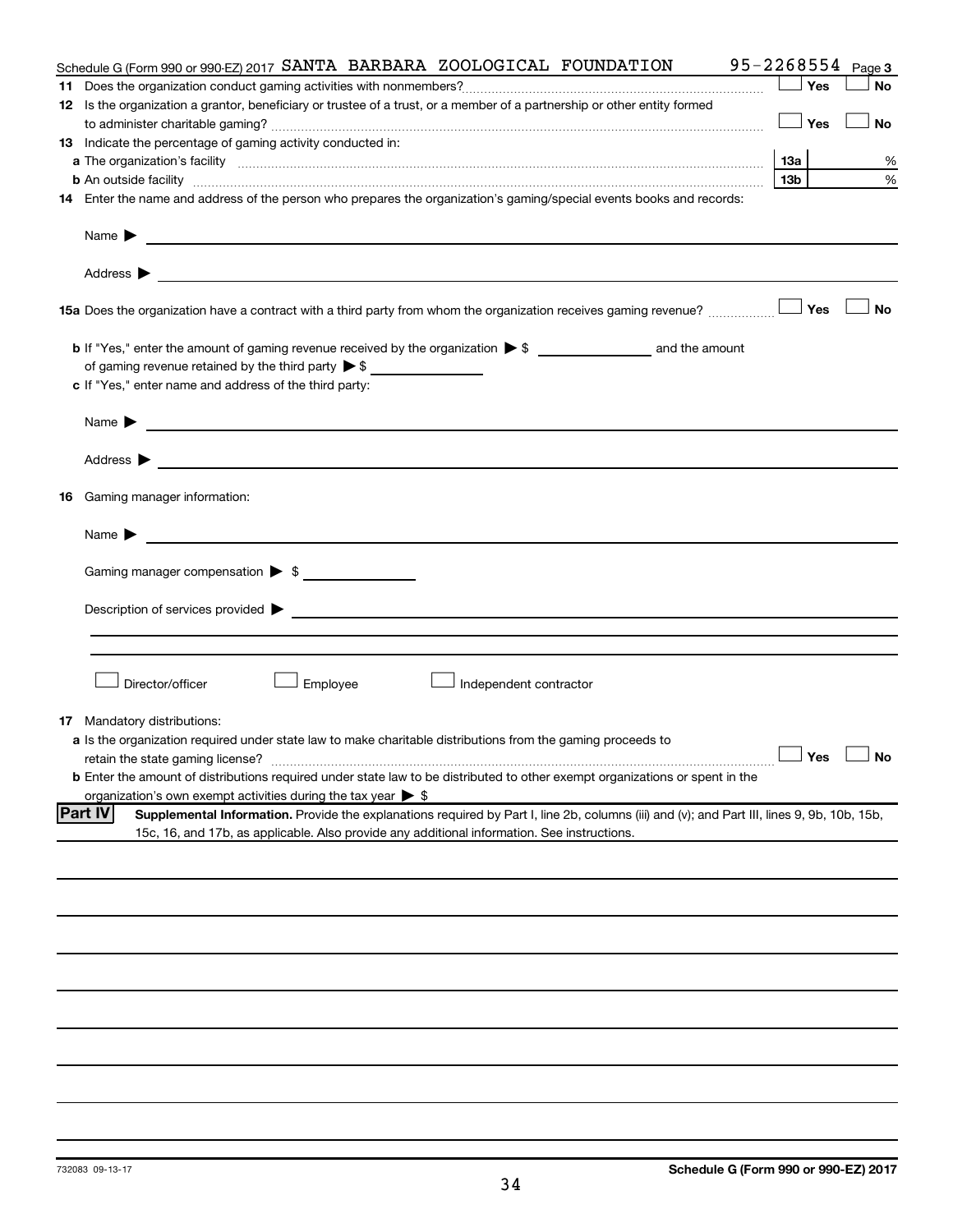| Schedule G (Form 990 or 990-EZ) SANTA BARB<br><b>Part IV   Supplemental Information</b> (continued) | SANTA BARBARA ZOOLOGICAL FOUNDATION | 95-2268554 Page 4 |
|-----------------------------------------------------------------------------------------------------|-------------------------------------|-------------------|
|                                                                                                     |                                     |                   |
|                                                                                                     |                                     |                   |
|                                                                                                     |                                     |                   |
|                                                                                                     |                                     |                   |
|                                                                                                     |                                     |                   |
|                                                                                                     |                                     |                   |
|                                                                                                     |                                     |                   |
|                                                                                                     |                                     |                   |
|                                                                                                     |                                     |                   |
|                                                                                                     |                                     |                   |
|                                                                                                     |                                     |                   |
|                                                                                                     |                                     |                   |
|                                                                                                     |                                     |                   |
|                                                                                                     |                                     |                   |
|                                                                                                     |                                     |                   |
|                                                                                                     |                                     |                   |
|                                                                                                     |                                     |                   |
|                                                                                                     |                                     |                   |
|                                                                                                     |                                     |                   |
|                                                                                                     |                                     |                   |
|                                                                                                     |                                     |                   |
|                                                                                                     |                                     |                   |
|                                                                                                     |                                     |                   |
|                                                                                                     |                                     |                   |
|                                                                                                     |                                     |                   |
|                                                                                                     |                                     |                   |
|                                                                                                     |                                     |                   |
|                                                                                                     |                                     |                   |
|                                                                                                     |                                     |                   |
|                                                                                                     |                                     |                   |
|                                                                                                     |                                     |                   |
|                                                                                                     |                                     |                   |
|                                                                                                     |                                     |                   |
|                                                                                                     |                                     |                   |
|                                                                                                     |                                     |                   |
|                                                                                                     |                                     |                   |
|                                                                                                     |                                     |                   |
|                                                                                                     |                                     |                   |
|                                                                                                     |                                     |                   |
|                                                                                                     |                                     |                   |
|                                                                                                     |                                     |                   |
|                                                                                                     |                                     |                   |
|                                                                                                     |                                     |                   |
|                                                                                                     |                                     |                   |
|                                                                                                     |                                     |                   |
|                                                                                                     |                                     |                   |
|                                                                                                     |                                     |                   |
|                                                                                                     |                                     |                   |
|                                                                                                     |                                     |                   |
|                                                                                                     |                                     |                   |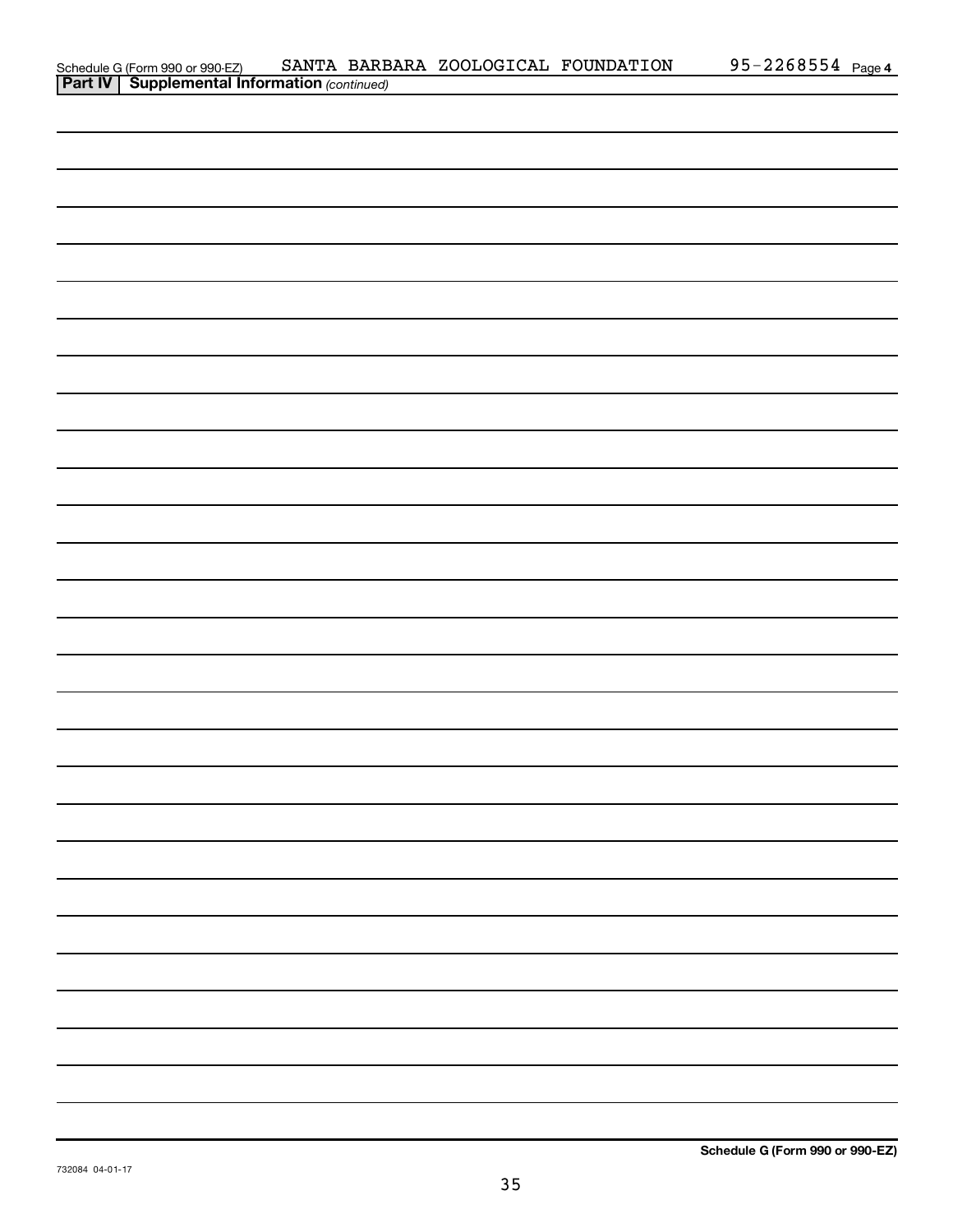| <b>SCHEDULE J</b>                                      | <b>Compensation Information</b>                                                                                           |                                       | OMB No. 1545-0047          |                       |                         |  |  |  |
|--------------------------------------------------------|---------------------------------------------------------------------------------------------------------------------------|---------------------------------------|----------------------------|-----------------------|-------------------------|--|--|--|
| (Form 990)                                             | For certain Officers, Directors, Trustees, Key Employees, and Highest                                                     |                                       | 201                        |                       |                         |  |  |  |
|                                                        | <b>Compensated Employees</b>                                                                                              |                                       |                            |                       |                         |  |  |  |
| Department of the Treasury                             | Complete if the organization answered "Yes" on Form 990, Part IV, line 23.<br>Attach to Form 990.                         |                                       |                            | <b>Open to Public</b> |                         |  |  |  |
| Internal Revenue Service                               | Go to www.irs.gov/Form990 for instructions and the latest information.                                                    |                                       | Inspection                 |                       |                         |  |  |  |
| Name of the organization                               |                                                                                                                           | <b>Employer identification number</b> |                            |                       |                         |  |  |  |
|                                                        | SANTA BARBARA ZOOLOGICAL FOUNDATION                                                                                       |                                       | 95-2268554                 |                       |                         |  |  |  |
| Part I                                                 | <b>Questions Regarding Compensation</b>                                                                                   |                                       |                            |                       |                         |  |  |  |
|                                                        |                                                                                                                           |                                       |                            | Yes                   | No                      |  |  |  |
| 1a                                                     | Check the appropriate box(es) if the organization provided any of the following to or for a person listed on Form 990,    |                                       |                            |                       |                         |  |  |  |
|                                                        | Part VII, Section A, line 1a. Complete Part III to provide any relevant information regarding these items.                |                                       |                            |                       |                         |  |  |  |
| First-class or charter travel                          | Housing allowance or residence for personal use                                                                           |                                       |                            |                       |                         |  |  |  |
| Travel for companions                                  | Payments for business use of personal residence                                                                           |                                       |                            |                       |                         |  |  |  |
|                                                        | Health or social club dues or initiation fees<br>Tax indemnification and gross-up payments                                |                                       |                            |                       |                         |  |  |  |
|                                                        | Discretionary spending account<br>Personal services (such as, maid, chauffeur, chef)                                      |                                       |                            |                       |                         |  |  |  |
|                                                        |                                                                                                                           |                                       |                            |                       |                         |  |  |  |
|                                                        | <b>b</b> If any of the boxes on line 1a are checked, did the organization follow a written policy regarding payment or    |                                       |                            |                       |                         |  |  |  |
|                                                        |                                                                                                                           |                                       | 1b                         |                       |                         |  |  |  |
| 2                                                      | Did the organization require substantiation prior to reimbursing or allowing expenses incurred by all directors,          |                                       |                            |                       |                         |  |  |  |
|                                                        | trustees, and officers, including the CEO/Executive Director, regarding the items checked on line 1a?                     |                                       | $\mathbf{2}$               |                       |                         |  |  |  |
|                                                        |                                                                                                                           |                                       |                            |                       |                         |  |  |  |
| з                                                      | Indicate which, if any, of the following the filing organization used to establish the compensation of the organization's |                                       |                            |                       |                         |  |  |  |
|                                                        | CEO/Executive Director. Check all that apply. Do not check any boxes for methods used by a related organization to        |                                       |                            |                       |                         |  |  |  |
|                                                        | establish compensation of the CEO/Executive Director, but explain in Part III.                                            |                                       |                            |                       |                         |  |  |  |
| $\lfloor \underline{x} \rfloor$ Compensation committee | Written employment contract                                                                                               |                                       |                            |                       |                         |  |  |  |
|                                                        | $ \mathbf{X} $ Compensation survey or study<br>Independent compensation consultant                                        |                                       |                            |                       |                         |  |  |  |
| $\lfloor x \rfloor$ Form 990 of other organizations    | $\lfloor \underline{X} \rfloor$ Approval by the board or compensation committee                                           |                                       |                            |                       |                         |  |  |  |
|                                                        |                                                                                                                           |                                       |                            |                       |                         |  |  |  |
| 4                                                      | During the year, did any person listed on Form 990, Part VII, Section A, line 1a, with respect to the filing              |                                       |                            |                       |                         |  |  |  |
| organization or a related organization:                |                                                                                                                           |                                       |                            |                       |                         |  |  |  |
| а                                                      | Receive a severance payment or change-of-control payment?                                                                 |                                       | 4a                         |                       | х                       |  |  |  |
| b                                                      |                                                                                                                           |                                       | 4b                         |                       | $\overline{\textbf{x}}$ |  |  |  |
| c                                                      |                                                                                                                           |                                       | 4c                         |                       | $\overline{\textbf{x}}$ |  |  |  |
|                                                        | If "Yes" to any of lines 4a-c, list the persons and provide the applicable amounts for each item in Part III.             |                                       |                            |                       |                         |  |  |  |
|                                                        |                                                                                                                           |                                       |                            |                       |                         |  |  |  |
|                                                        | Only section 501(c)(3), 501(c)(4), and 501(c)(29) organizations must complete lines 5-9.                                  |                                       |                            |                       |                         |  |  |  |
|                                                        | For persons listed on Form 990, Part VII, Section A, line 1a, did the organization pay or accrue any compensation         |                                       |                            |                       |                         |  |  |  |
| contingent on the revenues of:                         |                                                                                                                           |                                       |                            |                       |                         |  |  |  |
|                                                        |                                                                                                                           |                                       | 5а                         |                       | х                       |  |  |  |
|                                                        |                                                                                                                           |                                       | 5b                         |                       | х                       |  |  |  |
|                                                        | If "Yes" on line 5a or 5b, describe in Part III.                                                                          |                                       |                            |                       |                         |  |  |  |
|                                                        | 6 For persons listed on Form 990, Part VII, Section A, line 1a, did the organization pay or accrue any compensation       |                                       |                            |                       |                         |  |  |  |
| contingent on the net earnings of:                     |                                                                                                                           |                                       |                            |                       |                         |  |  |  |
|                                                        |                                                                                                                           |                                       | 6a                         |                       | х                       |  |  |  |
|                                                        |                                                                                                                           |                                       | 6b                         |                       | х                       |  |  |  |
|                                                        | If "Yes" on line 6a or 6b, describe in Part III.                                                                          |                                       |                            |                       |                         |  |  |  |
|                                                        | 7 For persons listed on Form 990, Part VII, Section A, line 1a, did the organization provide any nonfixed payments        |                                       |                            |                       |                         |  |  |  |
|                                                        |                                                                                                                           |                                       | 7                          |                       | х                       |  |  |  |
|                                                        | 8 Were any amounts reported on Form 990, Part VII, paid or accrued pursuant to a contract that was subject to the         |                                       |                            |                       |                         |  |  |  |
|                                                        |                                                                                                                           |                                       | 8                          |                       | х                       |  |  |  |
| 9.                                                     | If "Yes" on line 8, did the organization also follow the rebuttable presumption procedure described in                    |                                       |                            |                       |                         |  |  |  |
|                                                        |                                                                                                                           |                                       | 9                          |                       |                         |  |  |  |
|                                                        | LHA For Paperwork Reduction Act Notice, see the Instructions for Form 990.                                                |                                       | Schedule J (Form 990) 2017 |                       |                         |  |  |  |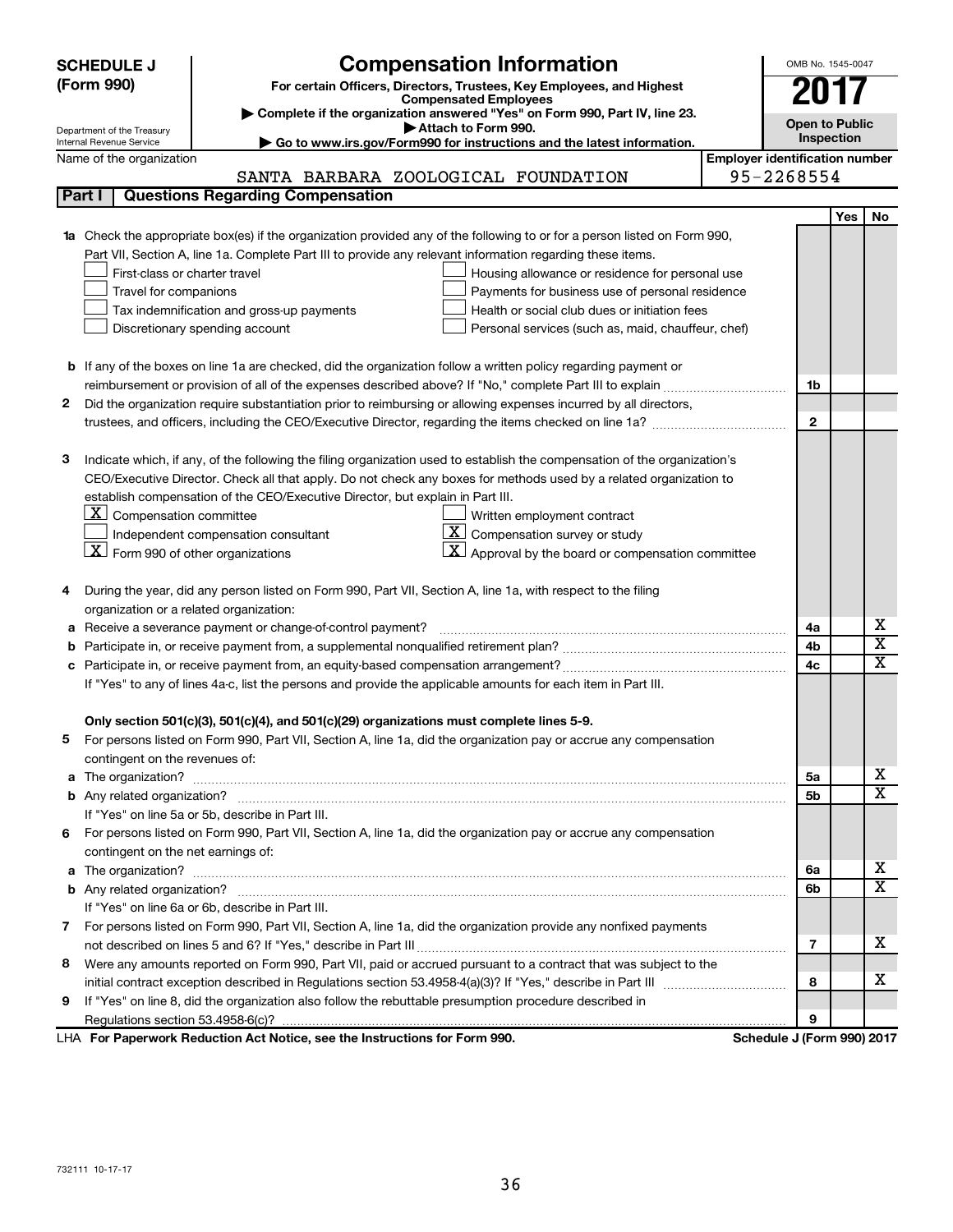### Part II | Officers, Directors, Trustees, Key Employees, and Highest Compensated Employees. Use duplicate copies if additional space is needed.

For each individual whose compensation must be reported on Schedule J, report compensation from the organization on row (i) and from related organizations, described in the instructions, on row (ii). Do not list any individuals that aren't listed on Form 990, Part VII.

Note: The sum of columns (B)(i)-(iii) for each listed individual must equal the total amount of Form 990, Part VII, Section A, line 1a, applicable column (D) and (E) amounts for that individual.

|                                        |                          | (B) Breakdown of W-2 and/or 1099-MISC compensation |                                           | (C) Retirement and             | (D) Nontaxable              | (E) Total of columns | (F) Compensation                                           |  |
|----------------------------------------|--------------------------|----------------------------------------------------|-------------------------------------------|--------------------------------|-----------------------------|----------------------|------------------------------------------------------------|--|
| (A) Name and Title                     | (i) Base<br>compensation | (ii) Bonus &<br>incentive<br>compensation          | (iii) Other<br>reportable<br>compensation | other deferred<br>compensation | benefits                    | $(B)(i)-(D)$         | in column (B)<br>reported as deferred<br>on prior Form 990 |  |
| RICHARD BLOCK<br>(1)<br>$(\sf{i})$     |                          | $\overline{0}$ .                                   | $\overline{0}$ .                          |                                |                             |                      | $\overline{0}$ .                                           |  |
| (ii)<br>CEO                            | $\overline{0}$ .         | $\overline{0}$ .                                   | $\overline{0}$ .                          | $\overline{0}$ .               | $\overline{0}$ .            | $\overline{0}$ .     | $\overline{0}$ .                                           |  |
| (2)<br>NANCY MCTOLDRIDGE<br>$(\sf{i})$ |                          | $\overline{0}$ .                                   | $\overline{0}$ .                          |                                |                             |                      | $\overline{0}$ .                                           |  |
| ZOO DIRECTOR<br>(ii)                   | $\overline{0}$ .         | $\overline{0}$ .                                   | $\overline{\mathfrak{o}}$ .               | $\overline{0}$ .               | $\overline{\mathfrak{o}}$ . | $\overline{0}$ .     | $\overline{\mathbf{0}}$ .                                  |  |
| $\qquad \qquad \textbf{(i)}$           |                          |                                                    |                                           |                                |                             |                      |                                                            |  |
| (ii)                                   |                          |                                                    |                                           |                                |                             |                      |                                                            |  |
| $(\sf{i})$                             |                          |                                                    |                                           |                                |                             |                      |                                                            |  |
| (ii)                                   |                          |                                                    |                                           |                                |                             |                      |                                                            |  |
| $(\sf{i})$                             |                          |                                                    |                                           |                                |                             |                      |                                                            |  |
| (ii)                                   |                          |                                                    |                                           |                                |                             |                      |                                                            |  |
| $(\sf{i})$                             |                          |                                                    |                                           |                                |                             |                      |                                                            |  |
| (ii)                                   |                          |                                                    |                                           |                                |                             |                      |                                                            |  |
| $(\sf{i})$                             |                          |                                                    |                                           |                                |                             |                      |                                                            |  |
| (ii)                                   |                          |                                                    |                                           |                                |                             |                      |                                                            |  |
| $(\sf{i})$                             |                          |                                                    |                                           |                                |                             |                      |                                                            |  |
| (ii)                                   |                          |                                                    |                                           |                                |                             |                      |                                                            |  |
| $(\sf{i})$                             |                          |                                                    |                                           |                                |                             |                      |                                                            |  |
| (ii)                                   |                          |                                                    |                                           |                                |                             |                      |                                                            |  |
| $(\sf{i})$                             |                          |                                                    |                                           |                                |                             |                      |                                                            |  |
| (i)                                    |                          |                                                    |                                           |                                |                             |                      |                                                            |  |
| $(\sf{i})$                             |                          |                                                    |                                           |                                |                             |                      |                                                            |  |
| (ii)                                   |                          |                                                    |                                           |                                |                             |                      |                                                            |  |
| $(\sf{i})$<br>(ii)                     |                          |                                                    |                                           |                                |                             |                      |                                                            |  |
|                                        |                          |                                                    |                                           |                                |                             |                      |                                                            |  |
| $(\sf{i})$<br>(i)                      |                          |                                                    |                                           |                                |                             |                      |                                                            |  |
| $(\sf{i})$                             |                          |                                                    |                                           |                                |                             |                      |                                                            |  |
| (i)                                    |                          |                                                    |                                           |                                |                             |                      |                                                            |  |
| $(\sf{i})$                             |                          |                                                    |                                           |                                |                             |                      |                                                            |  |
| (ii)                                   |                          |                                                    |                                           |                                |                             |                      |                                                            |  |
| $(\sf{i})$                             |                          |                                                    |                                           |                                |                             |                      |                                                            |  |
| (ii)                                   |                          |                                                    |                                           |                                |                             |                      |                                                            |  |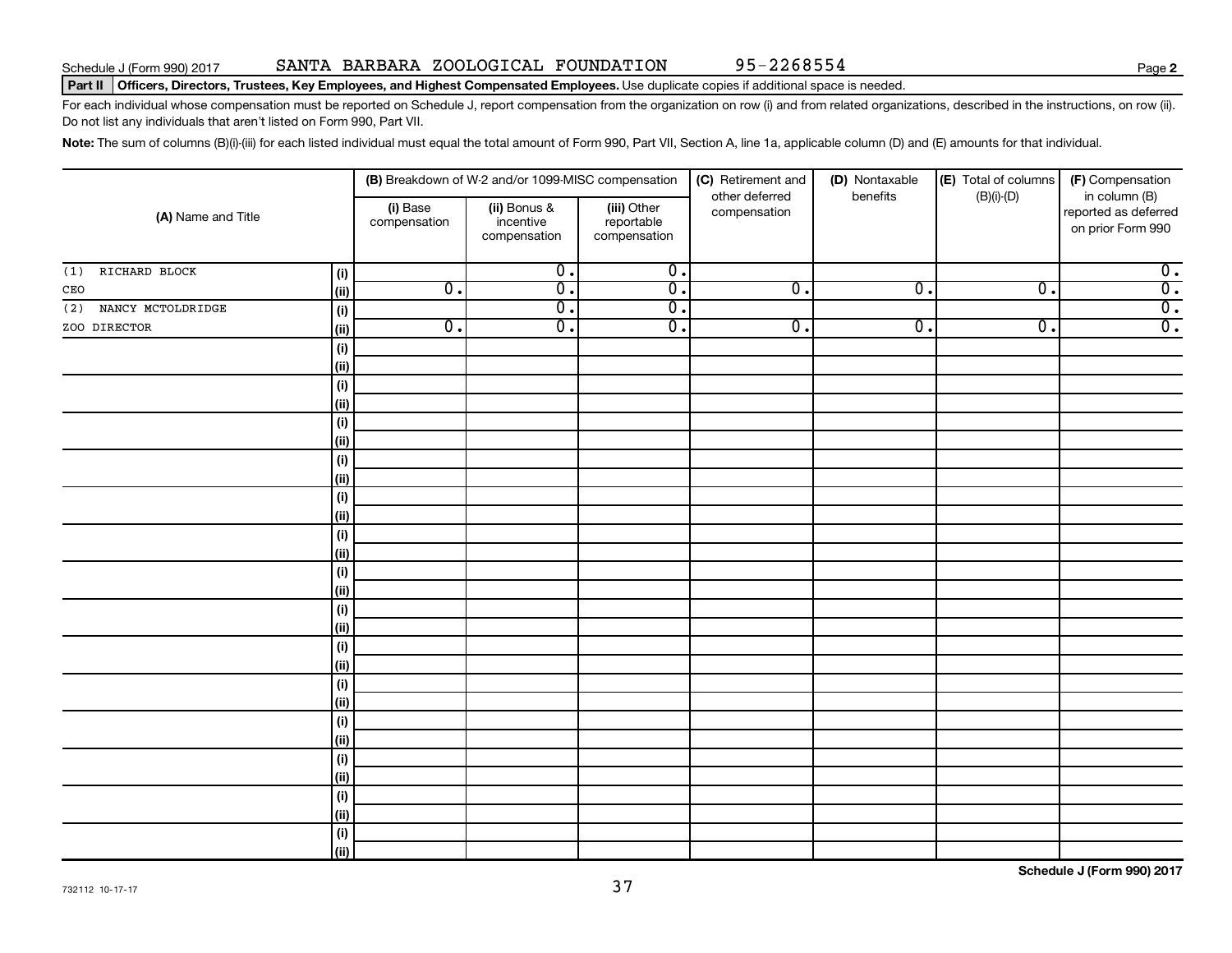# **Part III Supplemental Information**

Provide the information, explanation, or descriptions required for Part I, lines 1a, 1b, 3, 4a, 4b, 4c, 5a, 5b, 6a, 6b, 7, and 8, and for Part II. Also complete this part for any additional information.

**Schedule J (Form 990) 2017**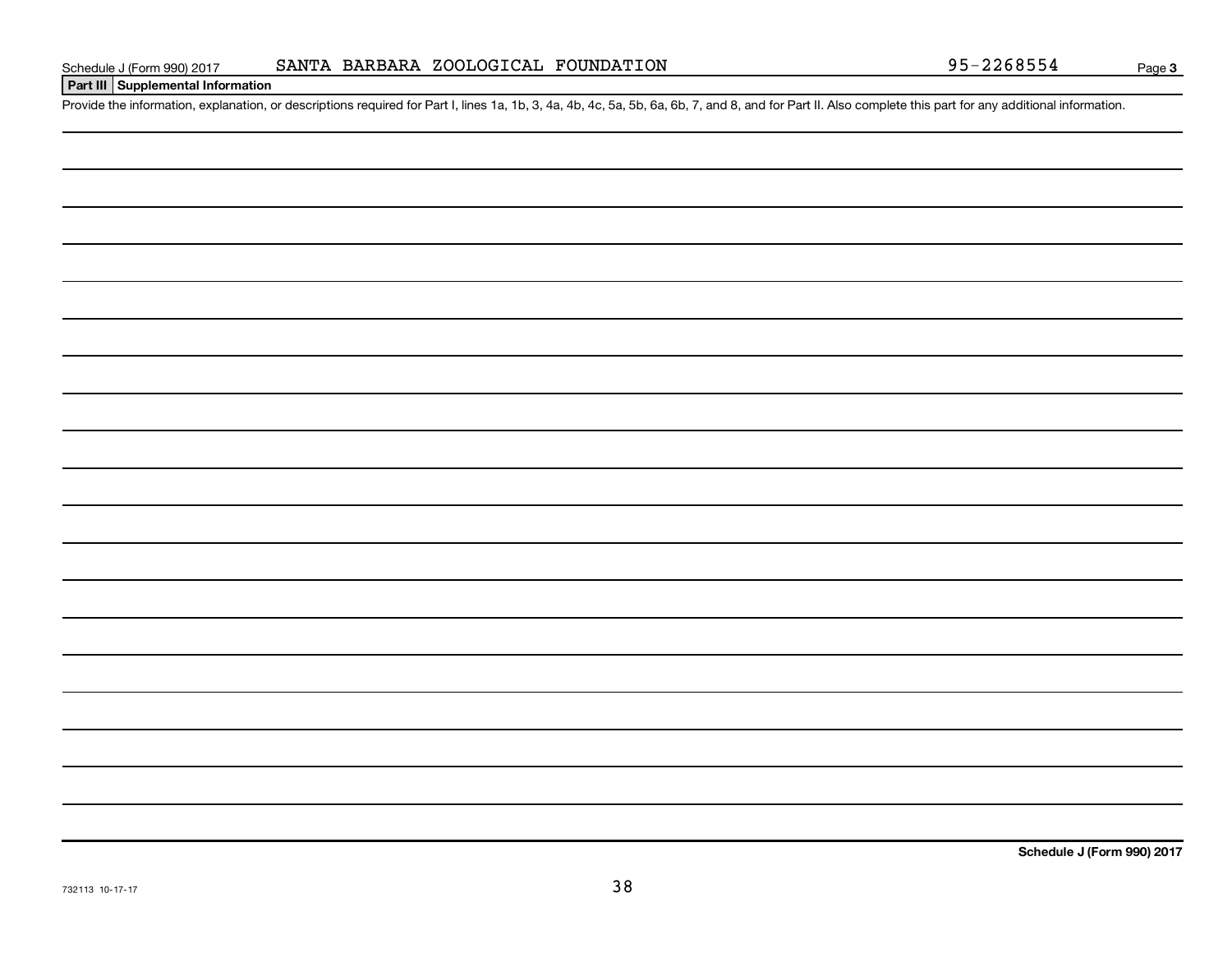| <b>SCHEDULE L</b><br>(Form 990 or 990-EZ)                                                                     |                                     |                                       |                                                                       |    |                  | <b>Transactions With Interested Persons</b>                                                 |                 | Complete if the organization answered "Yes" on Form 990, Part IV, line 25a, 25b, 26, 27, 28a,                                      |                      |    |                                                     | OMB No. 1545-0047            |     |                |
|---------------------------------------------------------------------------------------------------------------|-------------------------------------|---------------------------------------|-----------------------------------------------------------------------|----|------------------|---------------------------------------------------------------------------------------------|-----------------|------------------------------------------------------------------------------------------------------------------------------------|----------------------|----|-----------------------------------------------------|------------------------------|-----|----------------|
| Department of the Treasury                                                                                    |                                     |                                       |                                                                       |    |                  | 28b, or 28c, or Form 990-EZ, Part V, line 38a or 40b.<br>Attach to Form 990 or Form 990-EZ. |                 |                                                                                                                                    |                      |    |                                                     | <b>Open To Public</b>        |     |                |
| Internal Revenue Service                                                                                      |                                     |                                       |                                                                       |    |                  |                                                                                             |                 | Go to www.irs.gov/Form990 for instructions and the latest information.                                                             |                      |    |                                                     | Inspection                   |     |                |
| Name of the organization                                                                                      | SANTA BARBARA ZOOLOGICAL FOUNDATION |                                       |                                                                       |    |                  |                                                                                             |                 |                                                                                                                                    |                      |    | <b>Employer identification number</b><br>95-2268554 |                              |     |                |
| Part I                                                                                                        |                                     |                                       |                                                                       |    |                  |                                                                                             |                 | Excess Benefit Transactions (section 501(c)(3), section 501(c)(4), and 501(c)(29) organizations only).                             |                      |    |                                                     |                              |     |                |
|                                                                                                               |                                     |                                       |                                                                       |    |                  |                                                                                             |                 | Complete if the organization answered "Yes" on Form 990, Part IV, line 25a or 25b, or Form 990-EZ, Part V, line 40b.               |                      |    |                                                     |                              |     |                |
| 1                                                                                                             |                                     | (b) Relationship between disqualified |                                                                       |    |                  |                                                                                             |                 |                                                                                                                                    |                      |    |                                                     |                              |     | (d) Corrected? |
| (a) Name of disqualified person                                                                               |                                     |                                       | person and organization                                               |    |                  |                                                                                             |                 | (c) Description of transaction                                                                                                     |                      |    |                                                     |                              | Yes | No             |
|                                                                                                               |                                     |                                       |                                                                       |    |                  |                                                                                             |                 |                                                                                                                                    |                      |    |                                                     |                              |     |                |
|                                                                                                               |                                     |                                       |                                                                       |    |                  |                                                                                             |                 |                                                                                                                                    |                      |    |                                                     |                              |     |                |
|                                                                                                               |                                     |                                       |                                                                       |    |                  |                                                                                             |                 |                                                                                                                                    |                      |    |                                                     |                              |     |                |
|                                                                                                               |                                     |                                       |                                                                       |    |                  |                                                                                             |                 |                                                                                                                                    |                      |    |                                                     |                              |     |                |
|                                                                                                               |                                     |                                       |                                                                       |    |                  |                                                                                             |                 |                                                                                                                                    |                      |    |                                                     |                              |     |                |
| 2 Enter the amount of tax incurred by the organization managers or disqualified persons during the year under |                                     |                                       |                                                                       |    |                  |                                                                                             |                 |                                                                                                                                    |                      |    |                                                     |                              |     |                |
| section 4958                                                                                                  |                                     |                                       |                                                                       |    |                  |                                                                                             |                 |                                                                                                                                    |                      |    | $\triangleright$ \$                                 |                              |     |                |
|                                                                                                               |                                     |                                       |                                                                       |    |                  |                                                                                             |                 |                                                                                                                                    |                      |    | $\blacktriangleright$ \$                            |                              |     |                |
|                                                                                                               |                                     |                                       |                                                                       |    |                  |                                                                                             |                 |                                                                                                                                    |                      |    |                                                     |                              |     |                |
| Loans to and/or From Interested Persons.<br>Part II                                                           |                                     |                                       |                                                                       |    |                  |                                                                                             |                 |                                                                                                                                    |                      |    |                                                     |                              |     |                |
|                                                                                                               |                                     |                                       |                                                                       |    |                  |                                                                                             |                 | Complete if the organization answered "Yes" on Form 990-EZ, Part V, line 38a or Form 990, Part IV, line 26; or if the organization |                      |    |                                                     |                              |     |                |
| reported an amount on Form 990, Part X, line 5, 6, or 22.<br>(a) Name of                                      | (b) Relationship                    |                                       |                                                                       |    | (d) Loan to or   | (e) Original                                                                                |                 |                                                                                                                                    |                      |    | <b>(h)</b> Approved                                 |                              |     | (i) Written    |
| interested person                                                                                             | with organization                   |                                       | (c) Purpose<br>from the<br>of loan<br>organization?                   |    | principal amount |                                                                                             | (f) Balance due |                                                                                                                                    | $(g)$ In<br>default? |    | `by board or<br>agreement?<br>committee?            |                              |     |                |
|                                                                                                               |                                     |                                       |                                                                       | To | <b>From</b>      |                                                                                             |                 |                                                                                                                                    | Yes                  | No | Yes                                                 | No                           | Yes | No.            |
|                                                                                                               |                                     |                                       |                                                                       |    |                  |                                                                                             |                 |                                                                                                                                    |                      |    |                                                     |                              |     |                |
|                                                                                                               |                                     |                                       |                                                                       |    |                  |                                                                                             |                 |                                                                                                                                    |                      |    |                                                     |                              |     |                |
|                                                                                                               |                                     |                                       |                                                                       |    |                  |                                                                                             |                 |                                                                                                                                    |                      |    |                                                     |                              |     |                |
|                                                                                                               |                                     |                                       |                                                                       |    |                  |                                                                                             |                 |                                                                                                                                    |                      |    |                                                     |                              |     |                |
|                                                                                                               |                                     |                                       |                                                                       |    |                  |                                                                                             |                 |                                                                                                                                    |                      |    |                                                     |                              |     |                |
|                                                                                                               |                                     |                                       |                                                                       |    |                  |                                                                                             |                 |                                                                                                                                    |                      |    |                                                     |                              |     |                |
|                                                                                                               |                                     |                                       |                                                                       |    |                  |                                                                                             |                 |                                                                                                                                    |                      |    |                                                     |                              |     |                |
|                                                                                                               |                                     |                                       |                                                                       |    |                  |                                                                                             |                 |                                                                                                                                    |                      |    |                                                     |                              |     |                |
|                                                                                                               |                                     |                                       |                                                                       |    |                  |                                                                                             |                 |                                                                                                                                    |                      |    |                                                     |                              |     |                |
| Total                                                                                                         |                                     |                                       |                                                                       |    |                  | $\blacktriangleright$ \$                                                                    |                 |                                                                                                                                    |                      |    |                                                     |                              |     |                |
| <b>Grants or Assistance Benefiting Interested Persons.</b><br>Part II                                         |                                     |                                       |                                                                       |    |                  |                                                                                             |                 |                                                                                                                                    |                      |    |                                                     |                              |     |                |
| Complete if the organization answered "Yes" on Form 990, Part IV, line 27.                                    |                                     |                                       |                                                                       |    |                  |                                                                                             |                 |                                                                                                                                    |                      |    |                                                     |                              |     |                |
| (a) Name of interested person                                                                                 |                                     |                                       | (b) Relationship between<br>interested person and<br>the organization |    |                  | (c) Amount of<br>assistance                                                                 |                 | (d) Type of<br>assistance                                                                                                          |                      |    |                                                     | (e) Purpose of<br>assistance |     |                |
|                                                                                                               |                                     |                                       |                                                                       |    |                  |                                                                                             |                 |                                                                                                                                    |                      |    |                                                     |                              |     |                |
|                                                                                                               |                                     |                                       |                                                                       |    |                  |                                                                                             |                 |                                                                                                                                    |                      |    |                                                     |                              |     |                |
|                                                                                                               |                                     |                                       |                                                                       |    |                  |                                                                                             |                 |                                                                                                                                    |                      |    |                                                     |                              |     |                |
|                                                                                                               |                                     |                                       |                                                                       |    |                  |                                                                                             |                 |                                                                                                                                    |                      |    |                                                     |                              |     |                |
|                                                                                                               |                                     |                                       |                                                                       |    |                  |                                                                                             |                 |                                                                                                                                    |                      |    |                                                     |                              |     |                |
|                                                                                                               |                                     |                                       |                                                                       |    |                  |                                                                                             |                 |                                                                                                                                    |                      |    |                                                     |                              |     |                |
|                                                                                                               |                                     |                                       |                                                                       |    |                  |                                                                                             |                 |                                                                                                                                    |                      |    |                                                     |                              |     |                |
|                                                                                                               |                                     |                                       |                                                                       |    |                  |                                                                                             |                 |                                                                                                                                    |                      |    |                                                     |                              |     |                |
|                                                                                                               |                                     |                                       |                                                                       |    |                  |                                                                                             |                 |                                                                                                                                    |                      |    |                                                     |                              |     |                |
|                                                                                                               |                                     |                                       |                                                                       |    |                  |                                                                                             |                 |                                                                                                                                    |                      |    |                                                     |                              |     |                |

LHA For Paperwork Reduction Act Notice, see the Instructions for Form 990 or 990-EZ. Schedule L (Form 990 or 990-EZ) 2017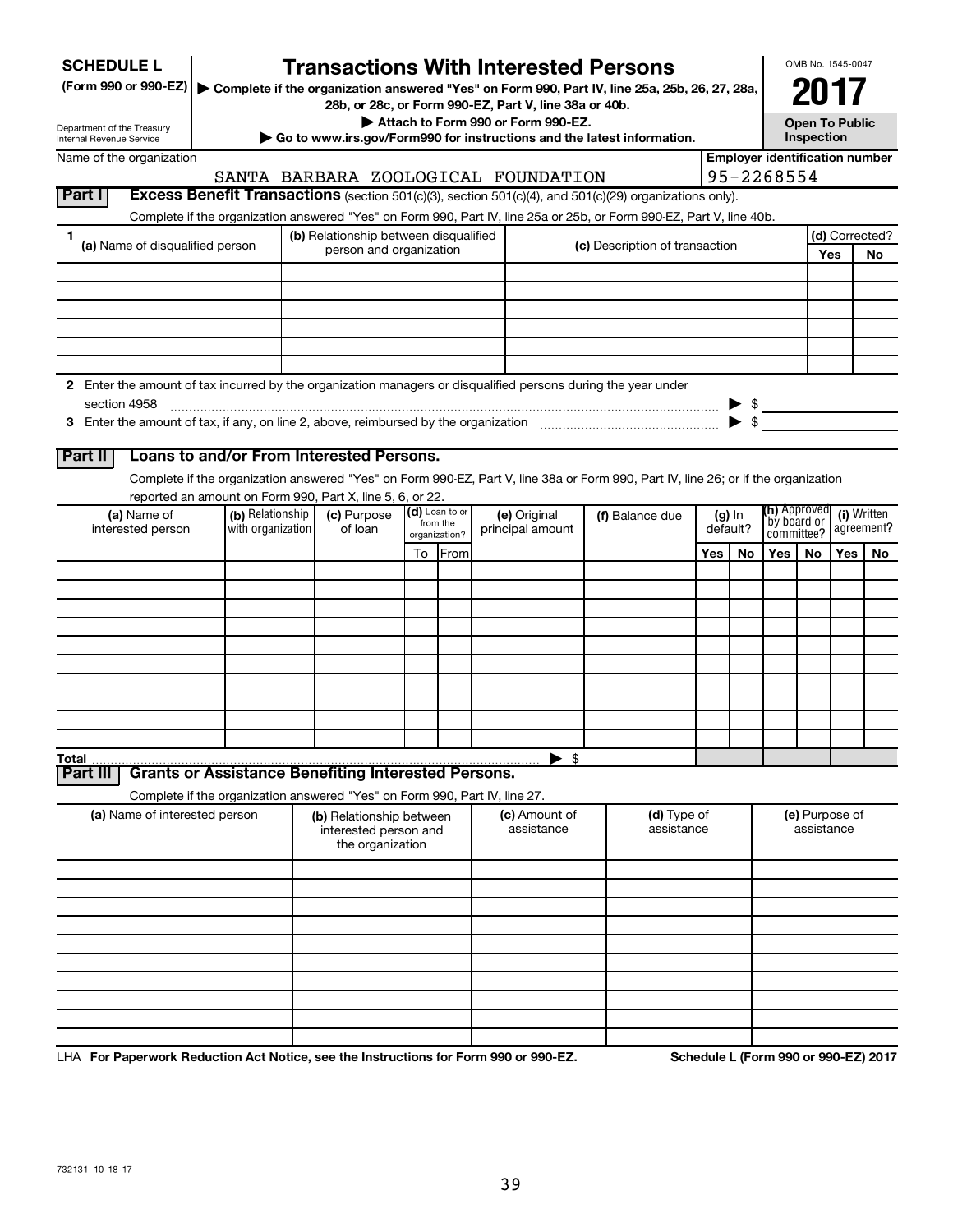| <b>Part IV   Business Transactions Involving Interested Persons.</b>     |  |  |                              |  |
|--------------------------------------------------------------------------|--|--|------------------------------|--|
| Schedule L (Form 990 or 990-EZ) 2017 SANTA BARBARA ZOOLOGICAL FOUNDATION |  |  | 95-2268554 <sub>Page 2</sub> |  |

Complete if the organization answered "Yes" on Form 990, Part IV, line 28a, 28b, or 28c.

| (a) Name of interested person | (b) Relationship between interested<br>person and the organization |    |           |      | (c) Amount of<br>transaction | (d) Description of<br>transaction | (e) Sharing of<br>organization's<br>revenues? |    |
|-------------------------------|--------------------------------------------------------------------|----|-----------|------|------------------------------|-----------------------------------|-----------------------------------------------|----|
|                               |                                                                    |    |           |      |                              |                                   | Yes                                           | No |
| <b>PETER</b><br>JORDANO       | MEMBER                                                             | OF | BOARD     | ANDI |                              | 237, 191. PURCHASE<br>OFI         |                                               | х  |
| KELLY JENSEN                  | MEMBER                                                             | OF | BOARD AND |      |                              | 12,669. PURCHASE OF               |                                               | x  |
|                               |                                                                    |    |           |      |                              |                                   |                                               |    |
|                               |                                                                    |    |           |      |                              |                                   |                                               |    |
|                               |                                                                    |    |           |      |                              |                                   |                                               |    |
|                               |                                                                    |    |           |      |                              |                                   |                                               |    |
|                               |                                                                    |    |           |      |                              |                                   |                                               |    |
|                               |                                                                    |    |           |      |                              |                                   |                                               |    |
|                               |                                                                    |    |           |      |                              |                                   |                                               |    |
|                               |                                                                    |    |           |      |                              |                                   |                                               |    |

# **Part V Supplemental Information**

Provide additional information for responses to questions on Schedule L (see instructions).

# SCH L, PART IV, BUSINESS TRANSACTIONS INVOLVING INTERESTED PERSONS:

(A) NAME OF PERSON: PETER JORDANO

(B) RELATIONSHIP BETWEEN INTERESTED PERSON AND ORGANIZATION:

MEMBER OF BOARD AND PRESIDENT OF JORDANOS, INC.

(D) DESCRIPTION OF TRANSACTION: PURCHASE OF FOOD FOR RESALE, SUPPLIES

AND EQUIPMENT.

(A) NAME OF PERSON: KELLY JENSEN

(B) RELATIONSHIP BETWEEN INTERESTED PERSON AND ORGANIZATION:

MEMBER OF BOARD AND PRESIDENT OF JENSEN AUDIO VISUAL

(D) DESCRIPTION OF TRANSACTION: PURCHASE OF AUDIO VISUAL RELATED

EQUIPMENT AND SERVICES.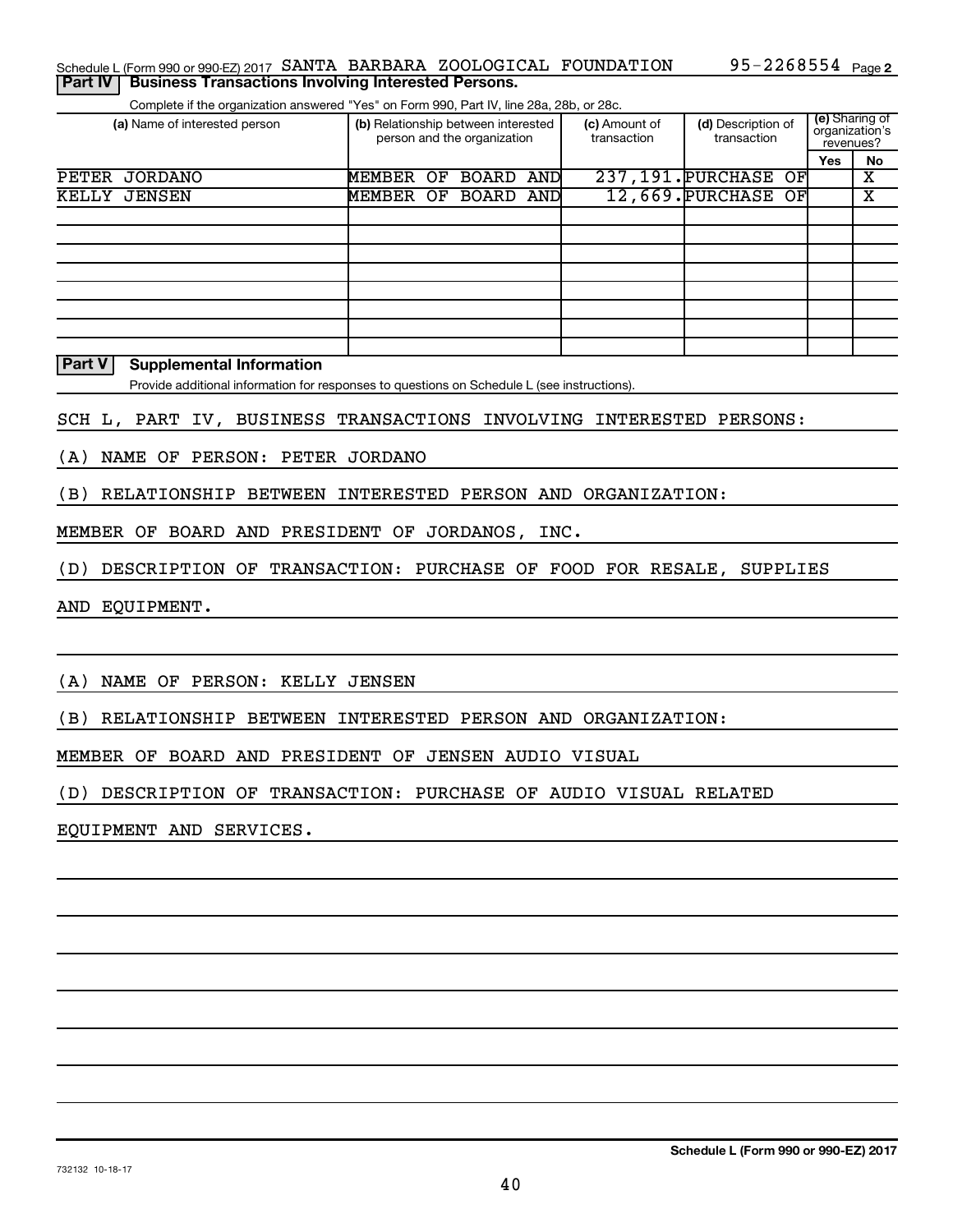**(Form 990 or 990-EZ)**

**SCHEDULE O Supplemental Information to Form 990 or 990-EZ 2017**<br>(Form 990 or 990-EZ) Complete to provide information for responses to specific questions on

Department of the Treasury Internal Revenue Service Name of the organization **Complete to provide information for responses to specific questions on Form 990 or 990-EZ or to provide any additional information. | Attach to Form 990 or 990-EZ.**

**| Go to www.irs.gov/Form990 for the latest information.**

OMB No. 1545-0047 **Open to Public Inspection**

**Employer identification number** SANTA BARBARA ZOOLOGICAL FOUNDATION 95-2268554

FORM 990, PART I, LINE 1, DESCRIPTION OF ORGANIZATION MISSION:

EDUCATION OF THE GENERAL PUBLIC.

FORM 990, PART VI, SECTION B, LINE 11B:

BEFORE IT IS FILED WITH ANY TAX AGENCY, THE TAX RETURN IS REVIEWED IN DEPTH, COMPARED TO THE AUDIT REPORT AND OTHER FINANCIAL STATEMENTS. THE CEO ALSO REVIEWS THE TAX RETURN PRIOR TO FILING AND A COMPLETE COPY IS GIVEN

ALL BOARD MEMBERS BEFORE FILING WITH THE IRS.

FORM 990, PART VI, SECTION B, LINE 12C:

WHEN REQUESTS FOR PROPOSALS ARE MADE TO COMPANIES AFFILIATED WITH BOARD MEMBERS, MANAGEMENT ENSURES THAT THE GUIDELINES OF THE POLICY ARE FOLLOWED. AT THE START OF EACH BOARD MEETING, THE MEMBERS ARE QUERIED IF THEY HAVE A POTENTIAL CONFLICT OF INTEREST WITH ANY AGENDA ITEMS. IF SO THEY WILL BE EXCUSED FROM THE MEETING OR BE UNABLE TO VOTE ON THE ISSUE.

FORM 990, PART VI, SECTION B, LINE 15:

LHA For Paperwork Reduction Act Notice, see the Instructions for Form 990 or 990-EZ. Schedule O (Form 990 or 990-EZ) (2017) THE REVIEW OF THE ZOO'S CEO TAKES PLACE ANNUALLY BEGINNING IN JANUARY OF EACH YEAR. A REVIEW COMMITTEE IS FORMED CONSISTING OF THE BOARD CHAIR, USUALLY THE PAST-CHAIR, AND A THIRD MEMBER OF THE EXECUTIVE COMMITTEE. THE PROCESS IS INITIATED WHEN THE CEO PROVIDES A SELF-ASSESSMENT OF PERFORMANCE AGAINST GOALS TO THE REVIEW COMMITTEE. ONE ON ONE INTERVIEWS WITH KEY MANAGEMENT STAFF ARE CONDUCTED BY THE BOARD CHAIR AND RESULTS ARE SHARED WITH THE REVIEW COMMITTEE. COMPARABLE COMPENSATION DATA FOR THE INDUSTRY AND LOCAL NONPROFITS ARE OBTAINED. THE REVIEW COMMITTEE PREPARES AN ASSESSMENT OF THE CEO'S DOCUMENT, SUMMARIZES THE SURVEY RESULTS, AND SHARES

732211 09-07-17